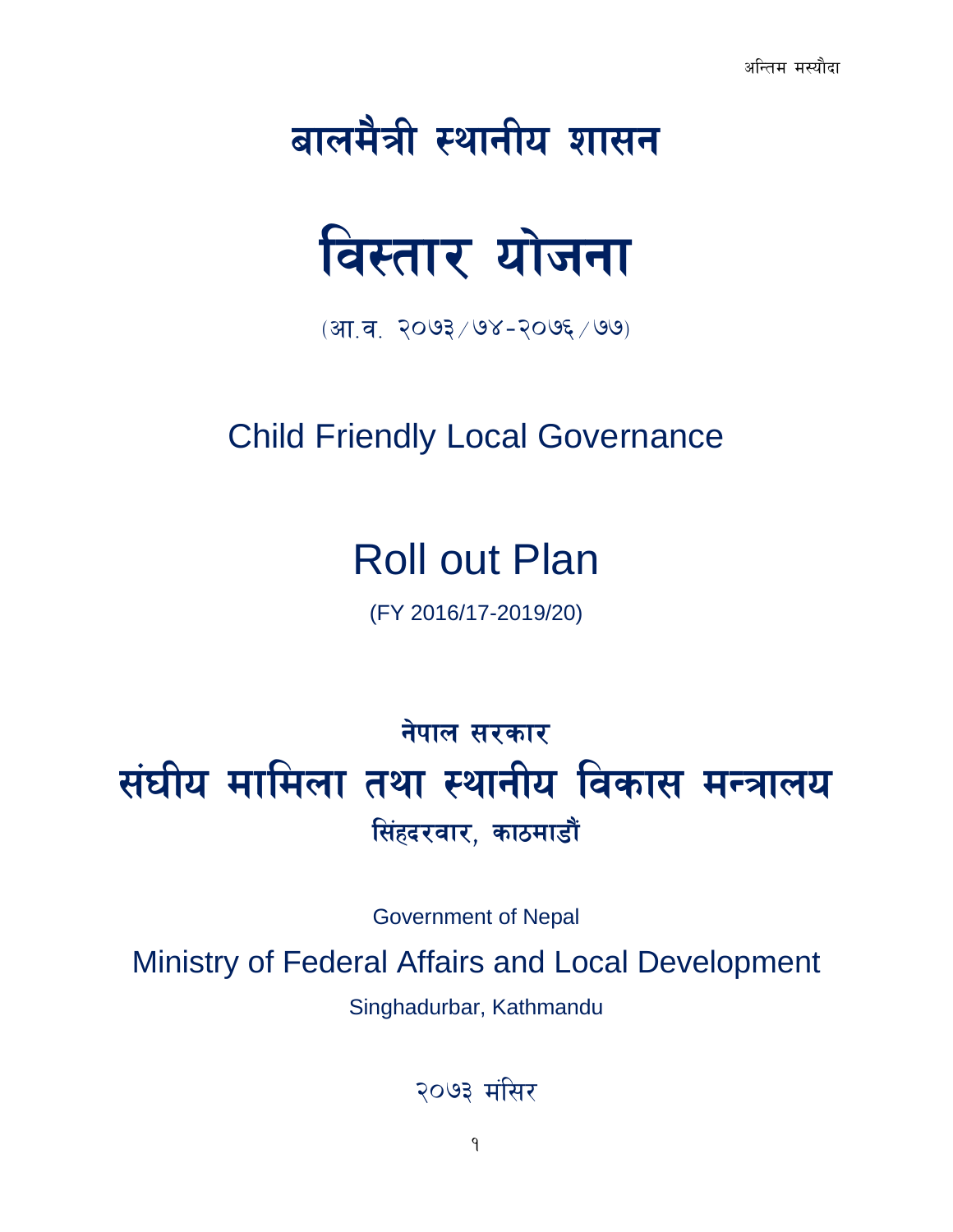भुमिका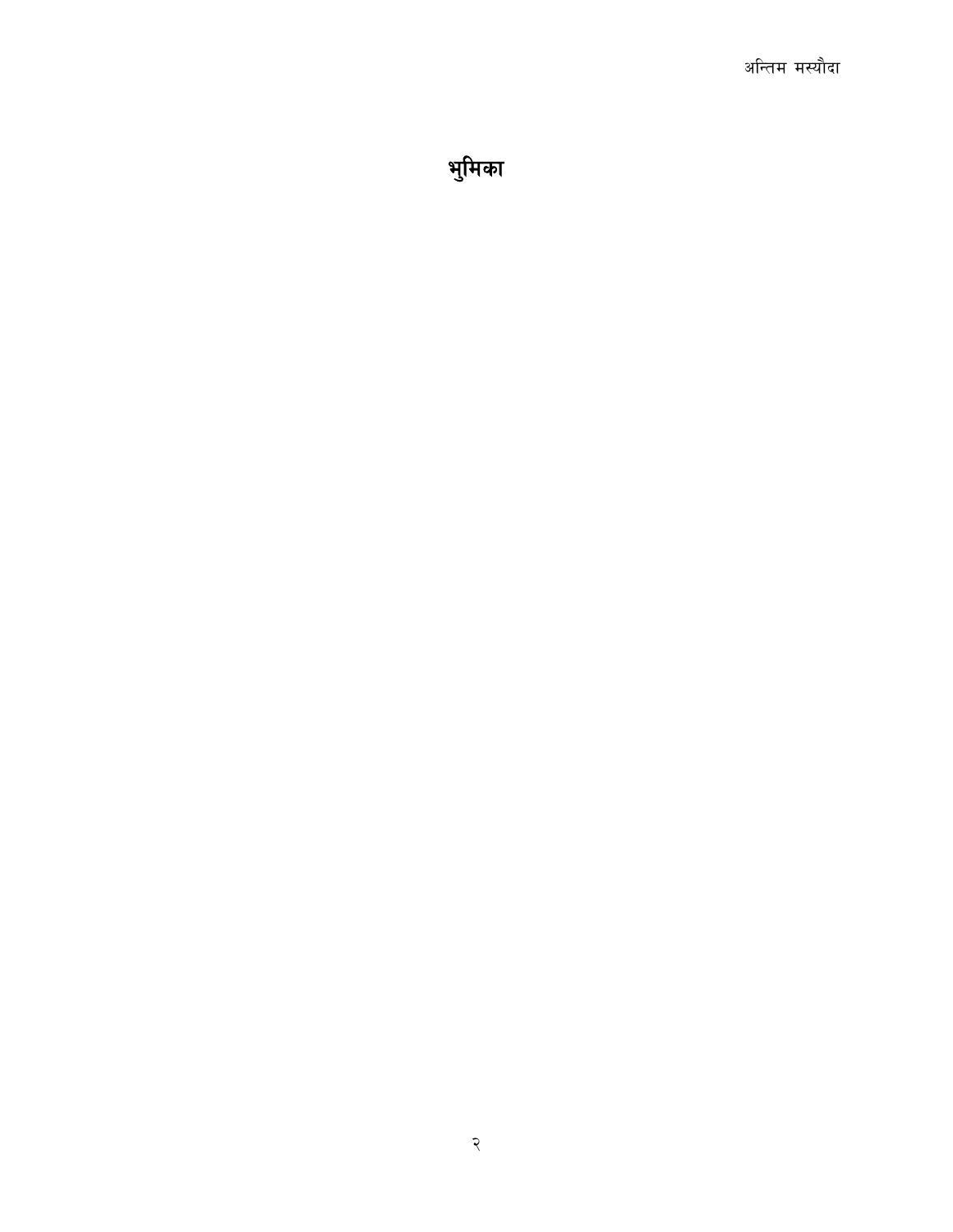# विषय सूची

| 9.3                                                                                                |
|----------------------------------------------------------------------------------------------------|
| 9.3.9                                                                                              |
| 9.3.3                                                                                              |
| कार्यक्रम विस्तार र स्रोत व्यवस्थापन पक्ष………………………………………………………… ८<br>9.3.3                         |
|                                                                                                    |
| 9.3.4                                                                                              |
|                                                                                                    |
|                                                                                                    |
| परिच्छेद दुई : बालमैत्री स्थानीय शासन विस्तार योजनाका अवयव र सिद्धान्तहरु  २१                      |
|                                                                                                    |
|                                                                                                    |
| २.१.२ कार्यान्वयन निकायको क्षमता अभिवृद्धि तथा जनशक्ति (Key Resource Team & Capacity Building)  २१ |
|                                                                                                    |
|                                                                                                    |
|                                                                                                    |
|                                                                                                    |
|                                                                                                    |
| २.२.३ मानव अधिकार: लैङ्गिक समानता, सशक्तिकरण र समावेशीकरणको सिद्धान्त (Principle of Human Rights:  |
| २.२.४ प्रमुख अवयवहरु विचको सन्तुलनको सिद्धान्त (Principle of Balancing Key Elements)  २२           |
|                                                                                                    |
|                                                                                                    |
| ३.१                                                                                                |
| ३.२                                                                                                |
|                                                                                                    |
|                                                                                                    |
| ३.३                                                                                                |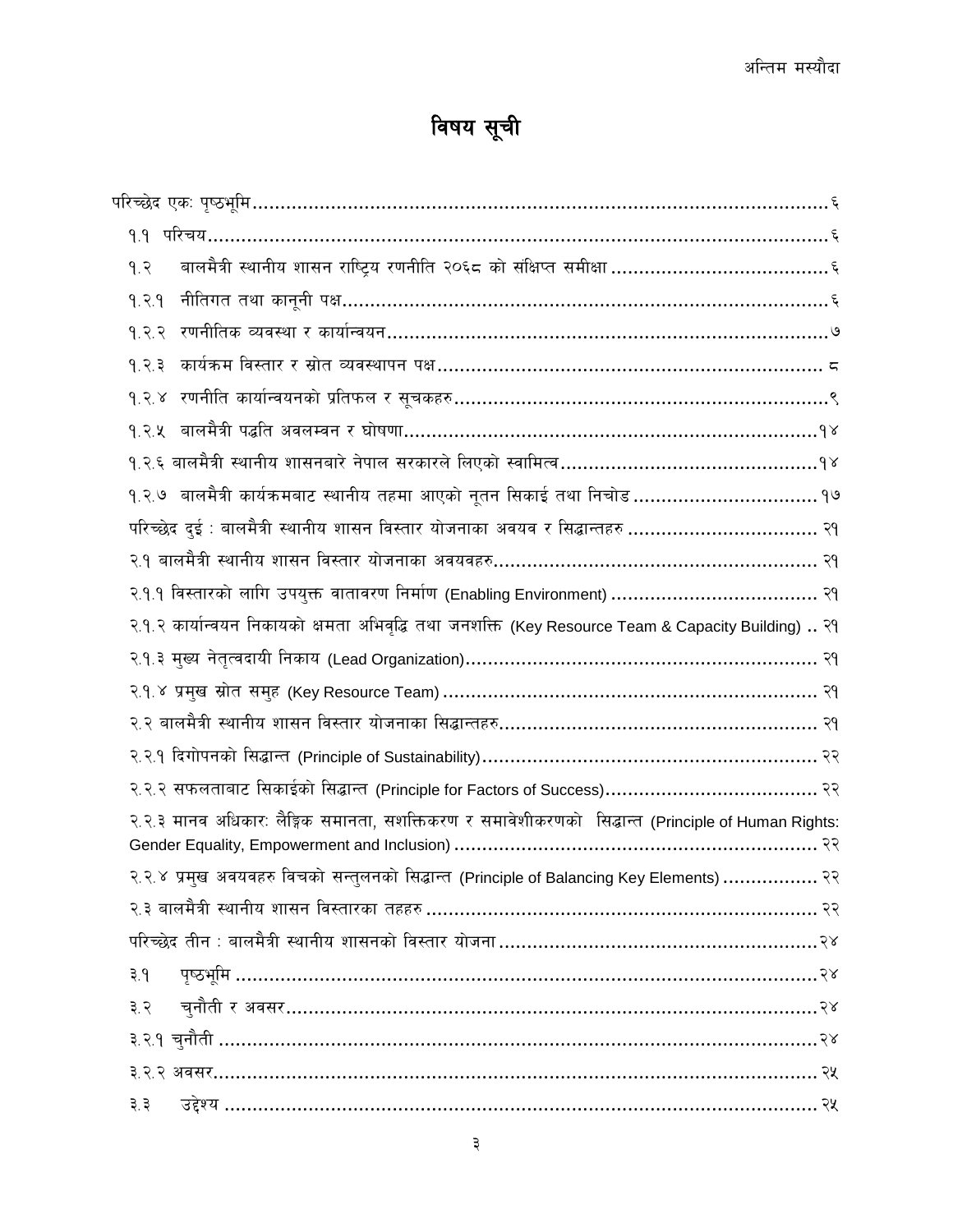| 3.8                   |                                                                                     |
|-----------------------|-------------------------------------------------------------------------------------|
| ३.५                   |                                                                                     |
|                       | ३.५.१ अवलम्वनको लक्ष्य…………………………………………………………………………………… २६                           |
|                       |                                                                                     |
|                       |                                                                                     |
|                       |                                                                                     |
|                       | परिच्छेद चार : बालमैत्री स्थानीय शासन विस्तार योजनाका क्षेत्रहरु………………………………………… ३० |
| $\gamma$ .9           | विस्तारको लागि उपयुक्त वातावरण निर्माण……………………………………………………… ३०                      |
| 9.9.8                 |                                                                                     |
|                       |                                                                                     |
|                       |                                                                                     |
|                       |                                                                                     |
|                       | ४.१.५  अर्थ मन्त्रालयको भूमिका…………………………………………………………………………… ३१                      |
|                       |                                                                                     |
|                       | ४.१.७ विकास साभेदारहरु राष्ट्रिय ⁄अन्तराष्ट्रिय गैर सरकारी संस्थाहरुको भूमिका  ३१   |
|                       |                                                                                     |
| 8.5                   |                                                                                     |
| 8.3.9                 |                                                                                     |
|                       | ४.२.२  कार्यसम्पादनमा आधारित प्रोत्साहन……………………………………………………………… ३२                  |
|                       |                                                                                     |
| 8.3                   |                                                                                     |
|                       |                                                                                     |
|                       |                                                                                     |
|                       |                                                                                     |
|                       |                                                                                     |
|                       |                                                                                     |
| $\lambda^{'},\lambda$ |                                                                                     |
|                       | ४.४.१ संघीय मामिला तथा स्थानीय विकास मन्त्रालयको सम्पर्क शाखाको सुदृढीकरण ३३        |
|                       |                                                                                     |
|                       | ४.४.३ स्थानीय निकाय तथा विषयगत कार्यालयका सम्पर्क विन्दुको क्षमता विकास३४           |
|                       |                                                                                     |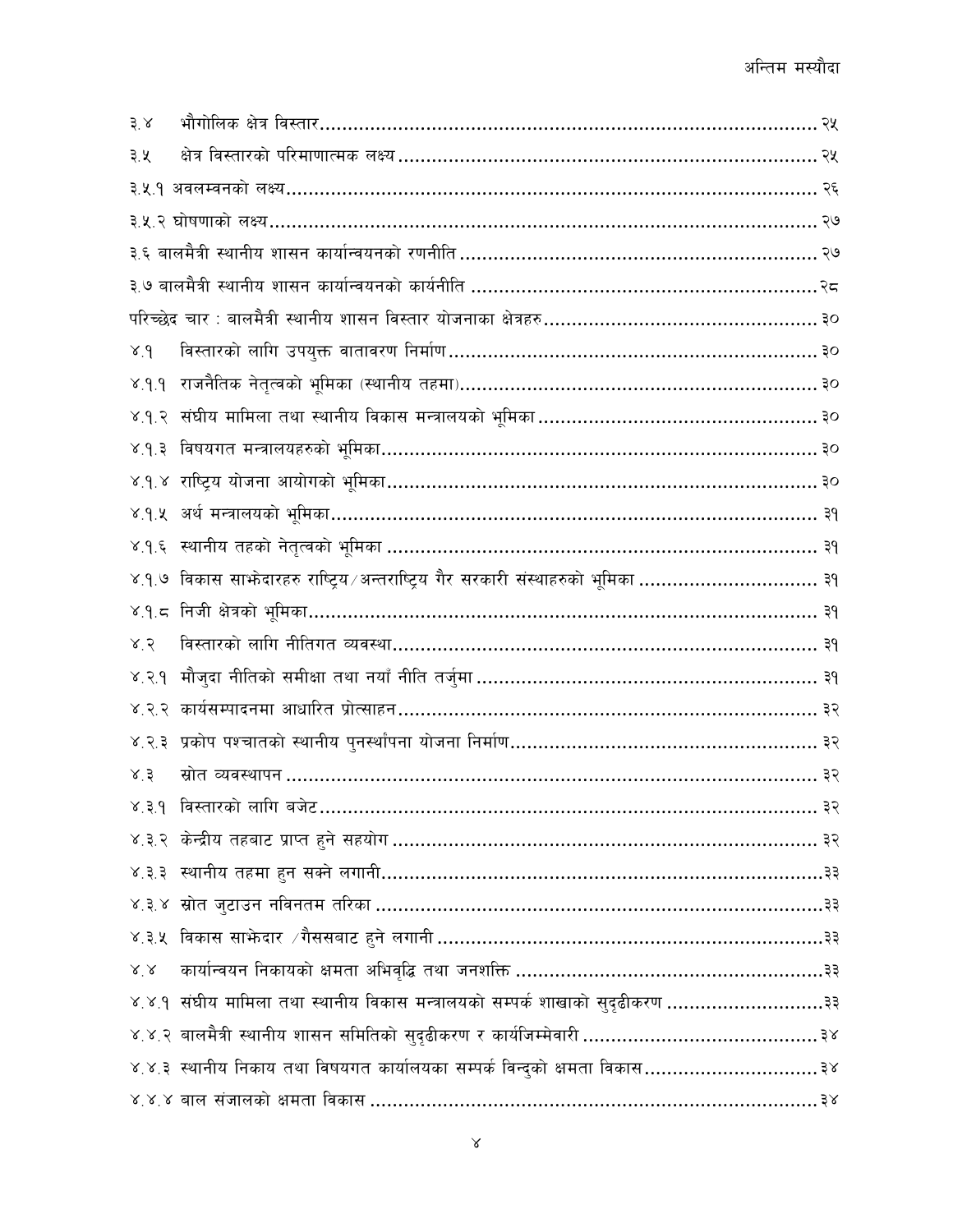| ४.४.५  जनशक्ति  व्यवस्थापन  तथा  सीप  अभिवृद्धि ………………………………………………………………… ३४ |  |
|------------------------------------------------------------------------------|--|
| X, X                                                                         |  |
|                                                                              |  |
| ४.५.२  स्रोत  सामग्री  निर्माण ……………………………………………………………………………… ३५             |  |
| वकालत, प्रचारप्रसार तथा सूचना प्रवाह…………………………………………………………… ३५<br>8.5        |  |
| ४.६.१  विस्तारको लागि तालिम प्राप्त जनशक्ति निर्माण…………………………………………………… ३५   |  |
|                                                                              |  |
| ४.६.३ योजना कार्यान्वयनको लागि कार्यस्थल (Plat Form) तथा संजाल निर्माण  ३६   |  |
|                                                                              |  |
|                                                                              |  |
| ४.६.६  वेभसाइटद्वारा सूचना प्रवाह……………………………………………………………………… ३६              |  |
|                                                                              |  |
|                                                                              |  |
| 8.6                                                                          |  |
| 8.5                                                                          |  |
|                                                                              |  |
| 4.9                                                                          |  |
|                                                                              |  |
|                                                                              |  |
|                                                                              |  |
|                                                                              |  |
|                                                                              |  |
|                                                                              |  |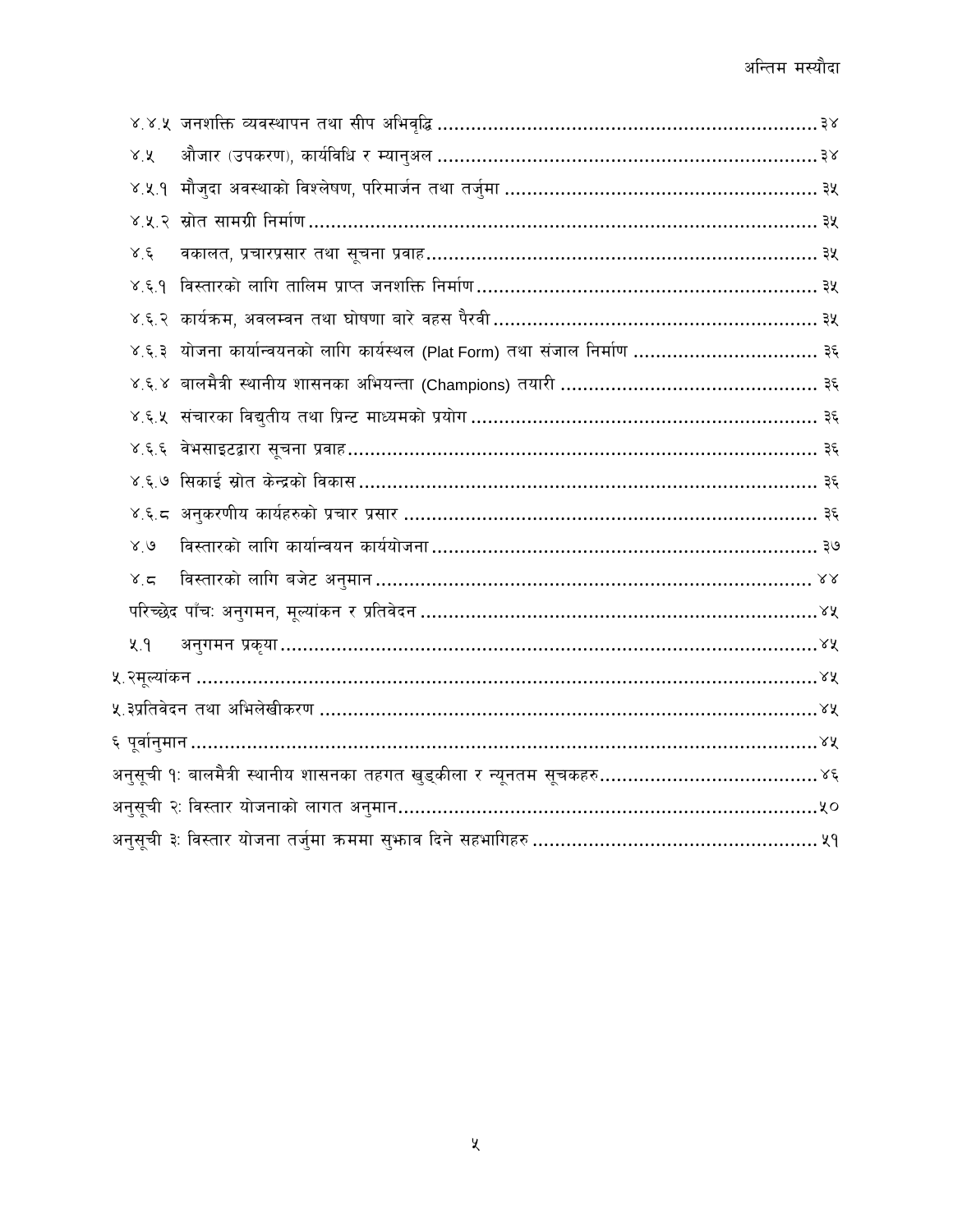## परिच्छेद एकः पृष्ठभूमि

#### <span id="page-5-1"></span><span id="page-5-0"></span>१.१ परिचय

बालमैत्री स्थानीय शासन बाल अधिकार सम्बन्धी समग्र पक्ष (बाल बचाउ, बाल संरक्षण, बाल विकास र बाल सहभागिता) को प्रवर्द्धन गरी बालबालिकाका सवालहरुलाई शासकीय पद्धतिमा मलप्रवाहीकरण गर्न ल्याईएको अवधारणा हो । यसले स्थानीय स्वायत्त शासन ऐन, २०५५ बमोजिम स्थानीय तहमा सशासन अभिवृद्धि गर्नमा समेत सहयोग प्ऱ्याउछ ।

बालअधिकार सम्बन्धी अन्तर्राष्ट्रिय महासन्धि, सन् १९८९, बालश्रम नियन्त्रण सम्बन्धी गुरुयोजना ( २०६१ /६२-२०७१ /७२) र बालबालिकाको लागि १० वर्षे (२०६१-२०७१) राष्ट्रिय कार्ययोजना तयार भै कार्यान्वयनमा आएको र यिनै योजना समेतलाई आधार मानी बालमैत्री स्थानीय शासन राष्ट्रिय रणनीति, २०६८ र बालमैत्री स्थानीय शासन कार्यान्वयन कार्यविधि, २०६८ तर्जुमा भई कार्यान्वयनमा रहेको छ । यस सन्दर्भमा पछिल्लोपटक कार्यान्वयनमा रहेको बालमैत्री स्थानीय शासन राष्ट्रिय रणनीतिको समीक्षा गरी सोको विस्तार योजना (Roll out Plan) तर्जुमा गरी कार्यान्वयनमा ल्याउन आवश्यक देखिएकाले यो विस्तार योजना तयार गरिएकोछ ।

#### <span id="page-5-2"></span>बालमैत्री स्थानीय शासन राष्ट्रिय रणनीति २०६८ को संक्षिप्त समीक्षा  $9.3$

#### <span id="page-5-3"></span>१.२.१ नीतिगत तथा कानूनी पक्ष

नेपालको संविधानको धारा ३९ ले बालबालिकाको हक सम्बन्धी व्यवस्था गरेको छ । यसले बालमैत्री स्थानीय शासनका निश्चित सूचकहरु पूरा हुनुपर्ने कुरा सुनिश्चित गरेकोछ । प्रत्येक बालबालिकालाई आफ्नो पहिचान सहित नामाकरण र<sup>ें</sup>जन्मदर्ताको हक हुने, प्रत्येक बालबालिकालाई परिवार तथा राज्यबाट शिक्षा, स्वास्थ्य, पालन पोषण, उचित स्याहार, खेलकूद, मनोरञ्जन तथा सर्वांगीण व्यक्तित्व विकासको हक हुने, प्रत्येक बालबालिकालाई प्रारम्भिक बाल विकास तथा बालसहभागिताको हक हुने, क्नै पनि बालबालिकालाई कलकारखाना, खानी वा यस्तै अन्य जोखिमपूर्ण काममा लगाउन नपाइने, बाल विवाह, गैरकानूनी ओसारपसार र अपहरण गर्न वा बन्धक राख्ने जस्ता बाल हिंसा, शोषण, द्व्यंवंहार गर्न नपाइने, क्नै पनि बालबालिकालाई सेना, प्रहरी वा सशस्त्र समूहमा भर्ना वा प्रयोग गर्न वा सांस्कृतिक वा धार्मिक प्रचलनका नाममा क्नै पनि माध्यम वा प्रकारले द्व्यंवहार, उपेक्षा वा शारीरिक, मानसिक, यौनजन्य वा अन्य कुनै प्रकारको शोषण गर्न वा अनुचित प्रयोग गर्न नपाइने भनी नेपालको संविधानमा उल्लेख भएका विषयहरुसंग सम्वद्ध सूचकहरु बालमैत्री स्थानीय शासन राष्ट्रिय रणनीतिका सूचकका रुपमा रहेका छन् । यस विपरीतका कार्य कानून बमोजिम दण्डनीय हुने र त्यस्तो कार्यबाट पीडित बालबालिकालाई पीडकबाट कानुन बमोजिम क्षतिपुर्ति पाउने हक समेत संविधानले सनिश्चित गरेको छ । यसवाट बालमैत्री स्थानीय शासन प्रवर्द्धनमा नेपाल सरकारको नीतिगत एवं कानुनी तहमा प्रतिवद्धता रहेको छ।

यस्तै स्थानीय स्वायत्त शासन ऐन, २०५५, बालबालिका सम्वन्धी ऐन, २०४८, बालश्रम (निषेध र नियमित) ऐन, २०५६ ले बालअधिकारका विषयलाई स्पष्ट रुपमा सम्वोधन गरेको छ । बाल अधिकार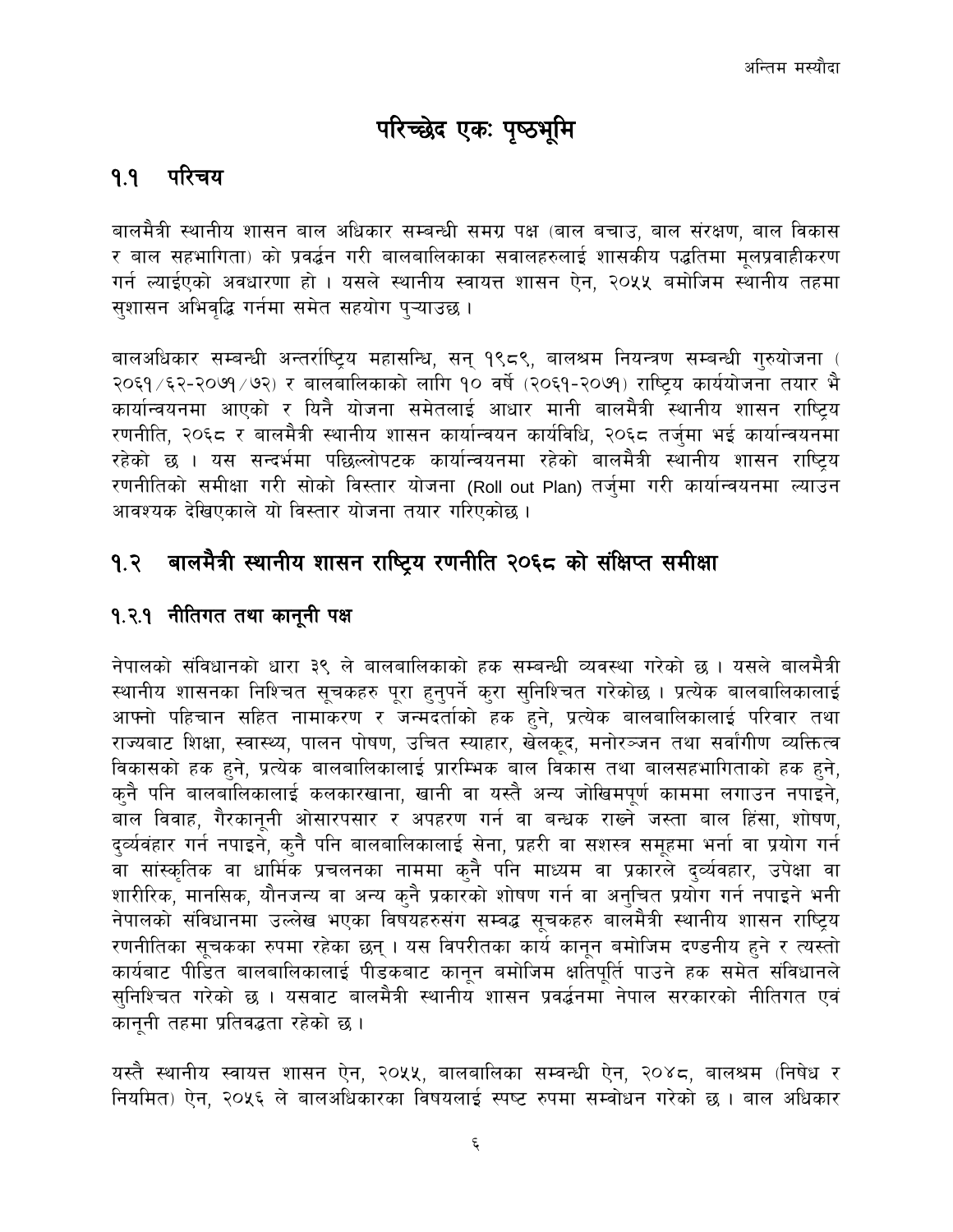सम्वन्धी अन्तर्राष्ट्रिय महासन्धि, १९८९ लाई सन् १९९० सेप्टेम्वर १४ मा नेपालले अनुमोदन गरी बाल अधिकारको सम्मान, संरक्षण र सम्वर्द्धन गर्न गैरविभेदीकरण (धारा २), सर्बोत्तम हित (धारा ३), सर्वाङ्घीण विकास (धारा ६) र सहभागिता (धारा १२) को सिद्धान्तलाई प्रतिपादन गरिसकेको छ ।

#### <span id="page-6-0"></span>१.२.२ रणनीतिक व्यवस्था र कार्यान्वयन

गैरविभेदीकरण, बालबालिकाको सर्वोत्तम हित, बालबालिकाको सर्वाङ्गीण विकास, बालबालिकाको विचारको सम्मान र सहभागिता, सन्निकटता, समावेशिता, समुदायमा आधारित विकास गरी जम्मा ७ वटा निर्देशक सिद्धान्तमा आधारित भै बालमैत्री स्थानीय शासन राष्ट्यि रणनीति, २०६८ कार्यान्वयन भैरहेकोछ । बाल अधिकारका विषयलाई स्थानीय शासन पद्धति संग सम्बन्धित देहाय वमोजिमका १६ वटा तहगत खुडुकिलामा संस्थागत गर्दै यो रणनीति कार्यान्वयन भैरहेकोछ । यी खुडुकिलाहरुको हालसम्मको स्थिति तलको तालिकामा दिईएको छ ।

|  | तालिका १: कार्यान्वयनका तहगत खुड्कीलाहरु |  |
|--|------------------------------------------|--|
|  |                                          |  |

| क.सं.              | खुड्किला                                                                                                  | कार्यान्वयन स्थिति                               |
|--------------------|-----------------------------------------------------------------------------------------------------------|--------------------------------------------------|
| $\mathsf{P}$       | बालमैत्री स्थानीय शासनको अवधारणाको अभिमुखीकरण,<br>विकास तथा विस्तार                                       | ७५ जिविस, ३८ नपा र १०५६<br>गाविसले सम्पन्न गरेको |
| २                  | बालमैत्री स्थानीय शासन प्रवर्द्धनका लागि जिल्ला, नगर<br>तथा गाउँ समितिको गठन                              | ७५ जिविस, ३८ नपा र १०५६<br>गाविसले सम्पन्न गरेको |
| ३                  | बालमैत्री नीति, रणनीति तयारीको लागि कार्ययोजना तर्जुमा                                                    | ३८ जिविस, ३४ नपा र ५२५<br>गाविस ले सम्पन्न गरेको |
| $\lambda$          | जिल्ला विकास समिति र नगरपालिकामा बालमैत्री स्थानीय $\mid$<br>शासन सम्पर्क इकाई वा शाखाको संस्थागत प्रवन्ध | ५३ जिविस, ४६ नपा र ९८२<br>गाविसले सम्पन्न गरेको  |
| X                  | निश्चित सूचक⁄मापदण्डका आधारमा नगरपालिकाको वडा   ५३ जिल्लामा सम्पन्न भएको<br>र गाँउ विकास समितिको छनौट     |                                                  |
| $\boldsymbol{\xi}$ | बालबालिकाको वस्तुगत विवरण तयारी                                                                           | ४ जिविस, २ नपा र २५<br>गाविसले सम्पन्न गरेको     |
| ৩                  | बालकोष (Child Fund) को स्थापना                                                                            | ३४ जिविस, ३३ नपा र ९८२<br>गाविसले सम्पन्न गरेको  |
| ζ                  | बाल क्लब तथा सामुदायिक संस्थाहरुको गठन, विकास र   ७५ वटै जिल्लाहरुमा भएको<br>परिचालन                      |                                                  |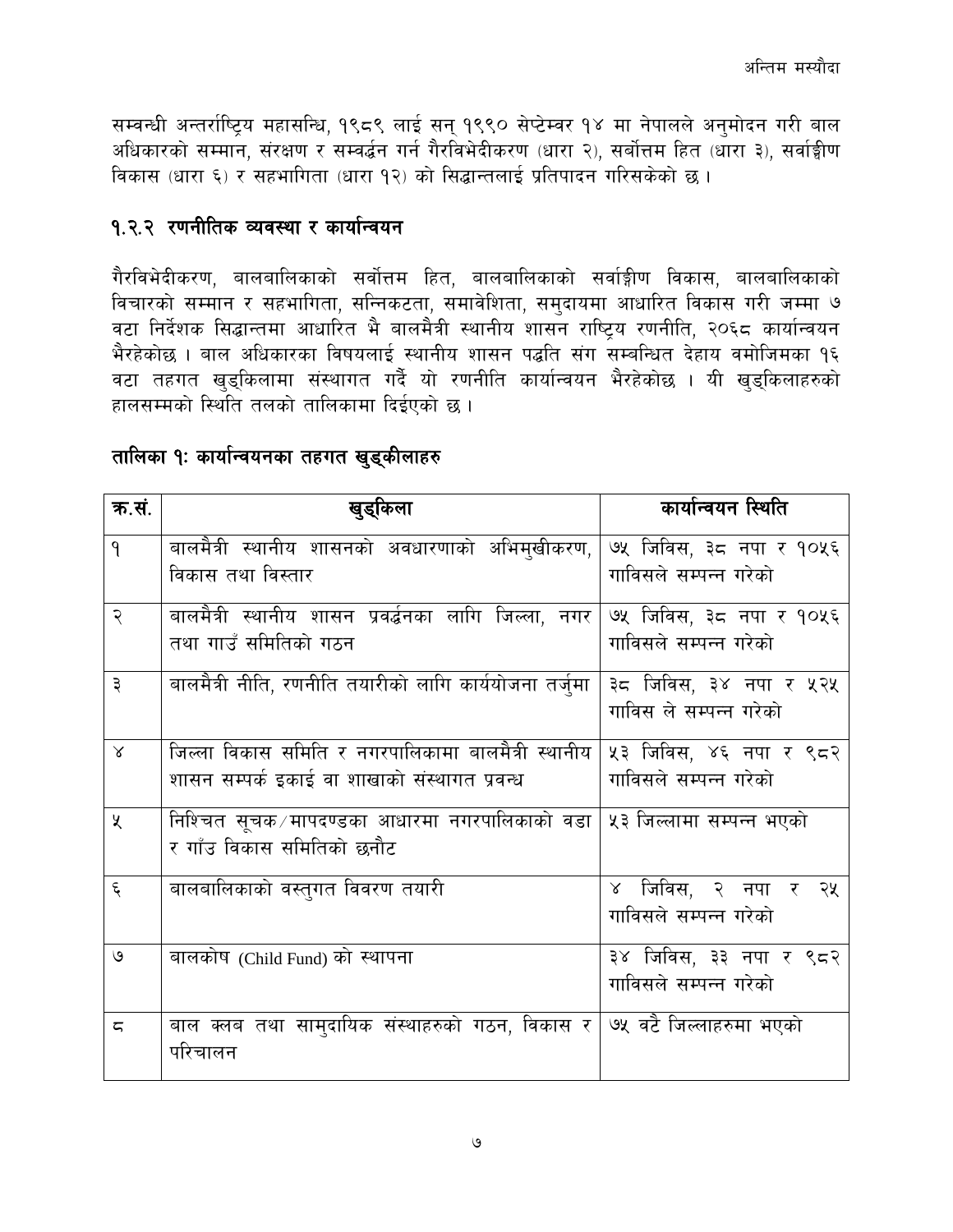| क.सं. | खुड्किला                                                                                                                                                                            | कार्यान्वयन स्थिति                                                                                                                |
|-------|-------------------------------------------------------------------------------------------------------------------------------------------------------------------------------------|-----------------------------------------------------------------------------------------------------------------------------------|
| ९     | सरोकारवालाहरुको पहिचान, समन्वय र संजाल निर्माण                                                                                                                                      | ४ जिविस, २ नपा र<br>२५<br>गाविसले सम्पन्न गरेको                                                                                   |
| 90    | सरोकारबालाहरुबाट बालमैत्री स्थानीय शासन संचालनको<br>प्रतिबद्धता घोषणा                                                                                                               | ७५ जिविस, ३८ नपा र १०५६<br>गाविसले सम्पन्न गरेको                                                                                  |
| 99    | आवधिक र वार्षिक योजना तर्जुमा, लगानीको सुनिश्चितता<br>र योजना कार्यान्वयन                                                                                                           | १५ जिविस, २ नपा र २<br>गाविसले सम्पन्न गरेको                                                                                      |
| 93    | बालबालिकाको स्थितिपत्र (Status Paper) तर्जुमा<br>_र  <br>सार्वजनिकीकरण                                                                                                              | ३४ जिविस, ३३ नपा र २५<br>गाविसले सम्पन्न गरेको                                                                                    |
| ٩₹    | अनुगमन, समीक्षा र मूल्याङ्कन                                                                                                                                                        | स्थानीय तहमा नियमित प्रक्रिया<br>अनुसार अनुगमन र समीक्षा<br>भएको, केन्द्रवाट वार्षिक ३ पटक<br>सम्म संयुक्त अनुगमन भएको            |
| 98    | स्थानीय निकायको परिषदबाट आफ्नो कुल पूंजीगत $ $ ३४ जिविस, ३३ नपा र ९८२<br>बजेटको कम्तिमा १५ प्रतिशत रकम बालबालिकाको क्षेत्रमा $\mid$<br>खर्च गर्ने प्रतिवद्धता सहितको परिषदको निर्णय | गाविसले सम्पन्न गरेको                                                                                                             |
| 92    | बालमैत्री स्थानीय शासनको न्यूनतम सेवा सूचकको<br>निर्धारण तथा स्थानीयकरण                                                                                                             | ४३ जिविस, २८ नपा र ५२५<br>गाविसले सम्पन्न गरेको                                                                                   |
| १६    | बालमैत्री गाउँ, नगर र जिल्लाको घोषणा र यसको<br>निरन्तरता                                                                                                                            | सुनवल नपा (नवलपरासी),<br>(मोरङ्),<br>तेतरीया<br>गाविस<br>विराटनगर उपमहानगरपालिका (<br>मोरङ्), भिंग्री गाविस (प्यूठान) ले<br>गरेको |

.<br>स्रोत: संघीय मामिला तथा स्थानीय विकास मन्त्रालय, वेभ वेस्इ रिपोर्ट, २०१४ |

#### <span id="page-7-0"></span>१.२.३ कार्यक्रम विस्तार र स्रोत व्यवस्थापन पक्ष

#### (क) कार्यक्रम विस्तार

बालमैत्री स्थानीय शासन राष्ट्रिय रणनीति कार्यान्वयन पश्चात ७५ वटै जिविसहरुले यस अवधारणा<br>अवलम्वनको प्रक्रिया शुरु गरेका छन् भने चारवटा (नवलपरासी जिल्लाको सुनवल नगरपालिका, मोरङ्ग जिल्लाको तेतरीया गाविस र विराटनगर उपमहानगरपालिका, प्यूठान जिल्लाको भिंग्री गाविस) स्थानीय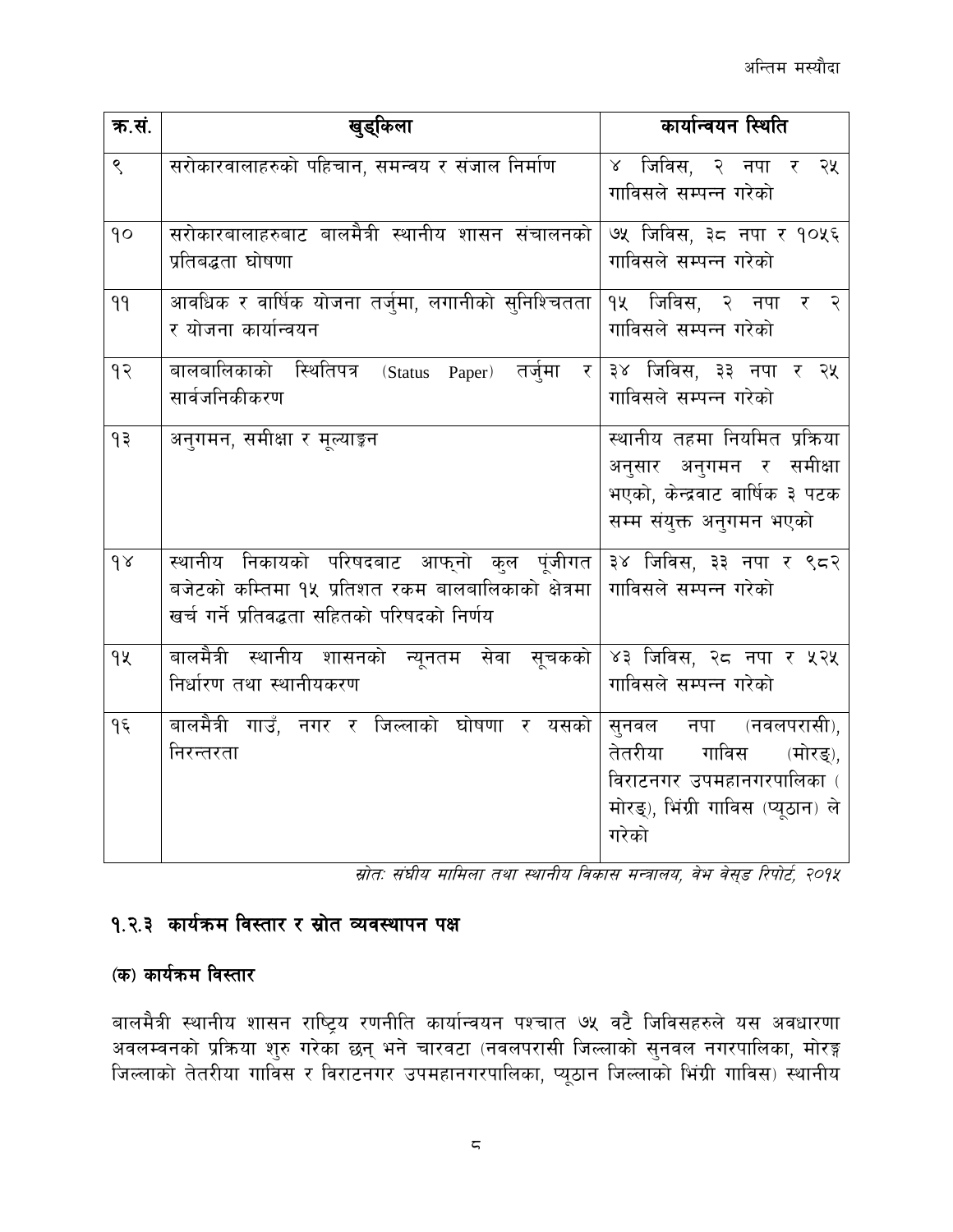निकाय बालमैत्री घोषणा भएका छन् । गत ५ वर्षमा बालमैत्री स्थानीय शासन राष्ट्रिय रणनीति कार्यान्वयन भै कार्यक्रमको लक्ष्य तथा विस्तारको प्रगति अवस्था देहाय वमोजिम रहेको छ: तालिका २: रणनीति कार्यान्वयनको विस्तारको लक्ष्य तथा प्रगति (संख्यामा)

| स्थानीय निकाय ∕वर्ष      |        | नमुना परिक्षण |        | बालमैत्री अवधारणा विस्तार |      |      |                    |             |      |
|--------------------------|--------|---------------|--------|---------------------------|------|------|--------------------|-------------|------|
| (सन्)                    | लक्ष्य |               | प्रगति | वार्षिक लक्ष्य            |      |      |                    | प्रगति      |      |
|                          | २००९   | २०१०          |        | २०११                      | २०१२ | २०१३ | $30d$ <sub>x</sub> | २०१५        |      |
| समिति<br>विकास<br>जिल्ला | ५      | १५            |        | २५                        | ३७   | ४०   | ४५                 | ५०          | ७५   |
| नगरपालिका                |        |               |        | १०                        | १५   | २०   | ЗO                 | $\lambda$ O | ३≂   |
| गाँउ<br>समिति<br>विकास   | ۹ο     | ३५            |        | 900                       | ३००  | 8 OO | ७००                | 9000        | १०५६ |

स्रोत: संघीय मामिला तथा स्थानीय विकास मन्त्रालय, २०१६

#### (ख) स्रोत व्यवस्थापन र खर्चको अनुमान<sup>1</sup>

यो रणनीतिको गत पाँच वर्षको कार्यान्वयन र दई वर्षको नम्ना परिक्षण समेतका लागि (स्थानीय निकाय मार्फत) रु ५ अर्व २६ करोड खर्च हुन गएको अनुमान गरिएको छ । यसका खर्च व्यहोर्ने स्रोतहरुमा नेपाल सरकारवाट केन्द्रीय अनुदानको रुपमा कारेव रु ३० करोडको अख्तियारी दिईएको, स्थानीय निकायहरुवाट आफुले प्राप्त गरेको अनुदान पूजीँगत खर्चको १० प्रतिशतका दरले हुने रकम करिव रु ४ अर्व २७ करोड, तथा युनिसेफ नेपालवाट स्थानीय निकायहरुमा करिव रु ६९ करोड लगानी गरेको प्रारम्भिक अनुमान गरिएको छ । यसैलाई प्रतिशतको रुपमा हेर्दा स्थानीय निकायद्वारा ८१ प्रतिशत, नेपाल सरकारद्वारा केन्द्रीय अनुदान ०६ प्रतिशत र युनिसेफवाट १३ प्रतिशत भएको देखिन्छ ।

यस गणनामा विषयगत निकायको लगानी तथा सेभ द चिल्ड़ेन, प्लान नेपाल, वर्ल्ड भिजन जस्ता अन्तर्राष्टिय र राष्टिय गैससहरुले गरेको लगानी समावेश भएको छैन ।

#### <span id="page-8-0"></span>१.२.४ रणनीति कार्यान्वयनको प्रतिफल र सूचकहरु

यस रणनीतिका बालबालिका सम्वद्ध प्रोफाईल र स्थानीय विकास योजना, बालबालिकाको लागि लगानी योजना, बालबालिकाको लागि नीति तथा आचार संहिता र बालबालिकाको स्थिति पत्र तयारी गरी चार वटा प्रतिफल तथा यस सम्वद्ध ३९ वटा न्यूनतम् सूचकहरु तोकिएका छन् । ति सूचकहरुको आधार वर्षको अवस्था बालमैत्री स्थानीय शासन राष्ट्रिय रणनोतिमा अभिलेखीकरण भएको पाईएन । तथापि ती सुचकहरुको राष्ट्रिस्तरको २०७३ को अवस्था तलको तालिकामा दिईएको छ।

<sup>&</sup>lt;sup>1</sup> यस खण्डमा उल्लिखित लगानी अंक सन् २०१४ को बालमैत्री स्थानीय शासन राष्ट्रिय समितिमा २ वर्षमा भएको लगानी छलफलको लागि पेश भएको रकममा आधारित भै ५ वर्षका लागि सोही आधारमा अनुमान गरिएको छ । सम्वद्ध निकायहरुवाट अन्तिम अंक यकीन भै आए पश्चात परिमार्जन गरि अभिलेख राखिनेछ ।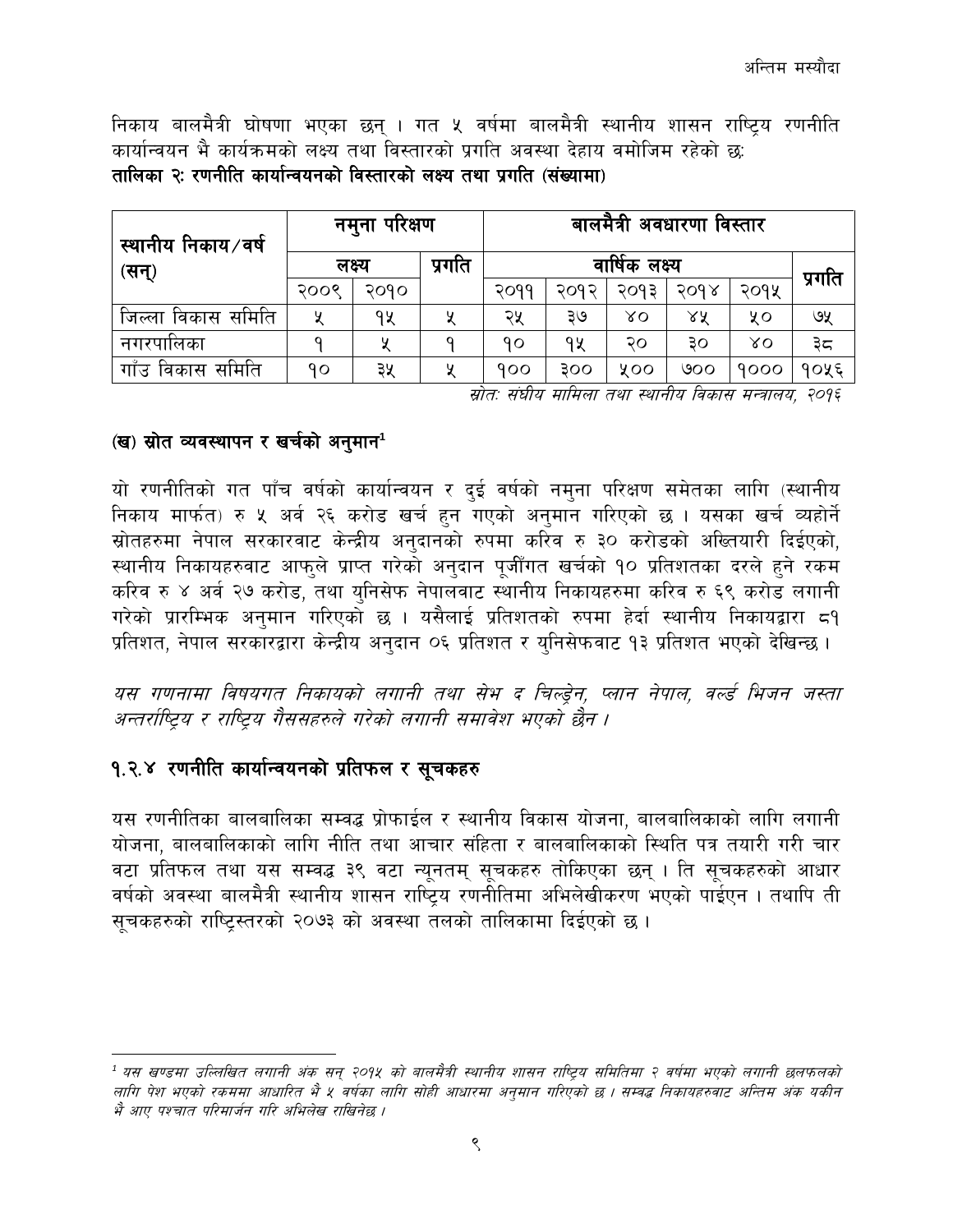#### तालिका ३: बालमैत्री स्थानीय शासनका सचकहरुको विद्यमान अवस्था

| ক.<br>सं.                | सूचक                                                                                                                          | हालको अवस्था (<br>२०७३ आषाढ)      | सूचनाको स्रोत                                     | कैफियत |
|--------------------------|-------------------------------------------------------------------------------------------------------------------------------|-----------------------------------|---------------------------------------------------|--------|
| क                        | बाल बचाउँ                                                                                                                     |                                   |                                                   |        |
| $\mathsf{P}$             | ६ महिनासम्मको शिशुलाई आमाले अनिवार्यरुपमा पूर्ण स्तनपान<br>गराएको (आमाको दूध मात्रै खुवाउने)                                  | $\xi \in \mathcal{C}$             | स्वास्थ्य सेवा विभागको वार्षिक<br>प्रतिवेदन, २०१५ |        |
| $\overline{\mathcal{E}}$ | एक वर्षभित्रका बालबालिकाले पूर्णरुपमा खोप (डिपिटी,<br>हेपटाइटिस बि, हिब ३ मात्रा) पाएको                                       | $68\%$                            |                                                   |        |
| ३                        | छ महिनादेखि पाँच वर्षमुनिका सबै बालबालिकालाई वर्षको २<br>पटक भिटामिन ए क्याप्सुल खुवाइएको                                     | $9\%$                             |                                                   |        |
| $\propto$                | गर्भवती आमाको दक्ष स्वास्थ्यकर्मीबाट सुत्केरी गराइएको                                                                         | ५६%                               |                                                   |        |
| $\chi$                   | गर्भवती महिलाहरुले कम्तिमा प्रसूति पूर्व चारपटक र प्रसूति<br>पश्चात आमा र नवजात शिशुको कम्तिमा ३ पटक स्वास्थ्य जाँच<br>गराएको | ANC 43%<br>PNC RO <sub>%</sub>    |                                                   |        |
| $\boldsymbol{\xi}$       | गर्भवती महिलाले टिटानस विरुद्धको २ वटा खोप लगाएको                                                                             | ५२%                               |                                                   |        |
| $\mathsf{G}$             | गर्भवती तथा सुत्केरी आमाहरुले आईरन चक्की (जम्मा २२५<br>वटा) खाएको                                                             | ६९%                               |                                                   |        |
| $\overline{\varsigma}$   | एचुआईभी संक्रमित आमाबाट जन्मिएका सबै बालबालिकालाई<br>ARV Prophylaxis दिएको                                                    | <b>NA</b>                         |                                                   |        |
| $\varsigma$              | सबै घरधरीमा खानेपानीको सुविधा भएको                                                                                            | 5,55                              | चौधौं योजनाको आधारपत्र,                           |        |
| 90                       | सावुन पानीले हात धुने परिपाटीको विकास भएको (चर्पी गएपछि,<br>खाना खान् अगाडि र बच्चाको दिसा धोए पछि)                           | (सरसफाई  <br>≂9%<br>सविधा पुगेको) | २०७३, राष्ट्रिय योजना आयोग                        |        |
| ख                        | बाल संरक्षण                                                                                                                   |                                   |                                                   |        |
| $\mathbf{P}$             | ५ वर्ष मुनिका सबै बालबालिकाको जन्म दर्ता भएको                                                                                 | 25.8%                             | नेपालमा बालबालिकाको स्थिति,                       |        |
| २                        | बाल विवाहको संख्यामा कमी आएको                                                                                                 | 84%                               | २०७२, केन्द्रीय बाल कल्याण                        |        |
| ३                        | निकृष्ट प्रकारको बालश्रम दर घटेको <sup>2</sup>                                                                                | $\varsigma$ %                     | समिति                                             |        |

<sup>&</sup>lt;sup>2</sup>हाल कायम बालबालिका मध्ये <mark>५१</mark> प्रतिशत बाल श्रमिक रहेको र त्यसमध्ये ६ लाख २० हजार बालबालिका जोखिमपूर्ण श्रममा रहेको अनुमान केन्द्रीय बाल कल्याण समितिले गरेको छ।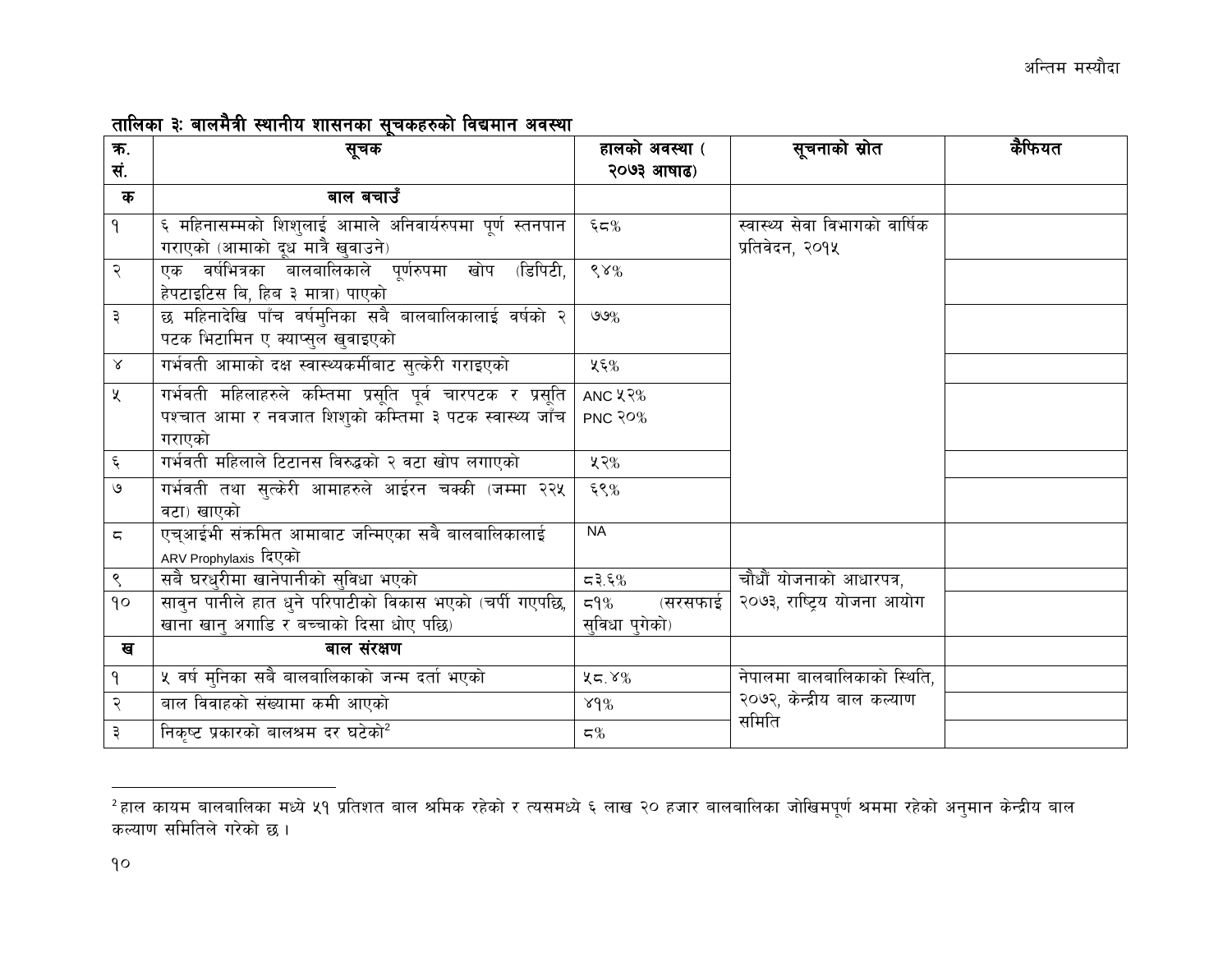| ক.                    | सूचक                                                     | हालको अवस्था (                        | सूचनाको स्रोत                                  | कैफियत |
|-----------------------|----------------------------------------------------------|---------------------------------------|------------------------------------------------|--------|
| सं.                   |                                                          | २०७३ आषाढ)                            |                                                |        |
| $\propto$             | घरपरिवार र समुदायबाट बालबालिका विरुद्ध हुने हिंसा,       |                                       | ३० वटा गाविस र २   नेपालमा बालबालिकाको स्थिति, |        |
|                       | वेचविखन, शोषण, दुर्व्यवहार जस्ता घरेलु हिंसा कम गर्ने    | नपाहरुले  <br>वटा                     | २०७२, केन्द्रीय बाल कल्याण                     |        |
|                       | कार्ययोजना तयार गरी कार्यान्वयनमा ल्याएको                | कार्यान्वयन गरेको                     | समिति                                          |        |
| $\mathbf{\mathsf{X}}$ | बाल संरक्षण सम्बन्धी समुदायमा आधारित बाल संरक्षण         | ३० वटा गाविस र २                      |                                                |        |
|                       | प्रणालीलाई संचालनमा ल्याएको                              | नपाहरुले<br>वटा                       |                                                |        |
|                       |                                                          | संचालनमा ल्याएको                      |                                                |        |
| ग                     | बाल विकास                                                |                                       |                                                |        |
| $\mathsf{P}$          | ४ वर्ष सम्मका बालबालिकाहरु प्रारम्भिक बाल विकास कक्षामा  | 59%                                   | शिक्षा विभाग फल्यास रिपोर्ट                    |        |
|                       | भर्ना भएका                                               |                                       | २०१५                                           |        |
| २                     | कक्षा १ को लागि विद्यालय जाने उमेर समूहका सत्प्रतिशत     | ९६.२%                                 |                                                |        |
|                       | बालबालिकाहरु विद्यालय भर्ना भएका                         |                                       |                                                |        |
| ३                     | ५ देखि १२ वर्ष उमेर समूहका बालबालिकाले आधारभूत शिक्षा (  | 98.5%                                 |                                                |        |
|                       | १ देखि कक्षा ८ सम्म) पाएका                               |                                       |                                                |        |
| $\lambda$             | औपचारिक शिक्षाबाट वंचित बालबालिकाको लागि अनौपचारिक       | <b>NA</b>                             |                                                |        |
|                       | शिक्षा प्राप्त गर्ने व्यवस्था भएको                       |                                       |                                                |        |
| $\chi$                | प्रत्येक विद्यालयमा छात्र छात्राको लागि अलग अलग शौचालयको | आ.व. २०७३/७४ मा                       |                                                |        |
|                       | व्यवस्था भएको                                            | शौचालय<br>प्र ७२                      |                                                |        |
|                       |                                                          | वनाउने लक्ष्य रहेको                   |                                                |        |
| $\boldsymbol{\xi}$    | प्रत्येक विद्यालयमा अतिरिक्त कृयाकलाप सम्बन्धी कार्यक्रम | <b>NA</b>                             |                                                |        |
|                       | संचालन भएको                                              |                                       |                                                |        |
| घ                     | बाल सहभागिता                                             |                                       |                                                |        |
| ۹                     | स्थानीय निकायको निर्णय प्रक्रियामा १२ देखि १८ वर्षसम्मका | वडा नागरिक मंचमा                      | संघीय मामिला तथा स्थानीय                       |        |
|                       | बालबालिकाहरुको संस्थागत सहभागिताको संयन्त्र विकास गरी    | वालबालिका<br>२८४१०<br>सहभागी          | विकास मन्त्रालयको अभिलेख                       |        |
|                       | सहभागी गराएको                                            |                                       |                                                |        |
| २                     | स्थानीय निकायले संचालन गर्ने योजनामा बालबालिकाको आवाज    | एकीकृत योजना तर्जुमा                  |                                                |        |
|                       | समेटिएको                                                 | समितिमा<br>३५९१<br>बालबालिका सहभागी । |                                                |        |
|                       |                                                          | वर्ष<br>बालभेलामा<br>गत               |                                                |        |
|                       |                                                          | बालबालिका<br>60,000                   |                                                |        |
|                       |                                                          | सहभागी                                |                                                |        |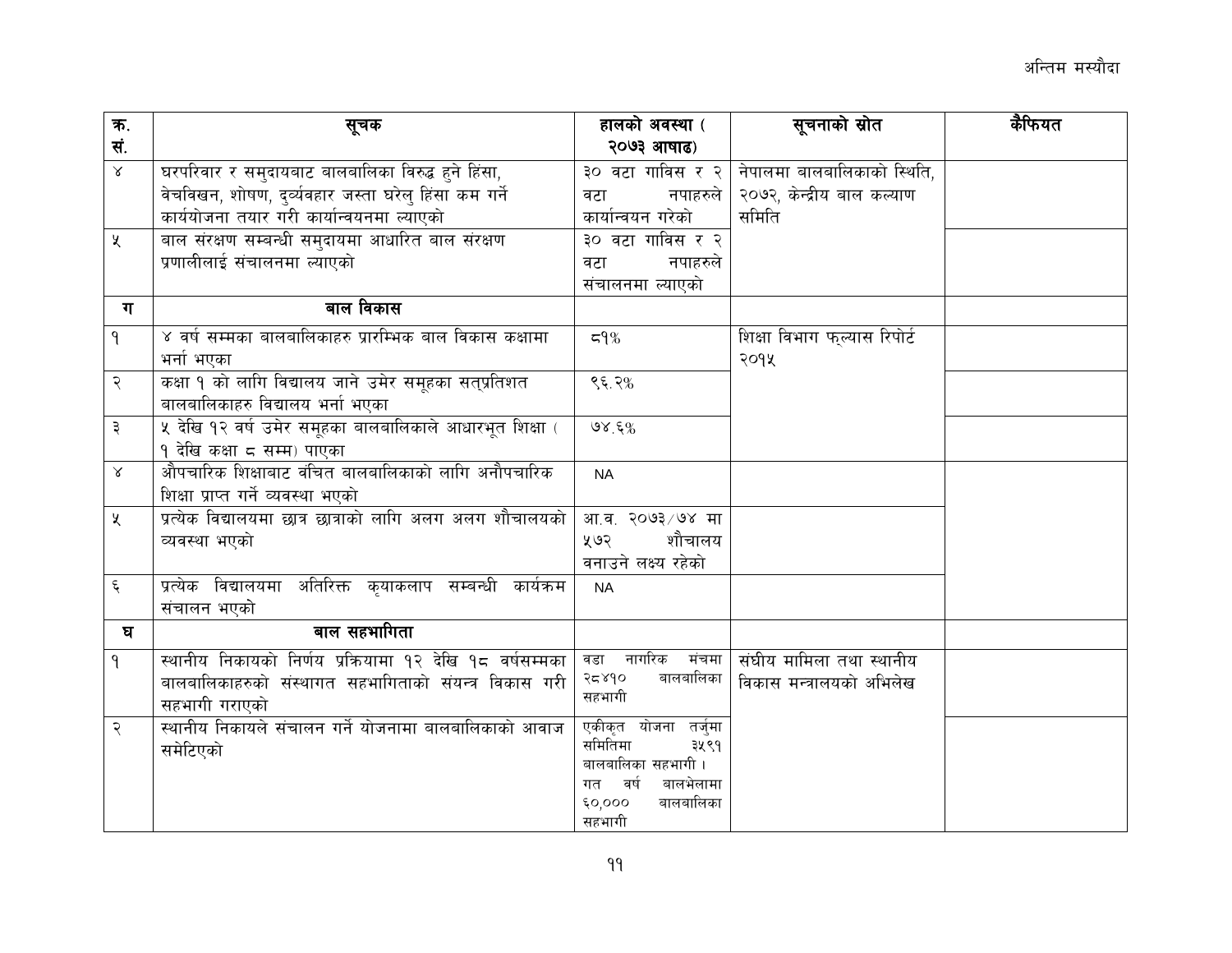| ক.                    | सूचक                                                          | हालको अवस्था (         | सूचनाको स्रोत                  | कैफियत                    |
|-----------------------|---------------------------------------------------------------|------------------------|--------------------------------|---------------------------|
| सं.                   |                                                               | २०७३ आषाढ)             |                                |                           |
| ३                     | स्थानीय विद्यालय व्यवस्थापन समितिमा बाल क्लवको                |                        |                                | शिक्षा<br>मन्त्रालयवाट    |
|                       | प्रतिनिधित्व गराउने संरचना निर्माण भएको                       |                        |                                | सहभागिता गराउन परिपत्र    |
|                       |                                                               |                        |                                | भएको                      |
| $\lambda$             | स्थानीय स्वास्थ्य व्यवस्थापन समितिमा बाल क्लवको प्रतिनिधित्व  |                        |                                | स्वास्थ्य<br>मन्त्रालयवाट |
|                       | भएको                                                          |                        |                                | सहभागिता गराउन परिपत्र    |
|                       |                                                               |                        |                                | भएको                      |
| $\chi$                | प्रत्येक वडामा बाल समूह गठन भै क्रियाशील रहेको                | २२४५७ बाल क्लव         | नेपालमा बालबालिकाको स्थिति,    |                           |
|                       |                                                               | गठन                    | २०७२, केन्द्रीय बाल कल्याण     |                           |
|                       |                                                               |                        | समिति                          |                           |
| ६                     | जिल्ला, नगर तथा गाउँ तहमा बाल संजाल गठन भएको                  | सदस्य ४३१९६० जना       |                                |                           |
|                       |                                                               |                        |                                |                           |
| ङ                     | संस्थागत विकास                                                |                        |                                |                           |
| $\mathsf{P}$          | स्थानीय निकायको परिषद् बैठक नियमित रुपमा संचालन भएको          | <i>८</i> ५ प्रतिशत     |                                |                           |
| २                     | स्थानीय निकायहरुले आफ्नो लागि बालमैत्री व्यवहार,              | ३८ जिल्ला, ३४ नपा, $ $ | संघीय मामिला तथा स्थानीय       |                           |
|                       | आचारसंहिता, विनियम, निर्देशिका तथा कार्यविधिहरु तर्जुमा गरी   | ५२५ गाविस              | विकास मन्त्रालयको अभिलेख       |                           |
|                       | कार्यान्वयनमा ल्याएको                                         |                        |                                |                           |
| ३                     | स्थानीय निकायमा बालमैत्री स्थानीय शासन प्रवर्द्धन समिति गठन   | ७५ जिल्ला, ३८ नपा,     |                                |                           |
|                       | भएको                                                          | १०५६ गाविस             |                                |                           |
| $\lambda$             | स्थानीय विद्यालयहरुमा विद्यालय व्यवस्थापन समिति क्रियाशील     | २९१३३ वटा विद्यालय     | शिक्षा विभाग फुल्यास रिपोर्ट   |                           |
|                       | रहेको (संख्या)                                                |                        | २०१५                           |                           |
|                       |                                                               |                        |                                |                           |
| $\mathbf{\mathsf{X}}$ | स्थानीय स्वास्थ्य संस्थाहरुमा स्वास्थ्य व्यवस्थापन समिति      | ३१५६ <sup>3</sup>      | स्वास्थ्य सेवा विभागको वार्षिक |                           |
|                       | कियाशील रहेको                                                 |                        | प्रतिवेदन, २०१५ को आधार        |                           |
| $\boldsymbol{\xi}$    | स्थानीयस्तरमा बाल विकास केन्द्र, बाल कक्षा तथा पूर्व प्राथमिक | ३१९०२ रिपोर्ट भएको     | शिक्षा विभाग फुल्यास रिपोर्ट   |                           |
|                       | कक्षाहरु संचालन भएको                                          |                        | २०१५                           |                           |
| ও                     | स्थानीयस्तरमा बाल क्लवहरुको सक्रियता रहेको                    | २२४५७ बाल क्लव         | नेपालमा बालबालिकाको स्थिति,    |                           |
|                       |                                                               |                        | २०७२, केन्द्रीय बाल कल्याण     |                           |

 $^3$ प्रति गाविस १ स्वास्थ्य व्यवस्थापन समिति रहेको आधारमा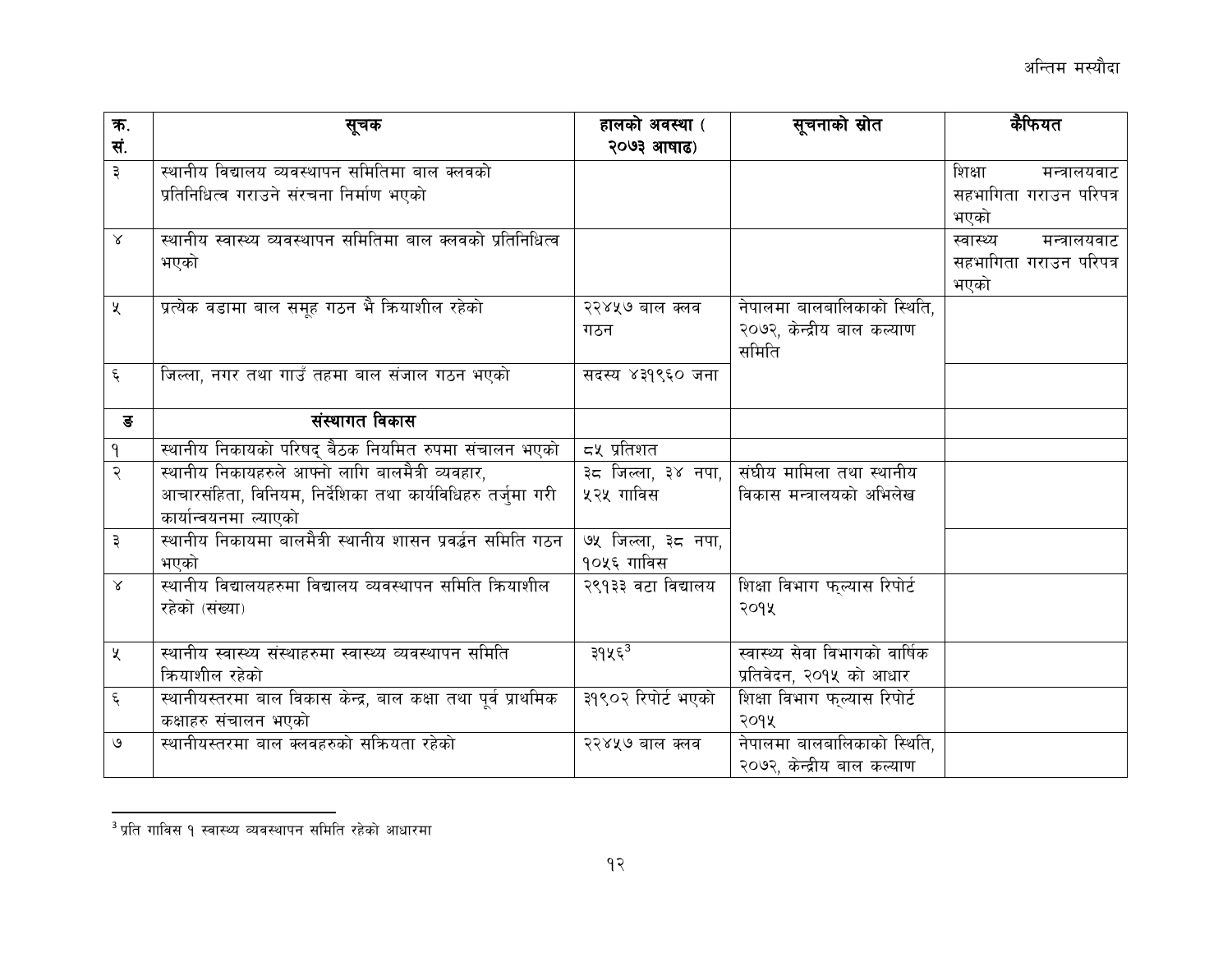| ক.  | सूचक                                                      | हालको अवस्था (      | सूचनाको स्रोत            | कैफियत |
|-----|-----------------------------------------------------------|---------------------|--------------------------|--------|
| सं. |                                                           | २०७३ आषाढ)          |                          |        |
|     |                                                           |                     | समिति                    |        |
| ς   | स्थानीयस्तरमा प्यारालिगल कमिटि जस्ता महिला समूहहरुको      | <b>NA</b>           |                          |        |
|     | सक्रियता रहनेछ र यस्ता कमिटिहरु बाल अधिकार संरक्षण र      |                     |                          |        |
|     | सम्वर्द्धनमा क्रियाशील रहेको                              |                     |                          |        |
|     | स्थानीयस्तरमा बाल संजाल विकास भएको हुनुपर्ने र जिल्लास्तर | ७५जिल्लामा<br>बाल I | संघीय मामिला तथा स्थानीय |        |
|     | सम्म उनीहरुको प्रतिनिधित्व भएको                           | संजाल रहेको         | विकास मन्त्रालयको अभिलेख |        |
| 90  | बालबालिकाका लागि स्थानीय विकास योजना र लगानी योजना        | ३४ जिल्ला           |                          |        |
|     | तर्जुमा भै कार्यान्वयन भएको                               |                     |                          |        |
| ۹۹  | जिल्ला, नगर तथा गाउँ विकास योजनामा बालबालिकासँग           | १५ जिल्लाले आवधिक   |                          |        |
|     | सम्बन्धित योजना तथा कार्यक्रम समेटी एकीकृत नीति, योजना,   | योजना वनाएको        |                          |        |
|     | कार्यक्रम तर्जुमा र कार्यान्वयन भएको                      |                     |                          |        |
| १२  | बालबालिका सम्बन्धी स्थितिपत्र तयारी तथा प्रकाशन र         | १५ जिल्ला           |                          |        |
|     | अध्यावधिक भएको                                            |                     |                          |        |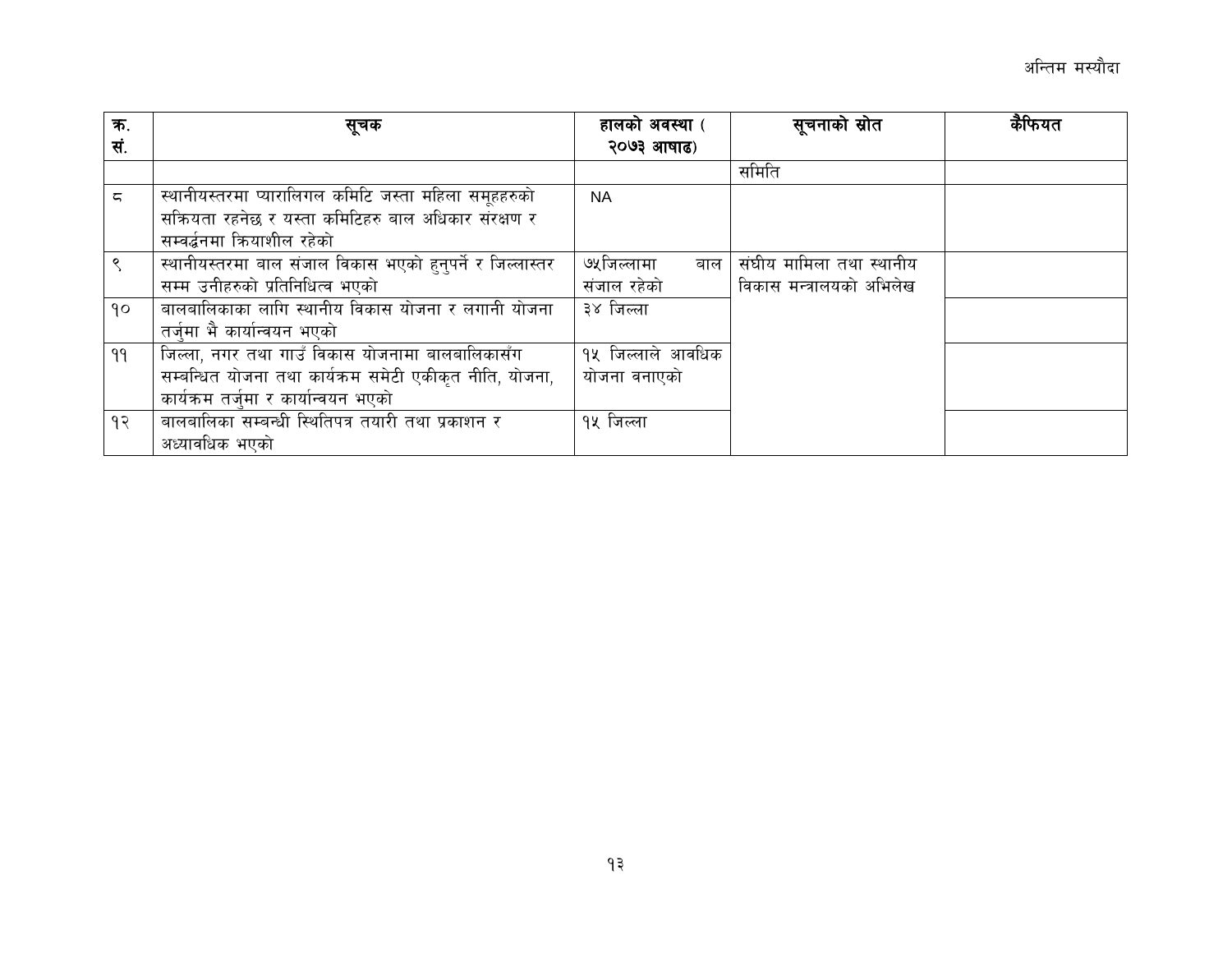#### <span id="page-13-0"></span>१.२.५ बालमैत्री पद्धति अवलम्वन र घोषणा

बालबालिकाको अर्थपर्ण सहभागिता सनिश्चित गर्दै देहाय बमोजिमका ६ वटा कार्यहरु गरेका स्थानीय निकायलाई बालमैत्री पद्धतिको अवलम्बन गर्ने स्थानीय निकायहरु भनिने व्यवस्था भए अनुसार स्थानीय निकायको नेतृत्ववाट बालमैत्री स्थानीय शासन अवलम्वन गरिएकोछ । अवलम्वन भएका स्थानीय निकायको विवरण तलको तालिकामा दिईएकोछ।

| क.सं.              | अवलम्वनका क्षेत्रहरु                                                                                    |       | स्थानीय निकाय |                        |  |
|--------------------|---------------------------------------------------------------------------------------------------------|-------|---------------|------------------------|--|
|                    |                                                                                                         | जिविस | नपा           | गाविस                  |  |
| $\mathsf{P}$       | साभ्रेदार संस्थाहरुलाई अभिमुखीकरण गरी यस<br>पद्धतिको अवलम्बन गर्ने सामूहिक प्रतिवद्धता व्यक्त           | ७५    | ३८            | १०५६                   |  |
| २                  | बालमैत्री स्थानीय शासन प्रवर्द्धन कार्ययोजना तर्ज्मा                                                    | ३८    | 38            | ५२५                    |  |
| $\vec{v}$          | आफ्नो कुल पुँजिगत बजेटको कम्तिमा १५ प्रतिशत<br>रकम विनियोजन सहितको लगानी योजना                          | 38    | ३३            | 552                    |  |
| $\propto$          | बालमैत्री स्थानीय शासनका न्यूनतम्<br>सेवा<br>सूचकहरुको निर्धारण                                         | 83    | २८            | ५२५                    |  |
| X                  | बालमैत्री स्थानीय शासन प्रवर्द्धनको संस्थागत<br>व्यवस्था (इकाई शाखा बनाउने वा सम्पर्क विन्द्<br>तोक्ने) | ५३    | $X\xi$        | ९८२                    |  |
| $\boldsymbol{\xi}$ | सम्बन्धित परिषद्बाट बालमैत्री स्थानीय शासन<br>अवलम्बन गर्ने निर्णय                                      | ξO    | 88            | $\zeta$ $\leq$ $\zeta$ |  |

#### तालिका ४: बालमैत्री स्थानीय शासन अवलम्वनको अवस्था

स्रोत: संघीय मामिला तथा स्थानीय विकास मन्त्रालय, वेभ बेसुड रिपोर्ट, २०१५

#### <span id="page-13-1"></span>१.२.६ बालमैत्री स्थानीय शासनबारे नेपाल सरकारले लिएको स्वामित्व

(क) नेपालको संविधानमा बालबालिकाको हक सम्बन्धी व्यवस्था भएको र यसमा बालमैत्री स्थानीय शासनका सुचकहरु सम्वोधन भएको ।

(ख) नेपालको चौधौँ योजनाको आधारपत्रमा यो विषय समावेश भएको । यस योजनाले बालबालिका तथा किशोरकिशोरीको हक अधिकारको संरक्षण गर्दै उनीहरूलाई सक्षम र योग्य नागरिक बन्ने वातावरण निर्माण गर्ने सोच वनाएको । बालबालिकाका विरूद्ध हुने सबै प्रकारका शारीरिक तथा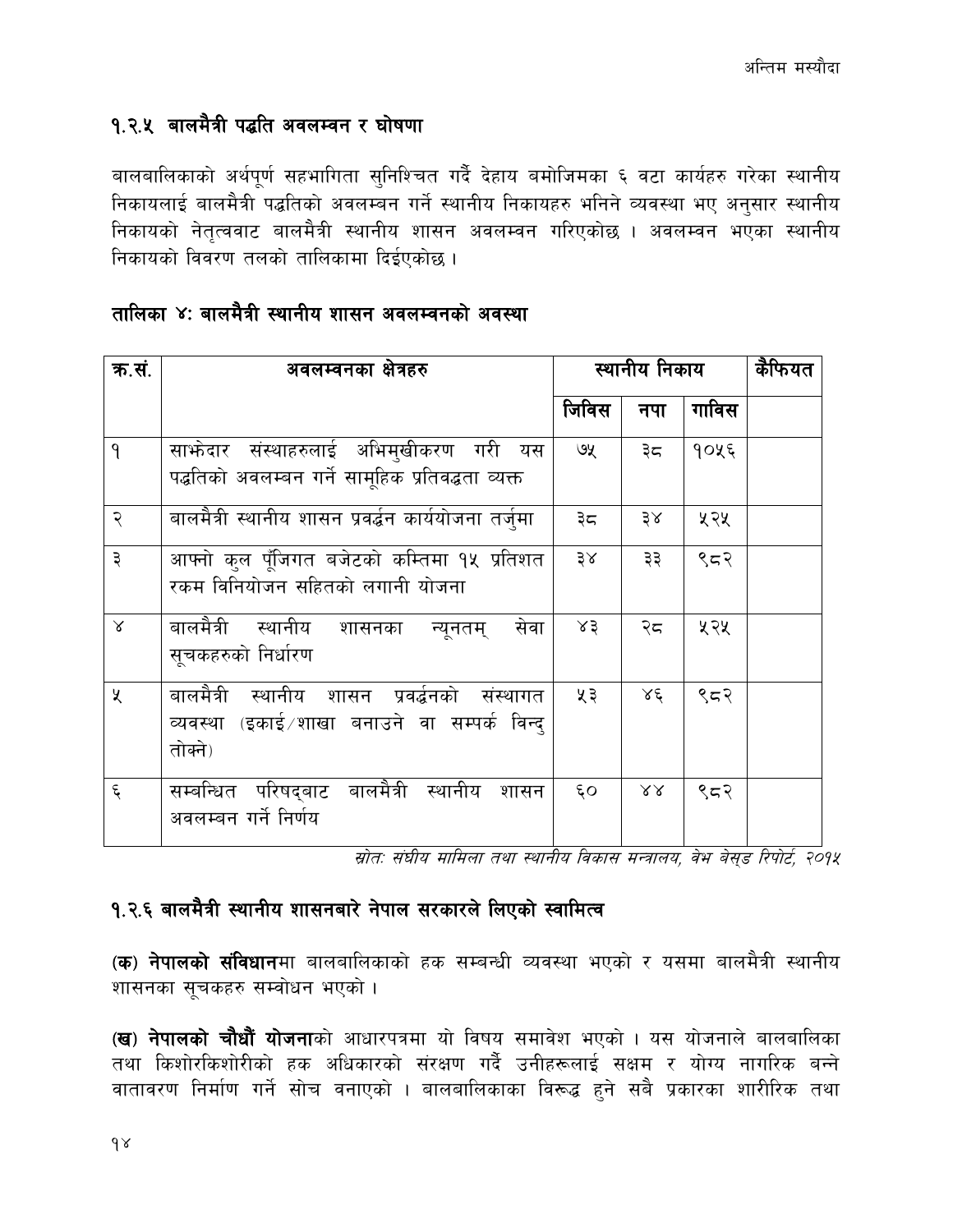मानसिक हिंसा, क्षति वा दर्व्यवहारबाट बालबालिका तथा किशोरकिशोरीलाई संरक्षण गर्ने लक्ष्य रहेको । बालबालिका र किशोरकिशोरीको समग्र अधिकारको संरक्षण र प्रवर्द्धन गर्ने, बालबालिका र किशोरकिशोरी उपर हुने सबै प्रकारका भेदभाव, शोषण, हिंसा, उपेक्षा र दुर्व्यवहारको अन्त्य गर्ने उद्देश्य रहेको ।

(ग) स्थानीय निकाय स्रोत परिचालन तथा व्यवस्थापन कार्यविधि, २०६९ मा स्थानीय निकायको कूल पजीँगत बजेटको कम्तिमा १० प्रतिशत बालबालिकाको क्षेत्रमा विनियोजन र लगानी गर्ने अनिवार्य व्यवस्था भएको छ ।

(घ) बालमैत्री स्थानीय शासन राष्ट्रिय रणनीति, २०६८ अनुसार बालमैत्री स्थानीय शासन अवलम्वन गर्ने स्थानीय निकायको कूल पूँजीगत बजेटको कम्तिमा <u>५</u>४ प्रतिशत वजेट विनियोजन सहितको बालबालिकाको लागि लगानी योजना तर्जमा र कार्यान्वयन गर्ने प्रावधान रहेको छ ।

(ङ) बालमैत्री स्थानीय निकाय घोषणा कार्यविधि, २०७० अनुसार बालमैत्री स्थानीय निकाय घोषणा भएका नगरपालिका र गाउँ विकास समितिहरुलाई देहाय वर्मोजिमको सम्मान र पुरस्कार प्रदान गर्ने व्यवस्था छ।

- जिल्ला विकास समितिबाट: जिल्ला विकास समितिका सभापतिबाट समेत हस्ताक्षर गरिएको कदर पत्र र नगद अनुदान रु. २,००,००० (दुई लाख) एकमुष्ट दिने व्यवस्था छ । यसले एकातर्फ जिविसको प्रतिवद्धता देखिन्छ भने अर्कोतर्फ नपा. गाविसलाई उत्प्रेरित समेत गरेकोछ ।
- नेपाल सरकारबाट: नेपाल सरकारका माननीय मन्त्रीद्वारा हस्ताक्षर गरिएको कदर पत्र दिने व्यवस्था रहेको छ । साथै नेपाल सरकारवाट स्थानीय निकायलाई जाने निशर्त पुँजीगत अनुदानमा १० प्रतिशत थप अनुदान (यस्तो अनुदान प्राप्त गर्न प्रत्येक ५ ∕ ५ वर्षमा घोषणाको अनुगमन भई निर्धारित सुचकहरु प्राप्त गरेको हुन् पर्दछ) दिने व्यवस्था छ । यसैवीच सुनवल नगरपालिकाले गत आर्थिक वर्षमा १० प्रतिशत थप अनुदान प्राप्त गरेको थियो ।

(च) बालबालिका सम्बन्धी राष्ट्रिय नीति, २०६९ ले बाल संरक्षणका सवालहरुलाई आवधिक योजनामा प्राथमिकता साथ समावेश गर्ने तथा बालमैत्री शासन प्रणाली विकासका लागि स्थानीय निकायहरुलाई बालवालिका सम्वन्धी कार्यक्रमहरु तर्जुमा, कार्यान्वयन र आवश्यक निर्देशिका तयार गर्न सहयोग गर्ने नीति लिएकोछ।

(छ) स्थानीय शासन तथा सामुदायिक विकास कार्यक्रमः बालमैत्री स्थानीय शासनलाई वहसरोकारको विषय (cross cutting issue) को रुपमा लिई कार्यक्रममा समावेश गरिएको छ। जम्मा ९ वटा प्रतिफल मध्ये बालमैत्री स्थानीय शासन अवधारणालाई ३ वटामा प्रत्यक्ष र अन्यमा परोक्ष रुपमा सम्वोधन भएको छ । यो कार्यक्रमले विभिन्न २२ वटा लगानीका क्षेत्रहरु मध्ये बालमैत्री स्थानीय शासनलाई एक प्रमुख क्षेत्रको रुपमा लिएको छ र बालमैत्री स्थानीय शासन राष्ट्रिय रणनीति कार्यान्वयनको लागि केन्द्रस्तरवाट स्थानीयस्तरमा बजेट र खर्चको अख्तियारी पठाउने व्यवस्था समेत मिलाएको छ ।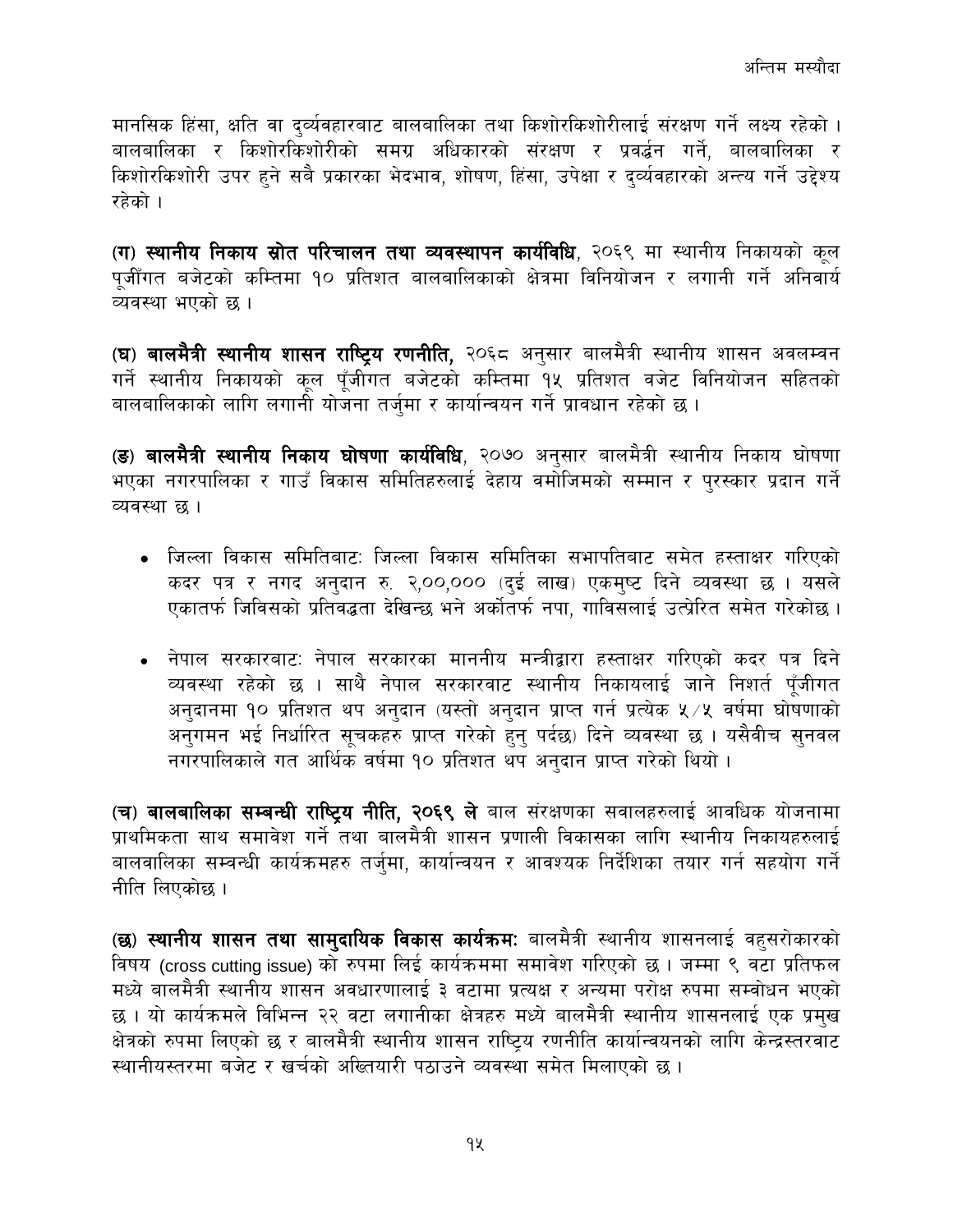(ज) कार्य सम्पादन सम्फौता: संघीय मामिला तथा स्थानीय विकास मन्त्रालयले जिविसका स्थानीय विकास अधिकारी र नगरपालिकाका कार्यकारी अधिकुतहरुसंग गरेको कार्यसम्पादन सम्फौतामा बालमैत्री गाविस, नगरपालिका घोषणा गर्ने सुचक समावेश भएको छ । यसरी स्थानीय तहको प्रशासनिक नेतत्वलाई कार्यक्रमप्रति प्रतिवद्ध वनाएको छ।

#### (फ) जिल्ला परिषद, नगर परिषद र गाउँ परिषदवाट लिईएको स्वामित्व

यी निकायहरुवाट बालमैत्री स्थानीय शासन प्रवर्ध्दन सम्बन्धी नीतिगत तथा कार्यक्रमगत रुपमा निर्णयहरु भै स्थानीय शासन पद्दतिमा मुलप्रवाहीकरण गर्ने प्रक्रियाको अभ्यास भएको छ।

#### उदाहरणको लागि

कपिलवस्त् जिल्लाको आ.व.२०७१/७२ को जिल्ला परिषदको **निर्णय नं. २६** ले "बालमैत्री स्थानीय शासन राष्ट्रिय रणनीति, २०६८ र कार्यान्वयन कार्यविधि, २०६८ को प्रावधान अनुसार जिल्लाका सबै गाविसहरुमा बालमैत्री स्थानीय शासनको अवलम्वन प्रक्रियालाई विस्तार गर्ने" निर्णय ।

#### (ञ) विषयगत मन्त्रालयद्वारा लिईएको स्वामित्व

विषयगत मन्त्रालयहरुमा: स्वास्थ्य मन्त्रालयले अधिकांश बाल बचाउ सम्बन्धी सुचकहरुमा आफुनो आवधिक तथा वार्षिक कार्यक्रम र वजेटमा समावेश गरी स्थानीय तहमा कार्य गर्दै<sup>ं</sup>आईरहेको अवस्था छ । यस्तै स्थानीय स्वास्थ्य व्यवस्थापन समितिमा बालबालिकाको सहभागिताको लागि स्वास्थ्य मन्त्रालयले एक परिपत्र जारी गरी बालबालिकाको प्रतिनिधित्व गराउने व्यवस्था समेत मिलाएको छ।

शिक्षा मन्त्रालयले बाल विकास संग सम्वन्धित अधिकांश सूचकहरु आफ्**नो आवधिक र वार्षि**क कार्यक्रम तथा वजेटमा समावेश गरी कार्य गर्दै आएको छ । त्यसैगरी विद्यालय व्यवस्थापन समितिमा बालबालिकाको सहभागिताको लागि शिक्षा मन्त्रालयले एक परिपत्र जारी गरी बालबालिकाको प्रतिनिधित्व गराउने व्यवस्था समेत मिलाएको छ । यस्तै मलकभर बालमैत्री विद्यालय कार्यक्रम संचालन भैरहेकोछ भने पारम्भिक बाल विकास केन्द्रको संचालन मन्त्रालयको पाथमिकतामा रहेको छ ।

महिला, बालबालिका तथा समाज कल्याण मन्त्रालयले बाल संरक्षणका क्षेत्रमा लक्षित गरी आफुनो आवधिक र वार्षिक कार्यक्रम तथा वजेट तर्जुमा गरी कार्यान्वयन गरेको छ । सडक बालबालिकाको उद्धार, संरक्षण एवं व्यवस्थापन सम्वन्धी मार्गदर्शन, २०७२ स्वीकत भएको, सडक बालबालिका मक्त काठमाडौं उपत्यका, बालबालिकाको बजेटका लागि Child Budget Code तर्जमा तथा बाल विवाह न्युनीकरण सम्वन्धी राष्ट्रिय रणनीति तयार भै कार्यान्वयनमा आएको, सडक बालबालिकाको उद्धार, संरक्षण एवं व्यवस्थापन सम्वन्धी मार्गदर्शन, २०७२ स्वीकृत भै कार्यान्वयनमा आएको छ।

गृह मन्त्रालय तथा स्थानीय प्रहरी प्रशासनद्वारा बाल संरक्षणको क्षेत्रमा नेतृत्व तथा समन्वयकारी भुमिका निर्वाह गर्दै बाल विवाहमा रोक, बाल श्रम न्यनीकरण, बाल हिंसा नियन्त्रण जस्ता कार्यहरुमा संलग्नता भै रहेको छ ।

 $9\xi$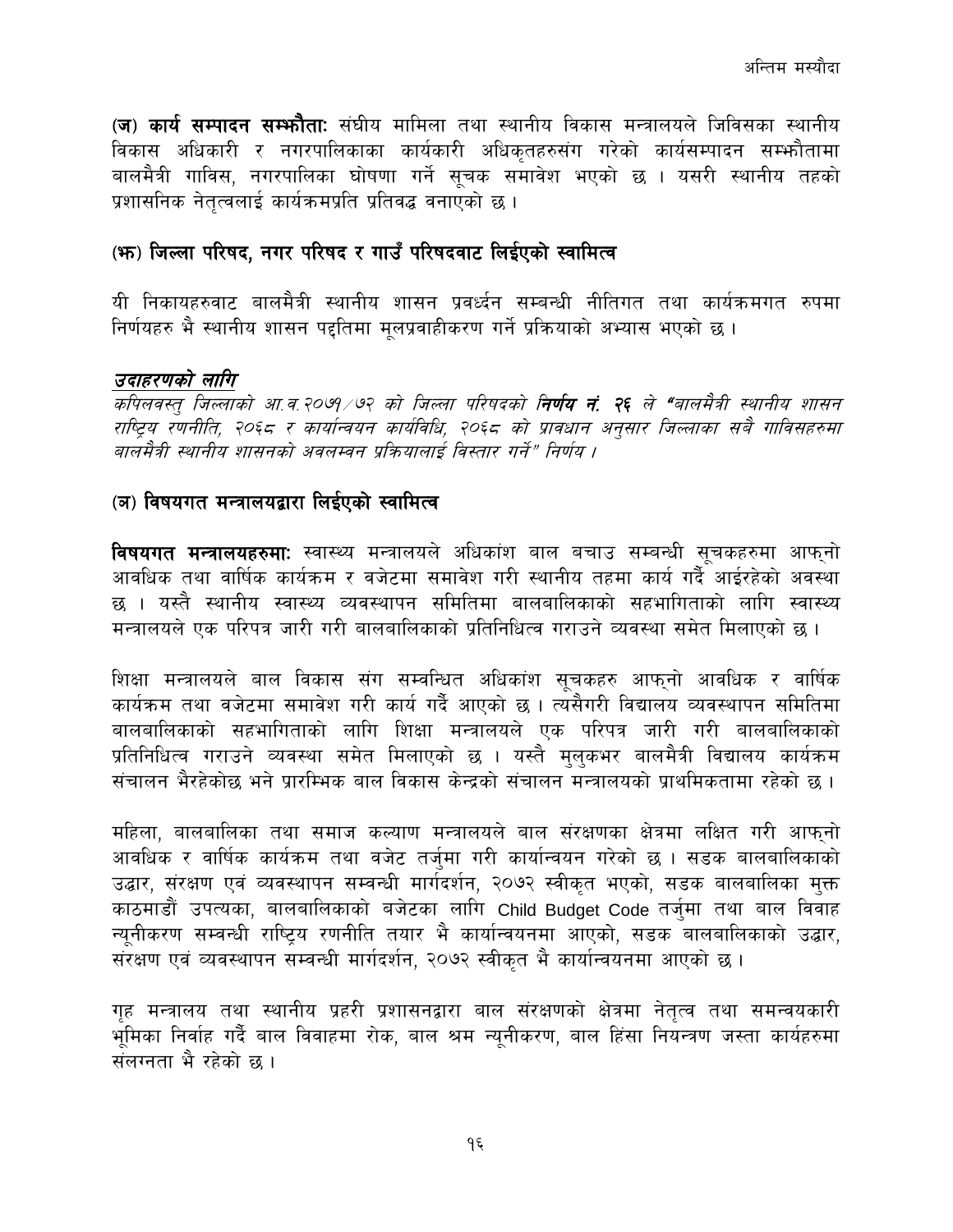खानेपानी तथा सरसफाई मन्त्रालयले बाल बचाउसंग सम्बन्धित सचकहरु विशेष गरी खानेपानी तथा सरसफाई, एक घर एक शौचालय निर्माण, विद्यालयहरुमा बालमैत्री शौचालय निर्माण जस्ता कियाकलापहरुमा कार्यक्रम तर्जमाका साथसाथै बजेट तर्जमा गरी कार्यान्वयनमा ल्याएको छ।

#### (ज) दीगो विकास लक्ष्यमा बालमैत्री स्थानीय शासनः

करिव २ करोड ७० लाख जनसंख्या मध्ये २३.८ प्रतिशत गरिवीको रेखामनि रहेको र प्रति व्यक्ति आय अमेरिकी डलर ७१२ रहेको तथा मानव विकास सुचकांकमा १४५ औ स्थानमा रहेको नेपालको वर्तमान अवस्थालाई सुधार गर्नका लागि आगामी १५ वर्षका लागि प्रस्तावित दीगो विकासको लक्ष्यमा बालमैत्री स्थानीय शासनको भूमिका उल्लेख्य रहने देखिएको छ । यसमा बालमैत्री स्थानीय शासन सम्वद्ध सचकहरुलाई संख्यात्मक तथा गुणात्मक पक्षमा समेत ध्यान दिई परिमार्जन गर्न आवश्यक देखिएकोछ ।

#### <span id="page-16-0"></span>१.२.७ बालमैत्री कार्यक्रमबाट स्थानीय तहमा आएको नूतन सिकाई तथा निचोड

बालमैत्री स्थानीय शासन राष्ट्रिय रणनीति कार्यान्वयनमा आए पश्चात स्थानीयस्तरमा केही सकारात्मक परिवर्तन आएको छ भने केही नयाँ सिकाई पनि भएको छ । साविकको प्रगतिनगर गाविस नेपालको पहिलो बालमैत्री गाविसको रुपमा घोषणा भएको थियो । यो गाविस हाल देवचुली नगरपालिकामा समावेश भएको छ । यस गाविसवाट भएका सिकाईहरुवाट देवचुली नगरपालिकामा समेत सकारात्मक प्रभाव पर्न जानेछ । मुख्य मुख्य सिकाईहरुमा स्थानीय समुदाय परिचालन र स्वयंसेवकहरुको भुमिका महत्वपूर्ण रुपमा रहेकोछ । बालमैत्री घोषणा भैसकेका स्थानीय निकायहरुवाट स्थानीयस्तरमा भएका यस्ता केही नुतन अभ्यास र सिकाइ मध्ये ४ वटा प्रसंगहरु तलको बक्समा दिईएकोछ।

#### बक्स १: सुनवल नगरपालिकाको अभ्यास

बालमैत्री स्थानीय शासन राष्टिय रणनीति कार्यान्वयनमा सनवल नगरपालिकाले स्थानीयस्तरमा केही नयां अभ्यासहरु गरेको छ । यस्ता अभ्यासका कारण बालमैत्री अभियान सफल भैरहेको छ । खासगरी नगरपालिकाका प्रत्येक वडामा २/२ जनाका दरले स्वयंसेवकहरुको परिचालन गर्न सक्न एक महत्वपूर्ण कार्य हो । यस्तै स्थानीय राजनैतिक दलहरुवाट यस अभियानको नेतृत्व लिई नगरपालिकाको कार्यमा सघाउ प्ऱ्याउन् अर्को महत्वपूर्ण अभ्यास हो भने बालबालिकाको सक्रियता, नगरवासीको चासो, नगरपालिकाका कर्मचारी तथा सम्वद्ध विज्ञ र सहजकर्ताहरुको प्रतिवद्धता अर्को महत्वपूर्ण अभ्यास हो ।

विषयगत निकायसंग सम्बन्धित सूचकहरु पूरा गर्नमा सम्बन्धित विषयगत कार्यालयहरुको मुख्य भूमिका रहेको छ भने खासगरी बाल संरक्षणसंग सम्बन्धित सूचकहरु पूरा गर्न प्रहरी प्रशासन लागिपरेको छ । कतिपय सचकहरु परा गर्न निजी क्षेत्रवाट पर्याप्त सहयोग प्राप्त भएको छ । यसरी विभिन्न सरोकारवाला निकायहरुको संहयोगमा नवलपरासी जिल्लाको सुनवल नगरपालिका आफुलाई नेपालको पहिलो बालमैत्री नगर घोषणा गर्न सफल भएको छ।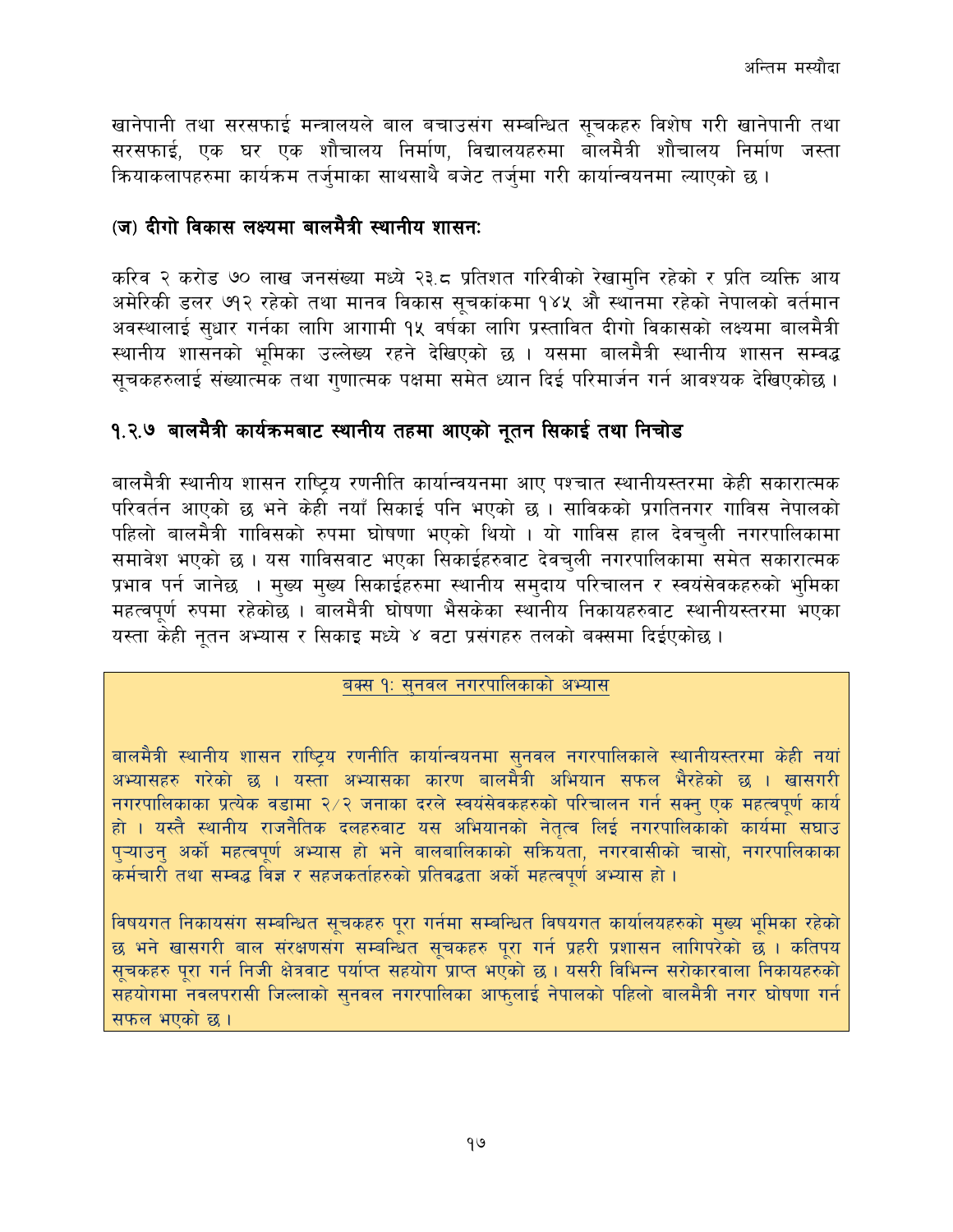#### बक्स २: तेतरीया गाउँ विकास समितिको अभ्यास

मोरङ जिल्लाको तेतरीया गाउँ विकास समितिले अर्को महत्वपूर्ण नमुना अभ्यास गरी बालमैत्री स्थानीय शासन राष्ट्रिय रणनीति कार्यान्वयनमा सफलता प्राप्त गरेको छ । यस गाविसले वि.सं. २०६३ देखिनै खासगरी बाल संरक्षणको क्षेत्रमा आफनो ध्यान केन्द्रीत गरेको थियो । गाउँ गाउँमा बाल क्लव गठन गरी उनिहरुकै क्षमतामा कार्यक्रम संचालन गरिएको थियो । गाउँस्तरमा बाल संरक्षण उप-समितिले यस अभियानको नेतत्व लिएको थियो । यसले बाल विवाह, वाल श्रम र बाल हिंसा विरुद्धको अभियान संचालन गरेको थियो । वि.सं. २०६८ मा बालमैत्री स्थानीय शासन राष्ट्रिय रणनीति कार्यान्वयनमा आए पश्चात यस अभियानले व्यापकता पायो । बालमैत्री कार्ययोजना तर्जुमा गरी सम्बन्धित सरोकारवाहरुको प्रतिवद्धता सहित योजना कार्यान्वयन र अनुगमन पक्षलाई सदढ वनाउन सक्न यो गाविसको सफलताको आधार हो ।

बाल क्लव ∕संजाल परिचालन र उनीहरुको क्षमता विकास, बाल स्रोत केन्द्र स्थापना र संचालन, स्वास्थ्य संस्थामा बालमैत्री कुनाको व्यवस्था, भित्तेलेखन र बाल विकास केन्द्रहरुको व्यवस्थापनमा प्राथमिकता तेतरीया गाविसका नयां अभ्यासहरु हुन् । गाविसको नेतृत्व, गाउँ शिक्षा समिति र विद्यालय व्यवस्थापन समितिको सकयता, स्थानीय सेवा केन्द्रहरुको सहयोग र जिल्ला विकास समितिको संरक्षणमा तेतरीया गाउँ विकास नेपालको पहिलो बालमैत्री गाविसको रुपमा रहन सफल भएको छ ।

#### बक्स ३: विराटनगर उपमहानगरपालिकाको अभ्यास

मोरङ जिल्लाको विराटनगर उपमहानगरपालिका बालमैत्री स्थानीय शासन पद्धतिको प्रवर्द्धन गर्न सक्षम उदाहरण हो । श्रमिक बालबालिकाहरुको समस्यावाट ग्रस्त यो नगरपालिकाले यिनै बालबालिकाहरुलाई आधार मानी बालमैत्री अभियान संचालन गरेको हो । खासगरी योजनावद्ध विकासको थालनी विराटनगरको नयां अभ्यास हो । "संमृद्ध, समुन्नत र व्यावसायिक शहर, सुसंस्कृत बालमैत्री हाम्रो नयाँ विराटनगर" भन्ने मूल नाराका साथ विराटनगर उप-महानगरपालिकाले वि.सं. २०६६ मा ५ वर्षे आवधिक योजना तर्जमा गरी यसको सफल कार्यान्वयन गरिसकेकोछ । वि.सं. २०६२ देखिको पहिलो २ वर्षमा अध्ययन र अवधारणा विकास. त्यसपछिका २ वर्ष नीति र योजना तर्जमा र २०६७ देखि योजना कार्यान्वयन गरेको विराटनगर उपमहानगरपालिका बालमैत्री नगर घोषणा भैसकेकोछ ।

सन् २००२ मा फण्डै १० हजार बालश्रमिक रहेको यस नगरपालिका क्षेत्रमा अहिले ५०० को हाराहारीमा मात्र बालश्रमिक रहेका छन् । यो सफलता प्राप्त गर्नमा नगरपालिकाको व्यवहारिक योजना, सक्षम नेतृत्व, बाल क्लवहरुको क्षमता र स्थानीय राजनैतिक नेतृत्व लगायत आम नगरवासीको प्रतिवद्धता रहन् मुख्य कारण रहेको छ । अनौपचारिक शिक्षा अभियान, सुनौलो भविष्य छनोट कार्यक्रम, श्रमिक बालबचत कार्यक्रम, श्रमिक बालक्लब र उद्धार र पुनर्स्थापना विराटनगरका नयां अभ्यासहरु हुन् । यस्तै स्थानीय होटल व्यवसायीहरुलाई बालमैत्री अभियानमा सरिक गराई नगर क्षेत्रका सबै होटललाई बालश्रममक्त गर्न सकिएको उदाहरण विराटनगरले देखाएको छ ।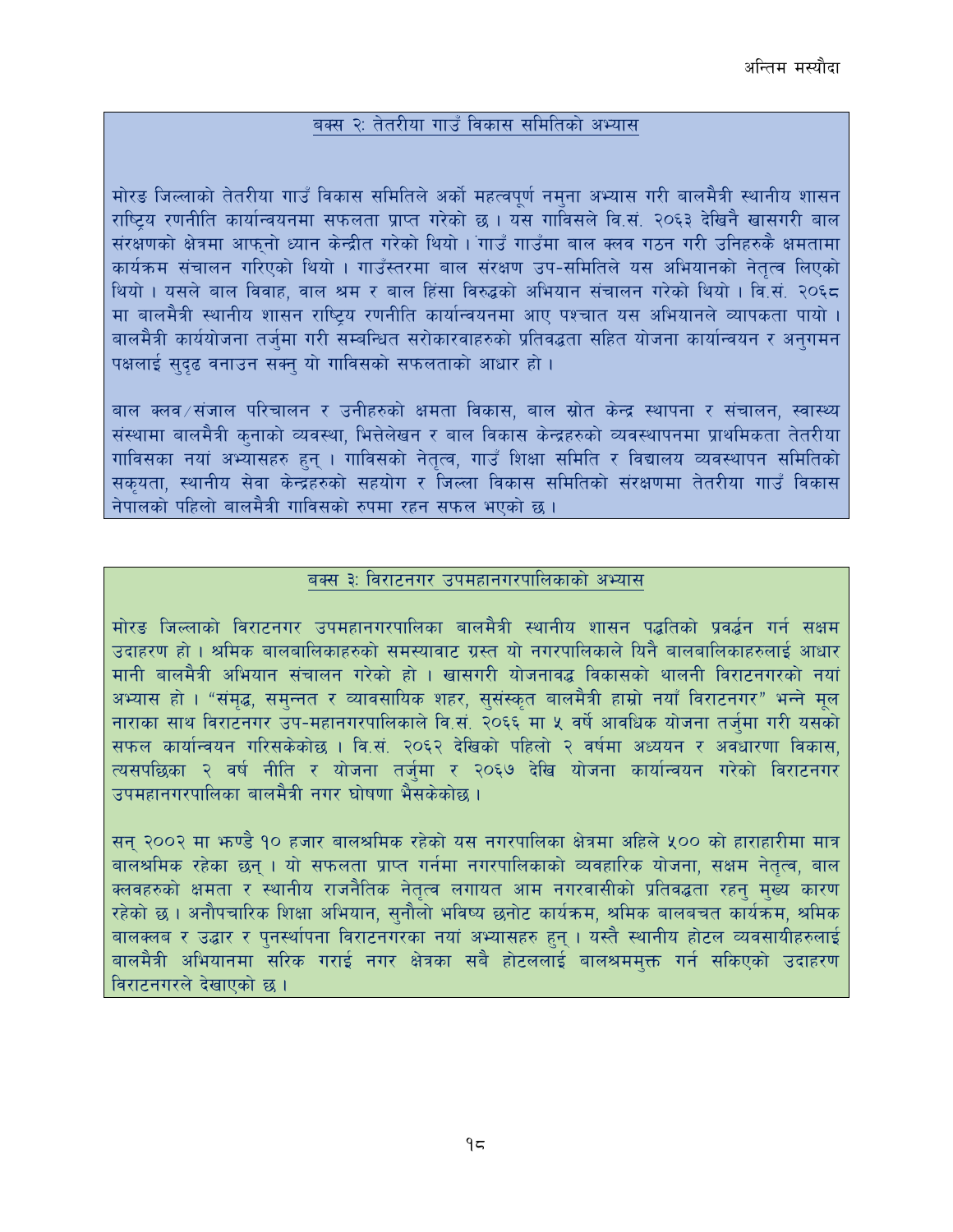#### बक्स ४: भिंग्री गाउँ विकास समितिको अभ्यास

बालमैत्री स्थानीय शासन राष्ट्रिय रणनीति कार्यान्वयनमा सफलता हासिल गर्ने स्थानीय निकाय मध्ये प्युठान जिल्लाले विशेष स्थान बनाएकोछ । यस जिल्लाको भिंग्री गाविसले वि.सं. २०६६ देखि बालबालिका केन्द्रीत कार्यक्रम संचालन गरिरहेकोछ । बालबालिकाहरुको शैक्षिक अवस्था कमजोर रहेको यस गाविसले शुरुको अवस्थामा विद्यालय केन्द्रीत कार्यक्रमहरु संचालन गरी अभिभावकहरुको सहयोग जुटाएको हो । यसवाट बालबालिकाको शैक्षिक अवस्थामा सुधार आउनाका साथै बालमैत्री पूर्वाधारहरु समेत तयार भै विद्यालयहरु बालमैत्री घोषणा भएका छन् । यसवाट बाल विकासका सुचकहरु पुरा हुनगै विद्यालयका शिक्षक, विद्यालय व्यवस्थापन समिति, स्थानीय राजनैतिक दल, विद्यार्थी, अभिभावक र सहयोगी निकायहरुको समेत सहयोग र समन्वय विकास हुन सकेका कारण भिंग्री गाविसले आफुलाई बालमैत्री घोषणा गर्न सफल भएको हो । यसरी आफुनो प्रमुख समस्यालाई सम्वोधन गर्ने योजना वनाउन सकेमा स्थानीय सहभागिता वृद्धि गर्न सकिने र अपेक्षित प्रतिफल प्राप्त हुन सक्ने अनुभव यस गाविसको रहेको छ।

पछिल्लो समय खासगरी वि.सं. २०७० देखि बालमैत्री स्थानीय शासन राष्ट्रिय रणनीति २०६८ अनुरुप बालमैत्री स्थानीय शासन अवलम्वन गरी बालसहभागिता र संस्थागत क्षमता विकासमा सफलता प्राप्त भएकोछ । स्थानीय शासन पद्धतिका विभिन्न संरचना र कार्यक्रमहरुमा बाल संजालको संस्थागत सहभागिता विकास हुनुलाई भिंग्री गाविसको सफल अभ्यासको रुपमा लिन सकिन्छ ।

सन् २०२० सम्ममा प्युठान जिल्लालाई बालमैत्री घोषणा गर्ने जिल्लास्तरीय सरोकारवाला र राजनैतिक दलको प्रतिवद्धता रहेको र यसै आधारमा जिल्लास्तरीय बालमैत्री रणनीतिक योजना तर्जमा गरी प्रभावकारी रुपमा कार्यक्रम संचालन गर्न सफल भएको प्युठान जिल्ला र भिंग्री गाविसको अभ्यास अन्य जिल्लाहरुले समेत अनसरण गर्न सक्ने अवसर प्राप्त भएको छ।

बालमैत्री स्थानीय शासनका प्रमुख सिकाईहरु

- बालमैत्री स्थानीय शासनलाई पूर्ण सफल बनाउन स्थानीय निकायलगायत सेवाप्रदायक विषयगत कार्यालयको कानुनी शासन, जवाफदेहिता, पारदर्शिता र सहभागिताजस्ता सुशासनका आधारभूत कुरा हुन् ।
- बालमैत्री स्थानीय निकाय अवलम्बन गरेपछि सामाजिक तथा साम्**दायिक परिचालनका** संयन्त्रहरूलाई स्थानीय आवश्यकतालाई मौलिक ढंगले सम्बोधन गर्ने गरी विकास गर्दै सहकार्य र परिचालन गर्न सकिने अवस्था देखिएको छ ।
- केन्द्रदेखि स्थानीय तहसम्म तहगत तेर्सो तथा ठाडो समन्वय र सहकार्यका लागि भएका संयन्त्रको नियमित बैठक, नीतिगत स्पष्टता र अनुगमन र निर्देशनको आवश्यकता पर्ने देखिएको छ ।
- अधिकार तथा स्रोत-साधनको पूर्ण निक्षेपण (Devolution) नै बालमैत्री स्थानीय शासनको मूल मर्म हो। यसैले नेपालको संविधान बमोजिम स्वायत्ततासहितको स्थानीय तह र निक्षेपणको व्यवस्था हुन सकेमा बालमैत्री स्थानीय शासन प्रकृयालाई थप तिब्रता दिन सकिने अपेक्षा गरिएको छ ।
- निर्वाचित स्थानीय निकाय, सिर्जनशील इच्छाशक्ति जिम्मेवारीप्रति प्रतिबद्ध नेतृत्व यसको सफल कार्यान्वयनको अर्को सर्त हो ।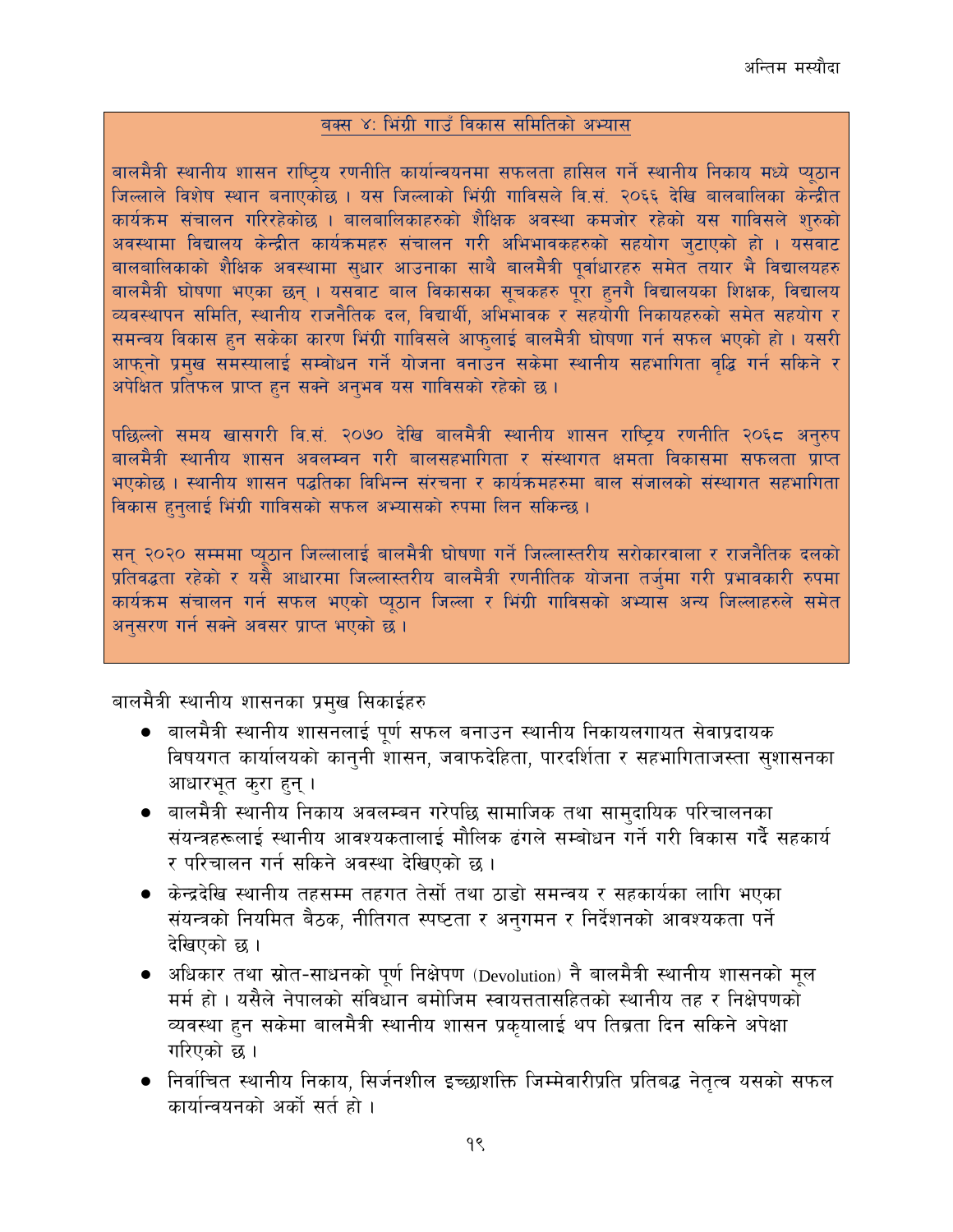● सुसूचित नागरिकबाट मात्र माग पक्ष सबल हुने र सेवाप्रदायक आपूर्ति पक्ष जवाफदेही बनाउन सकिने देखिएको छ ।

बालमैत्री स्थानीय शासन राष्ट्रिय रणनीति कार्यान्वयनवाट प्राप्त भएका यस्ता सफलता, सिकाई र नूतन अभ्यासहरुलाई आधार मान्दै यस पद्धतिलाई विस्तार गर्न लागिएको हो । यसका लागि सहज<br>वातावरण सृजना, स्पष्ट दिशानिर्देश र कार्यान्वयन पद्धतिमा एकरुपता कायम गर्न यो बालमैत्री स्थानीय शासन विस्तार योजना तयार गरिएको छ ।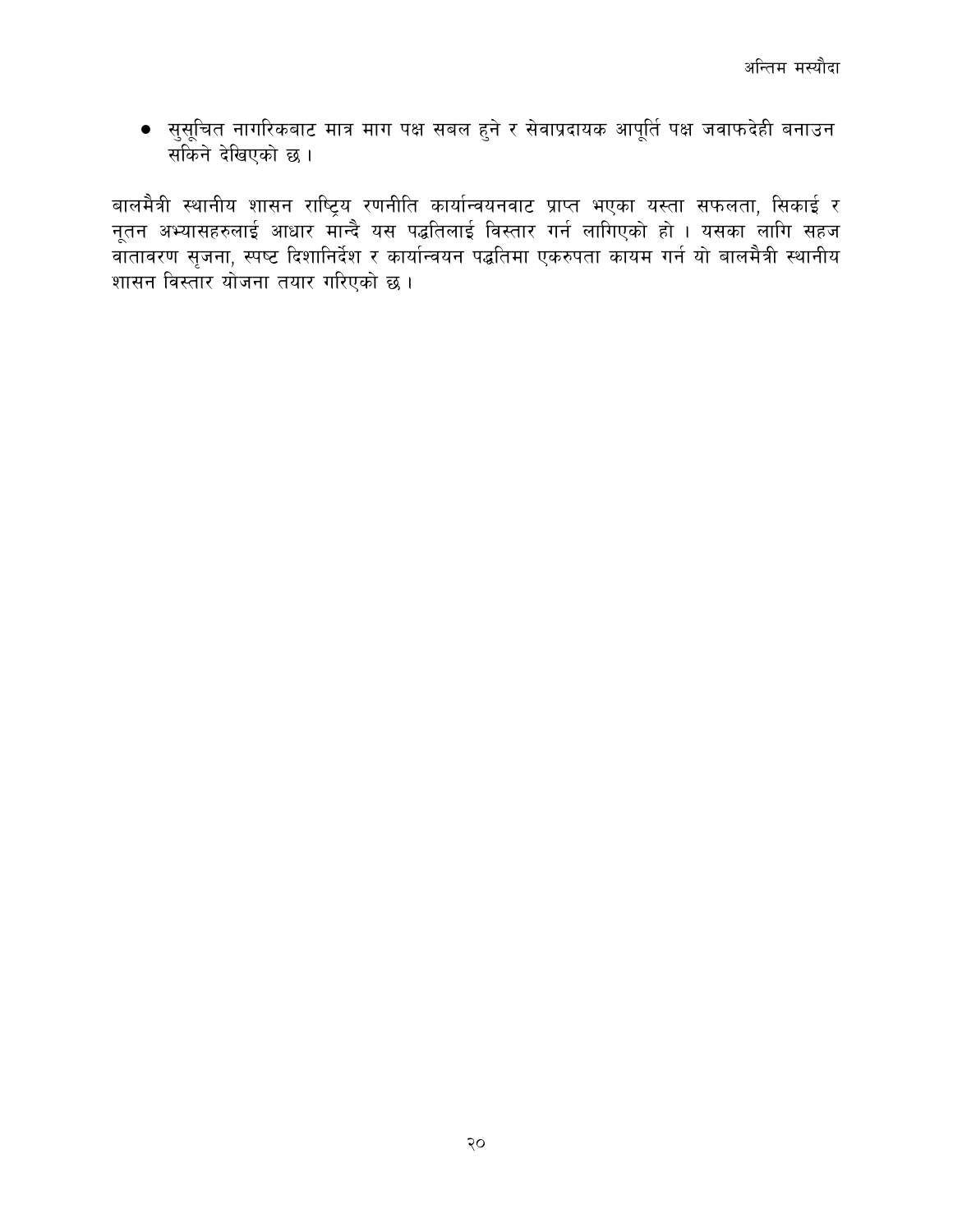# <span id="page-20-0"></span>परिच्छेद दुई : बालमैत्री स्थानीय शासन विस्तार योजनाका अवयव र सिद्धान्तहरु

### <span id="page-20-1"></span>२.१ बालमैत्री स्थानीय शासन विस्तार योजनाका अवयवहरु

यो विस्तार योजना देहायका ४ वटा प्रमुख अवयवहरुमा (key elements) आधारित भै कार्यान्वयनमा आउनेछ ।

#### <span id="page-20-2"></span>२.१.१ विस्तारको लागि उपयुक्त वातावरण निर्माण (Enabling Environment)

कार्यक्रम विस्तारको लागि स्थानीय नेतृत्वलाई सहभागी गराउने, केन्द्रीय सम्पर्क मन्त्रालयको भूमिका थप कियाशिल पार्ने, मुख्य मुख्य कियाकलापसंग सम्वन्धित विषयगत मन्त्रालय र ती मातहतका कार्यालयहरुवाट तर्जमा तथा कार्यान्वयन हुने कार्यक्रम यो विस्तार योजनासंग आवद्ध गराउने । स्थानीय निकाय र स्थानीय प्रशासनिक इकाईका नेतृत्वलाई सक्रिय गराउने, गैसससंग समन्वय, सहयोग र परिपूरक सम्वन्ध विकास गरी उपयुक्त वातावरण निर्माण गरिनेछ ।

#### <span id="page-20-3"></span>२.१.२ कार्यान्वयन निकायको क्षमता अभिवृद्धि तथा जनशक्ति (Key Resource Team & **Capacity Building)**

यो विस्तार योजनाको कार्यान्वयनका लागि संलग्न निकाय, पदाधिकारी तथा सम्वद्ध जनशक्तिको क्षमता विकास यसै योजनाको बँदा नं ४.४ मा उल्लेख भए वमोजिम गरिनेछ ।

#### <span id="page-20-4"></span>२.१.३ मुख्य नेतुत्वदायी निकाय (Lead Organization)

यो योजना कार्यान्वयनको नेतृत्व र समन्वय गर्ने मुख्य भुमिका संघीय मामिला तथा स्थानीय विकास मन्त्रालय र स्थानीय तहको हुनेछ । यस सम्वन्धी विस्तुत विवरण यसै योजनाको बँदा न ४.१ मा उल्लेख गरिएको छ ।

#### <span id="page-20-5"></span>२.१.४ प्रमुख स्रोत समुह (Key Resource Team)

प्रमुख स्रोत समहको रुपमा यो योजना कार्यान्वयन गर्ने विषयगत मन्त्रालय अन्तरगतका विज्ञहरु, स्थानीय तहका स्रोत व्यक्तिहरु, गैर सरकारी क्षेत्रका विज्ञहरु समेत भएको एक स्रोत समह (Resource Pool) खड़ा गरी यसलाई प्रमुख स्रोत समुहको रुपमा क्षमता विकास गरि विश्वविद्यालय र अन्य प्राज्ञिक संस्थाका साथै सम्बद्ध तालिम केन्द्रहरुलाई विस्तारमा संलग्न गराईनेछ । यसका लागि यस्ता स्रोत समुहले व्यक्तिगत तथा संस्थागत रुपमा बालमैत्री स्थानीय शासनको प्राविधिक टोलीको रुपमा समेत कार्य गर्नेछन् । हाल केन्द्र, क्षेत्र, तथा स्थानीय तहमा कार्यरत स्रोत व्यक्ति तथा संस्थाहरु संघीयता कार्यान्वयन हँदाका अवस्थामा केन्द्र, प्रदेश र स्थानीय तहसंग आवद्ध भै कार्य गर्नेछन् ।

### <span id="page-20-6"></span>२.२ बालमैत्री स्थानीय शासन विस्तार योजनाका सिद्धान्तहरु

यो विस्तार योजना देहायका ४ वटा सिद्धान्त (Four Principles) मा आधारित भै कार्यान्वयनमा जानेछ ।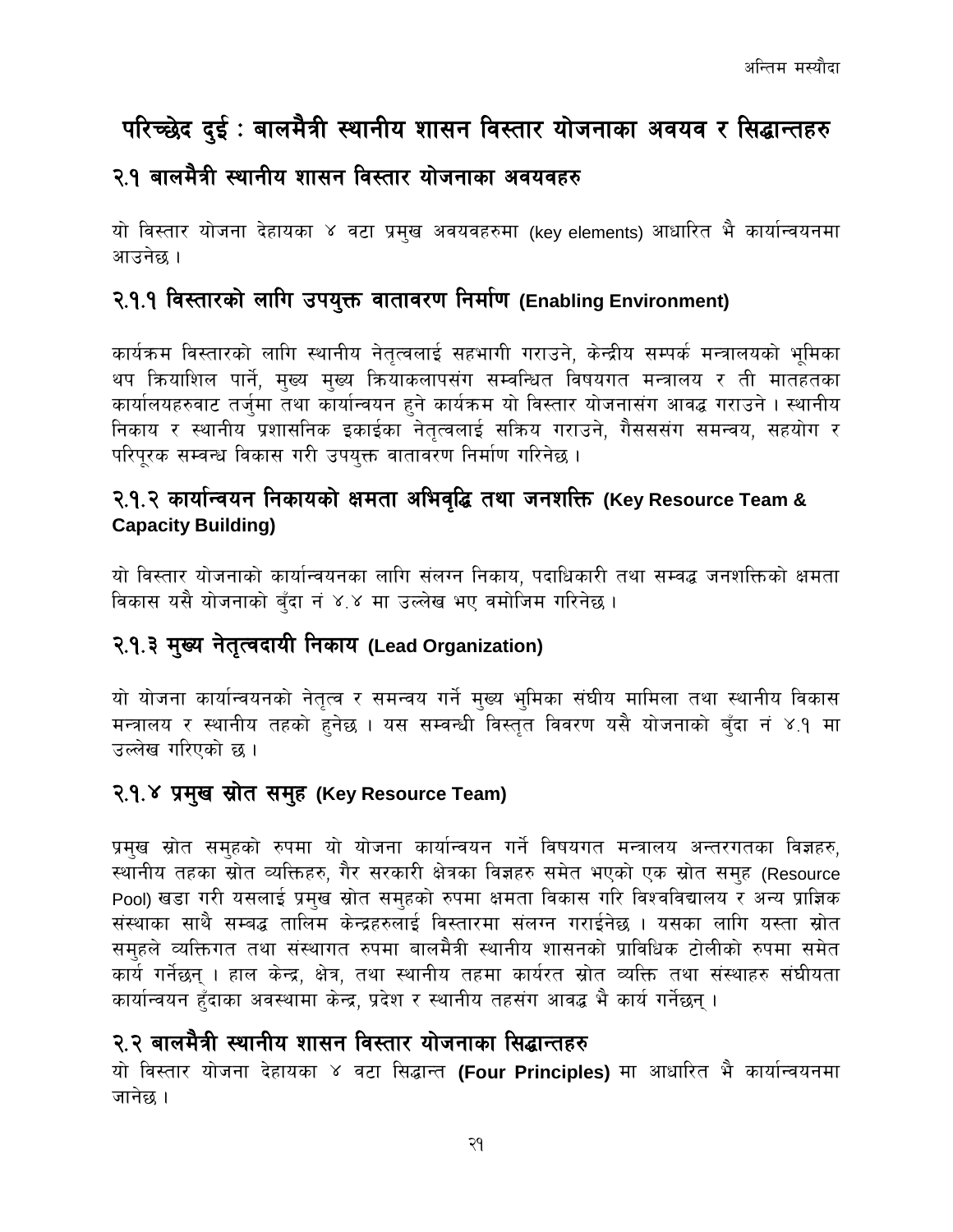#### <span id="page-21-0"></span>२.२.१ दिगोपनको सिद्धान्त (Principle of Sustainability)

बालमैत्री स्थानीय शासन पद्धति स्थानीय तहको एक अभिन्न कार्य पद्धतिको रुपमा विकसित भएको हनेछ । स्थानीय निकायले अवलम्वन गर्ने नीति तथा कार्यक्रममा यो अवधारणालाई समावेश गरी स्रोतको समचित व्यवस्थापनका माध्यमद्वारा दिगोपना कायम गरिनेछ । बालमैत्री स्थानीय शासन प्रवर्द्धनमा हाल सेवा पऱ्याईरहेका संस्था र विज्ञ तथा अभियन्ताहरुको कार्यलाई यो विस्तार योजना कार्यान्वयनमा निरन्तरता दिईनेछ ।

## <span id="page-21-1"></span>२.२.२ सफलताबाट सिकाईको सिद्धान्त (Principle for Factors of Success)

विस्तार योजना एक स्थानीय तहको सफलतालाई अर्कोले आधार समेत मानी अन्य तहले आफनो अवस्था र परिवेशका आधारमा परिमार्जन गरी सफलताका कथाहरु साटासाट गरी अवलम्वन गर्ने सिद्धान्तमा आधारित हुनेछ । यसका लागि उल्लेख्य नमुनाहरु कार्ययोजनामा समावेश गरिनेछ ।

#### <span id="page-21-2"></span>२.२.३ मानव अधिकारः लैङ्गिक समानता, सशक्तिकरण र समावेशीकरणको सिद्धान्त (Principle of Human Rights: Gender Equality, Empowerment and Inclusion)

विस्तार योजना कार्यान्वयनको क्रममा मानव अधिकार: लेंङ्गिक समानता. सशक्तिकरण तथा समावेशीकरणका पक्षलाई समेटिनेछ । यसले महिला तथा किशोरी सशक्तिकरण र बाल अधिकारका पक्षलाई सम्बोधन गर्न सघाउनेछ ।

#### <span id="page-21-3"></span>२.२.४ प्रमुख अवयवहरु विचको सन्तुलनको सिद्धान्त (Principle of Balancing Key Elements)

विस्तार योजना कार्यान्वयन गर्दा यस योजनाको अवयवको रुपमा रहेका उप्क्त वातावरण निर्माण, नेतृत्वदायी निकाय, कार्यान्वयन निकाय तथा प्रमुख स्रोत समुह सम्वद्ध तत्वहरुवीच सन्तुलित व्यवस्थाको सिद्धान्त अवलम्वन गरिनेछ । यसवाट समन्वय र सन्तुलन दुवै वढुने विश्वास गरिएको छ ।

#### <span id="page-21-4"></span>२.३ बालमैत्री स्थानीय शासन विस्तारका तहहरु

- भौगोलिक क्षेत्र विस्तारका लागि वातावरणीय पक्ष र योजना प्रक्रियाको विश्लेषण गर्ने । ۹.
- एक स्थानीय तहवाट सिकिएको सिकाईलाई आफनो योजनामा समावेश गरी विस्तार  $\mathcal{R}_{\cdot}$ गर्ने ।
- विस्तार योजना कार्यान्वयनका लागि नेतत्वदायी निकायका सम्वद्ध पक्षको क्षमता ₹. अभिवृद्धि गर्ने ।
- विस्तार योजना कार्यान्वयन हुने हरेक स्थानीय तहमा स्रोत समुहको सूची तयार गरी  $\mathcal{R}^{\mathcal{L}}$ उक्त स्रोत समुहको क्षमता अभिवृद्धि गर्ने।
- वैकल्पिक रणनीतिहरुको छनौटका विकल्पहरु तयार गरी योजना कार्यान्वयन गर्न ५. आवश्यक भएको अवस्थामा संघीय /प्रदेश तहको सहयोगवाट विस्तार गर्न सघाउने ।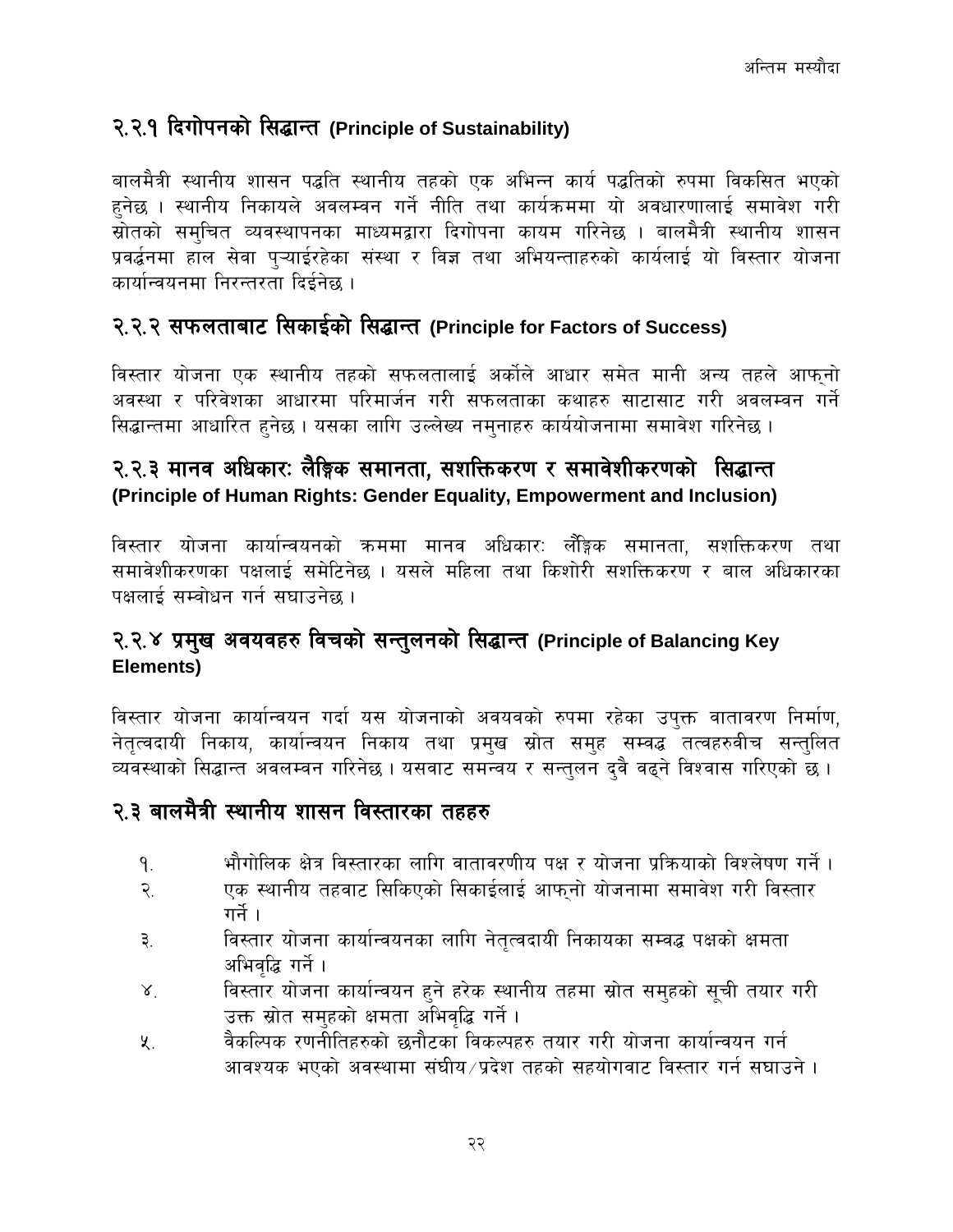- स्थानीय परिवेश र वेग्लै आवश्यकताका आधारमा थप बैकल्पिक क्रियाकलाप संचालन  $\xi$ गर्न आवश्यक भएमा स्थानीय तहको सहयोगवाट विस्तार गर्न सघाउने।
- विस्तार योजनालाई अन्तिम रुप दिई कार्यान्वयनमा लैजाने।  $\mathcal{G}$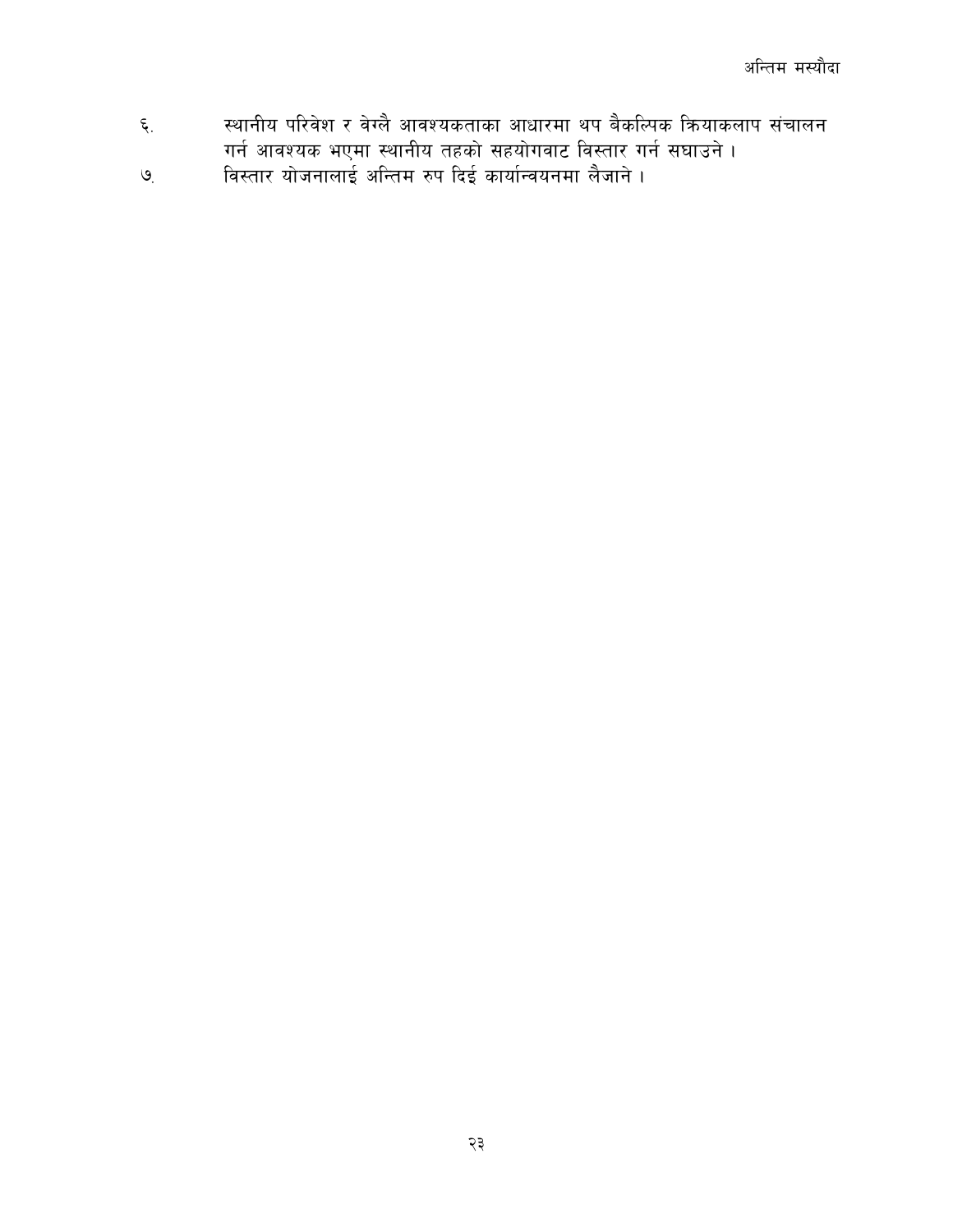# परिच्छेद तीन : बालमैत्री स्थानीय शासनको विस्तार योजना

## <span id="page-23-1"></span><span id="page-23-0"></span>३.१ पृष्ठभूमि

वि.सं २०६८ को श्रावण देखि २०७३ आषाढ मसान्त सम्म जम्मा ५ वर्षको अवधिमा भएको बालमैत्री स्थानीय शासन राष्ट्रिय रणनीति कार्यान्वयन पश्चात माथि परिच्छेद १ मा गरिएको प्रगति समीक्षा तथा स्थानीय तहमा यो अवधारणा प्रति भएको सकारात्मक सोचाई एवं मागको आधारमा बालमैत्री स्थानीय शासनको विस्तार योजना बनाईएको छ ।

## <span id="page-23-2"></span>३.२ चुनौती र अवसर

बालमैत्री स्थानीय शासन राष्ट्रिय रणनीति, २०६८ लाई सबै स्थानीय तहमा कार्यान्वयनमा लैजान देहायको चुनौती तथा अवसरहरु देखा परेका छन्।

### <span id="page-23-3"></span>३.२.१ चुनौती

सबै बालबालिका र किशोरकिशोरीहरुलाई आधारभुत अधिकार उपभोगमा सामेल गराउन्, सम्बन्धित निकाय तथा मन्त्रालयहरूबीच बालबालिका र किशोरकिशोरी सम्बन्धी कार्यक्रमहरूमा समन्वय तथा सहकार्य गराई काममा दोहोरोपना हटाउनु, बालमैत्री स्थानीय शासनलाई विषयगत मन्त्रालय र अन्य सरोकारवालाहरुवाट संचालन हुने तालिम पाठ्यक्रममा एकीकृत गर्नु, बालमैत्री स्थानीय शासन पद्धतिवारे स्थानीय तहको नेतृत्वलाई बोध गराउने, बालमैत्री अवधारणाको विस्तारमा विकास साभ्रेदार र गैससहरुको भूमिका विस्तार गर्नु, बाल संरक्षण प्रणाली र बालमैत्री स्थानीय शासन पद्धतिलाई पूर्ण रूपमा व्यवहारमा उतार्नु, बालबालिका तथा किशोरकिशोरीमाथि हुने हिंसा एवं परम्परागत हानिकारक प्रचलनलाई पूर्ण रूपमा नियन्त्रण गर्नु, व्यवस्थित अभिलेखीकरणको न्यूनताका कारण बाल संरक्षण र बाल सहभागिता सम्बन्धी तथ्यांक संकलन र प्रकाशन गर्ने जस्ता विषय यस क्षेत्रका चनौतीका रूपमा रहेका छन ।

बालमैत्री स्थानीय शासन राष्ट्रिय रणनीतिले मुख्य छ वटा कार्य गरेमा सो प्रकृयाको अवलम्वन हुने भएको र ३९ सूचक र सबै प्रक्रिया पूरा गरेपछि घोषणा गर्ने विषय प्रष्टसंग समावेश गरे तापनि ती सूचकहरु उपरको प्रगतिको स्थिति वारे विभिन्न स्थानीय तहले प्राप्त गरेको नतिजाको तहगत अवस्था थाहा पाउने चुनौती भने कायमै रहेको छ ।

स्थानीय निकायहरुको पुनर्संरचना सम्बन्धी कार्य भैरहेको हालको अवस्थामा स्थानीय तह गठन हुँदा विद्यमान गाविस, नगरपालिका र जिविसको सट्टा गाउँपालिका, नगरपालिका र जिल्ला समन्वय समिति रहने व्यवस्था छ । यसर्थ एक वहत अवधारणाको रुपमा रहेको बालमैत्री स्थानीय शासन लाई निश्चित समय भित्र सबै स्थानीय तहमा विस्तार गराउन् एक चुनौतीपूर्ण कार्यको रुपमा रहेको छ।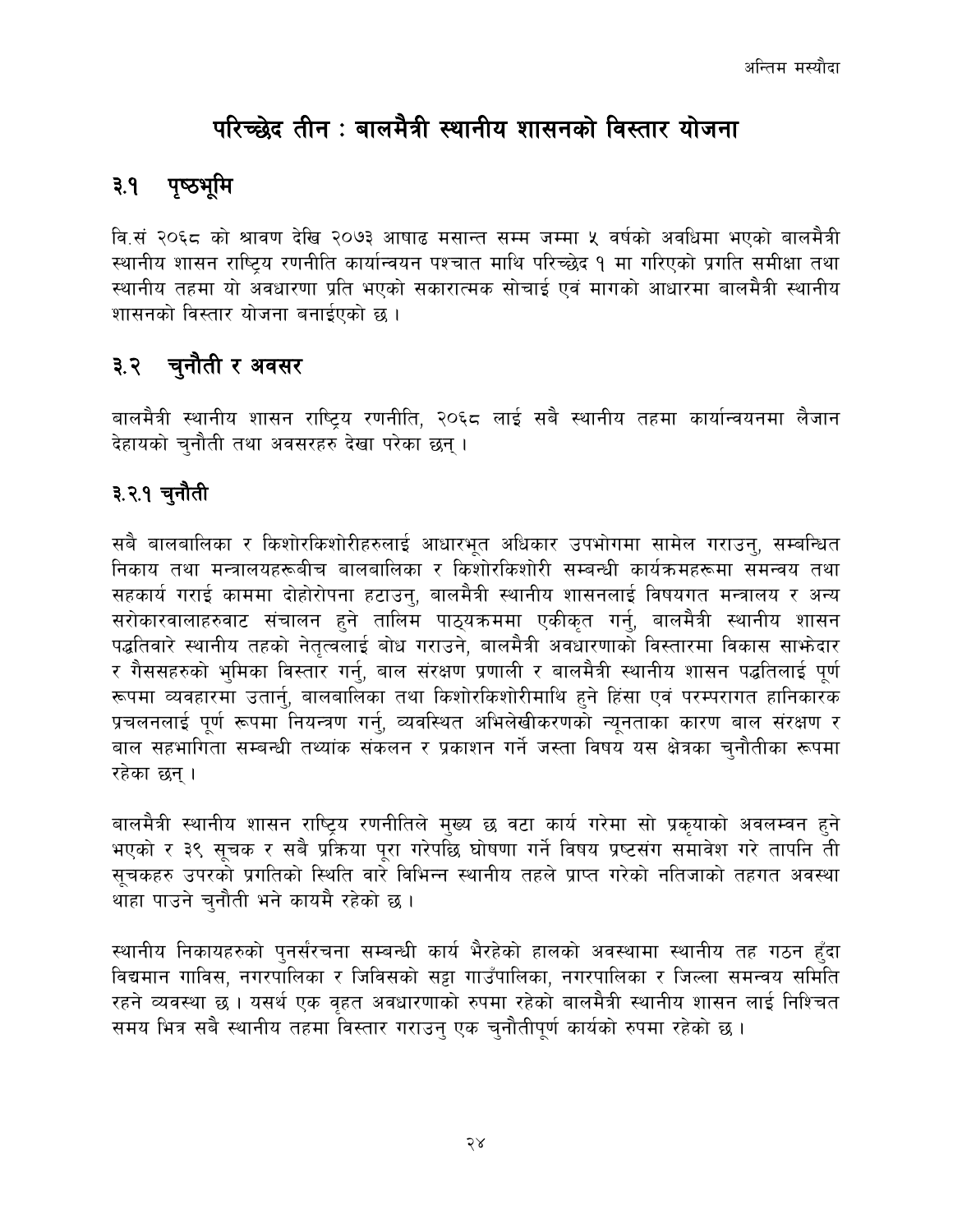#### <span id="page-24-0"></span>३.२.२ अवसर

बालबालिका तथा किशोरकिशोरीहरूको शिक्षामा उल्लेख्य सहभागिता हुनु, स्वास्थ्य क्षेत्रका सूचकहरुमा सुधार हुनु, बालबालिकाको हकलाई मौलिक हकको रूपमा संवैधानिक प्रत्याभूति हुनु, स्थानीय निकायबाट बालहित कार्यक्रम सञ्चालन हुनु, बालअधिकारप्रति सचेतनामा वृद्धि हुनु, बालहितको लागि सरकारी निकायहरूबीच समन्वय हुनु, बालमैत्री स्थानीय निकाय घोषणा हुनु, सडक बालबालिकाको उद्धार, राहत तथा मनोविमर्श र पारिवारिक पुर्नमिलन, पुनर्एकीकरण तथा पुनर्स्थापनाको लागि बाल<br>हेल्पलाइन सुरु हुनु, हराएका बालबालिकाको खोजतलास गर्न बालबालिका खोजतलास समन्वय केन्द्रको निःशुल्क टेलिफोन सेवा निरन्तर सञ्चालन हुनु र बाल इजलास गठन हुनु तथा अधिकांश स्थानीय निकायहरुले बालमैत्री स्थानीय शासन लागू गर्ने र यस रणनीतिलाई अवलम्वन गर्न इच्छा व्यक्त गर्नु जस्ता विषयहरू यसक्षेत्रका अवसरहरू हुन्।

स्थानीय तहमा जाने केन्द्रीय अनुदानको बजेट पछिल्लो वर्ष वृद्धि भएको र यो क्रम भविश्यमा पनि कायम रहन सक्ने, नेपालको संविधानले स्थानीय तहलाई स्थानीय सरकारको स्वरुपको रुपमा स्वीकार गरी अधिकारको सूची समेत निर्धारण गरी स्थानीय कर, शुल्क, दस्तुर, दण्ड जरिवाना र पोत संकलनको अधिकार समेत प्रदान गरेको हुँदा स्थानीय तहमा स्रोत वद्धि हुदै जाने अपेक्षा गर्न सकिन्छ ।

#### <span id="page-24-1"></span>उद्देश्य  $\mathbf{3}.\mathbf{3}$

बालमैत्री स्थानीय शासन राष्ट्रिय रणनीति कार्यान्वयन विस्तार गरी आगामी ४ वर्ष भित्रमा मुलुकका ५० प्रतिशत स्थानीय तहहरुमा बालमैत्री स्थानीय शासन अवलम्वन (Adoption) भै कम्तिमा १५ प्रतिशत स्थानीय तह बालमैत्री घोषणा भएका हुने।

#### <span id="page-24-2"></span>भौगोलिक क्षेत्र विस्तार  $3x$

बालमैत्री स्थानीय शासन मुलुकका सबै प्रदेश र क्रमिक रुपमा सबै स्थानीय तहमा विस्तार हुने गरी यो विस्तार योजना तयार गरिएको छ ।

#### <span id="page-24-3"></span>क्षेत्र विस्तारको परिमाणात्मक लक्ष्य ३.४ $\blacksquare$

बालमैत्री स्थानीय शासन को विस्तार योजना (आ.व. २०७३ ⁄ ७४ देखि २०७६ ⁄ ७७) को लागि मूलभुत रुपमा देहायका २ वटा (अवलम्वन र घोषणा) पद्धतिमा आधारित भई देहाय वमोजिमका परिमाणात्मक लक्ष्य<sup>4</sup> राखिएको छ।

<sup>&</sup>quot; विगतको स्वामित्व ग्रहणको प्रवृत्ति, योजना अवधिमा सवै तहलाई समेटने ध्यय र सरोकारवालाहरुको प्राथमिकता एवं प्रतिवद्धताको आधारमा यो लक्ष्य निर्धारण गरिएको छ ।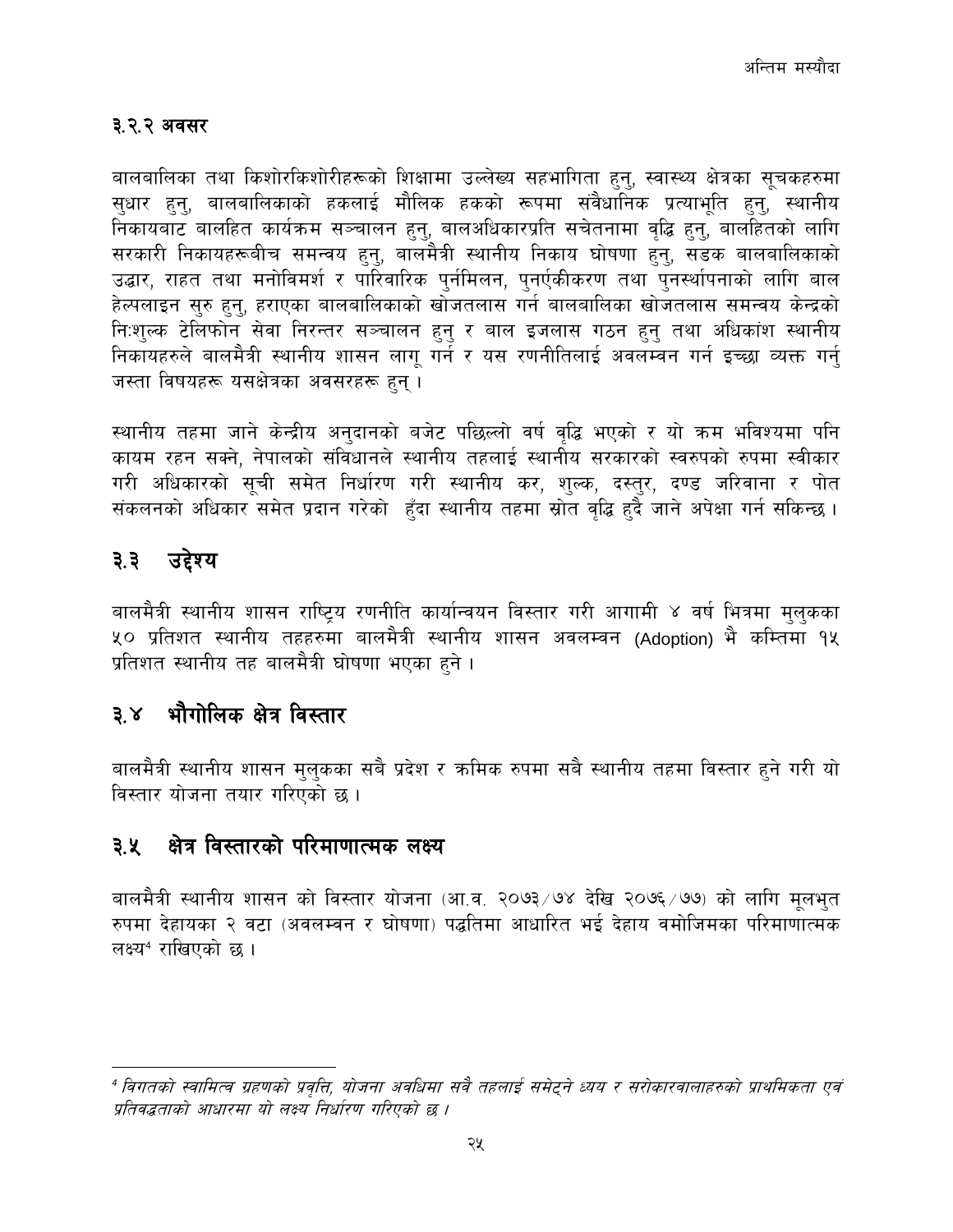#### <span id="page-25-0"></span>३.५.१ अवलम्वनको लक्ष्य

#### तालिका ५: बालमैत्री स्थानीय शासन अवलम्वन गर्ने स्थानीय तहहरु

| क.सं.              | अवलम्वनका क्षेत्रहरु                                                                                    |              | पूरा गर्ने स्थानीय तह |                        | कैफियत |
|--------------------|---------------------------------------------------------------------------------------------------------|--------------|-----------------------|------------------------|--------|
|                    |                                                                                                         |              | (प्रतिशतमा)           |                        |        |
|                    |                                                                                                         | जिल्ला       |                       | नगरपालिका   गाउँपालिका |        |
| $\mathsf{P}$       | साभ्रेदार संस्थाहरुलाई अभिमुखीकरण गरी<br>यस पद्धतिको अवलम्बन गर्ने सामूहिक<br>प्रतिवद्धता व्यक्त        | 900          | 900                   | ७५                     |        |
| २                  | बालमैत्री स्थानीय शासन प्रवर्द्धन कार्ययोजना<br>तर्जुमा                                                 | 900          | 900                   | ७५                     |        |
| ३                  | आफ्नो कुल पूँजिगत बजेटको कम्तिमा १५<br>प्रतिशत रकम विनियोजन सहितको लगानी<br>योजना                       | $\epsilon$ o | 50                    | ξO                     |        |
| $\propto$          | बालमैत्री स्थानीय शासनका न्यूनतम् सेवा<br>सूचकहरुको निर्धारण                                            | ७५           | 50                    | $\epsilon$ o           |        |
| $\chi$             | बालमैत्री स्थानीय शासन प्रवर्द्धनको संस्थागत<br>व्यवस्था (इकाई शाखा बनाउने वा सम्पर्क<br>विन्द् तोक्ने) | 900          | 900                   | ७५                     |        |
| $\boldsymbol{\xi}$ | सम्बन्धित परिषद्बाट बालमैत्री स्थानीय<br>शासन अवलम्बन गर्ने निर्णय                                      | 900          | 900                   | ७५                     |        |
| ও                  | बालमैत्री स्थानीय शासन अवलम्वन पुरा गर्ने                                                               | ųο           | ųο                    | ųο                     |        |

<sup>&</sup>lt;sup>5</sup> नेपालको संविधानको धारा २२० वमोजिम जिल्ला सभा र जिल्ला समन्वय समिति गठन हुँदा हुने पुनर्संरचना वमोजिम जिविसको भूमिका परिवर्तित<br>स्वरुपमा जानेछ । भूमिका परिवर्तन भएको अवस्थामा नगरपालिका, गाउँपालिका र विषयगत निकाय संगको स स्थानीय शासन समितिहरुको सक्रियता अभिवृद्धि, बाल क्लब तथा संजालको क्षमता विकास, जिल्लस्तरको बाल भेला संचालन जस्ता कार्यहरु जिल्ला समन्वय समितिको जिम्मेवारीमा आउनेछ, सो नहुदा सम्मका लागि बालमैत्री स्थानीय शासन जिल्ला समितिले जिल्लास्तरको कार्य गर्नेछ। साथै हाल संचालनमा रहेका नगरपालिका र गाविस तहका कियाकलापहरु स्थानीय तहको पुनर्संरचना भै कायम हुने क्रमश: नगरपालिका र गाउँपालिकामा स्वत: रुपान्तरित भै कार्यान्वयनमा आउनेछ ।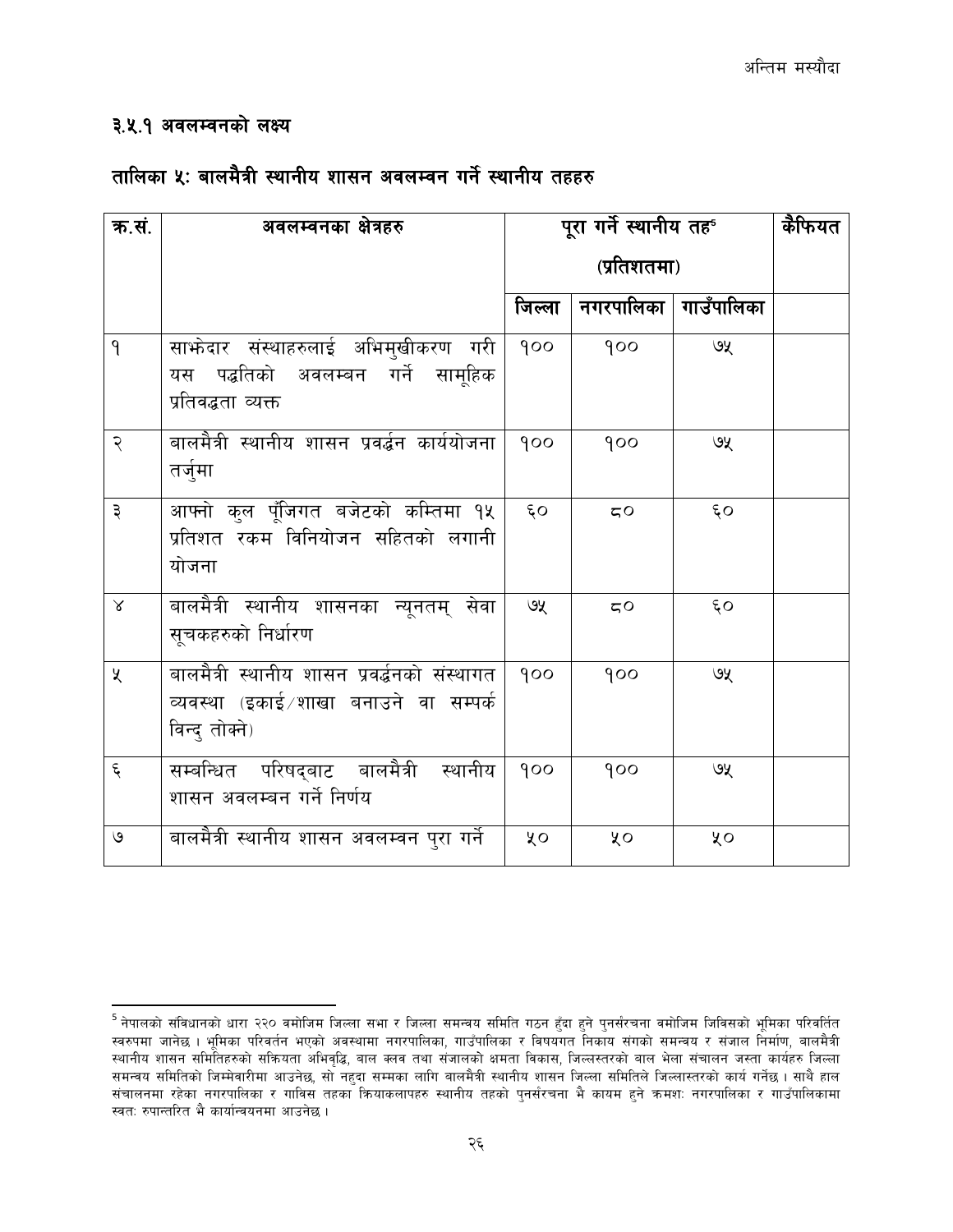#### <span id="page-26-0"></span>३.५.२ घोषणाको लक्ष्य

बालमैत्री स्थानीय शासन अवलम्वन गर्ने स्थानीय तह मध्ये देहायको तालिकामा उल्लिखित परिमाणमा स्थानीय तहवाट बालमैत्री स्थानीय शासनको लागि तोकिएका सूचक एवं प्रक्रिया पूरा गरी आफ्लाई बालमैत्री स्थानीय तहको रुपमा घोषणा गरेका हुनेछन् ।

| तालिका ६: बालमैत्री स्थानीय तह घोषणा संख्या |  |  |  |
|---------------------------------------------|--|--|--|

| विवरण                                                       | लक्ष्य       | कैफियत               |
|-------------------------------------------------------------|--------------|----------------------|
| बालमैत्री स्थानीय तह घोषणा कार्यविधिका सबै सर्तहरु पूरा गरी | न्यूनतम १५   |                      |
| बालमैत्री घोषणा हने स्थानीय तह                              | प्रतिशत      |                      |
| न्यूनतम् ३९ सूचक (पछि थपघट भएमा सोही अनुसार हुने) पूर्ण     | २० प्रतिशत   | खुड्कीला, प्रतिफल र  |
| रुपमा पूरा गर्ने स्थानीय तह                                 |              | प्रक्रिया पुरा नभएको |
|                                                             |              | तर सूचक पुरा         |
|                                                             |              | भएको अवस्था          |
| ८० प्रतिशत भन्दा वढी सूचक पूरा गर्ने स्थानीय तह             | ३० प्रतिशत   | प्रत्येक क्षेत्रमा   |
|                                                             |              | कम्तिमा ३, ३ वटा     |
|                                                             |              | सूचकहरु प्राप्त      |
|                                                             |              | भएको                 |
| ५० देखि ८० प्रतिशत सूचक पूरा गर्ने स्थानीय तह               | २० प्रतिशत   | प्रत्येक क्षेत्रमा   |
|                                                             |              | कम्तिमा २, २ वटा     |
|                                                             |              | सूचकहरु प्राप्त      |
|                                                             |              | भएको                 |
| ५० प्रतिशत भन्दा कम सूचक पूरा गर्ने स्थानीय तह              | र्आंधकतम् १५ |                      |
|                                                             | प्रतिशत      |                      |

## <span id="page-26-1"></span>३.६ बालमैत्री स्थानीय शासन कार्यान्वयनको रणनीति

- १. बालमैत्री स्थानीय शासन राष्ट्रिय रणनीतिको पालना गर्ने ।
- २. साभ्रेदार एवं सरोकारवाला निकायहरु वीचको समन्वय र सहकार्य वृद्धि गर्ने।
- ३. बाल बचाउ, बाल संरक्षण, बाल विकास र बाल सहभागिता सम्बन्धी बालबालिकाकालाई आवश्यक आधारभुत सेवा सुनिश्चित गर्ने।
- ४. विषयगत मन्त्रालय /निकायहरुले आ-आफ्नो कार्यक्षेत्र भित्रका सूचक प्राप्तिको लागि जिम्मेवारी लिने ।
- ५. बालबालिका र किशोरकिशोरीको शारीरिक, मानसिक र बौद्धिक विकासमा जोड दिने ।
- ६. बालबालिका र किशोरकिशोरी विरूद्ध हुने सबै प्रकारका हिंसा, शोषण, दुर्व्यंवहार र उपेक्षा अन्त्यका लागि निरोधात्मक, उपचारात्मक र प्रवर्द्धनात्मक उपाय अवलम्बन गर्ने ।
- ७. सूचना र संचारको माध्यमवाट व्यवहार परिवर्तन गरी सार्वजनिक स्थल, घरपरिवार र समुदायमा बालमैत्री आचरण अवलम्वन गर्ने वातावरण सृजना गर्ने ।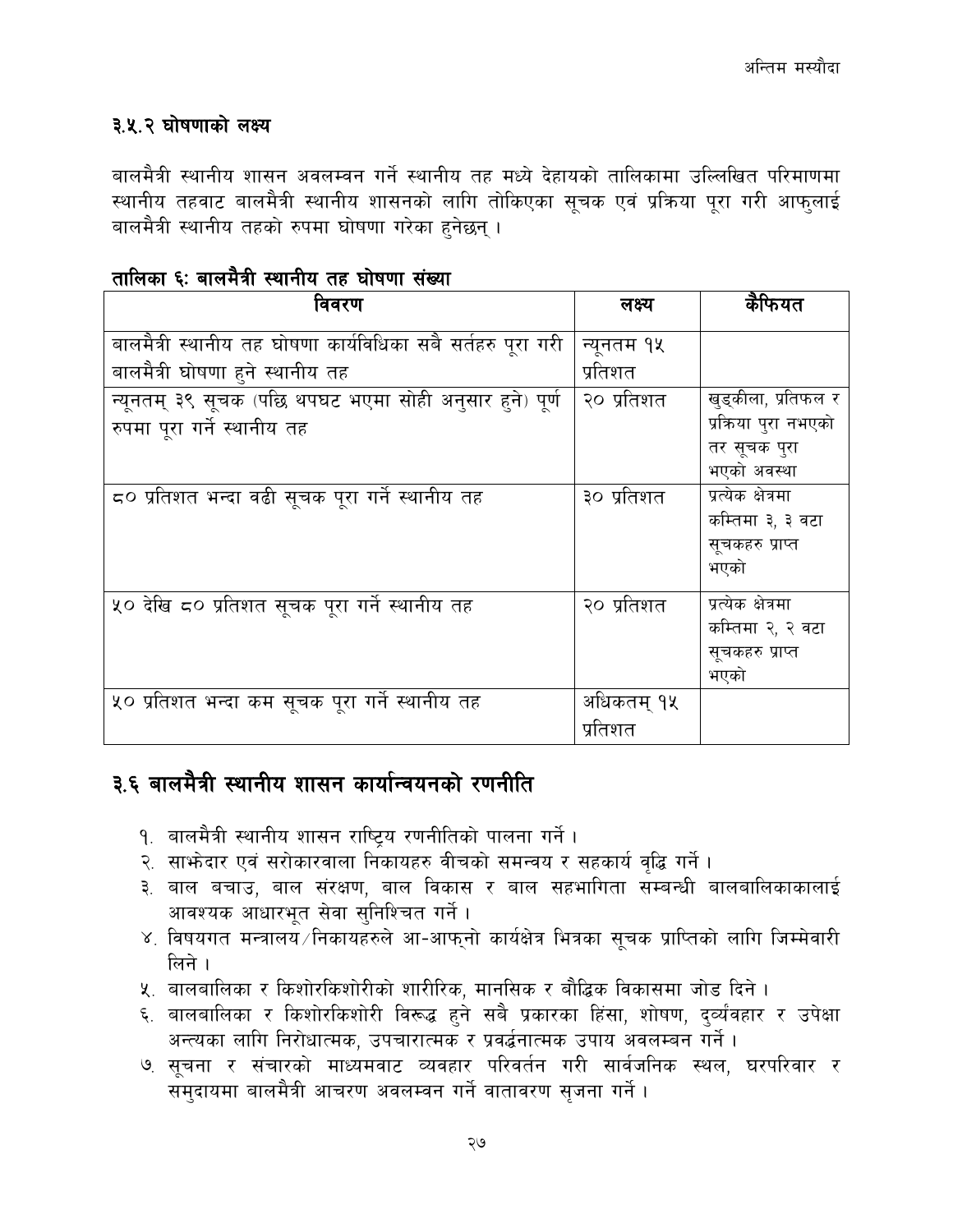5. सरकारी, गैर सरकारी, निजी क्षेत्र, स्थानीय तह र विकास साभ्रेदारहरुको सहयोग, सहभागिता र समन्वयमा विस्तार योजना कार्यान्वयन गर्ने ।

#### <span id="page-27-0"></span>३.७ बालमैत्री स्थानीय शासन कार्यान्वयनको कार्यनीति

- १) गर्भावस्थामा आमा र शिशको सुरक्षाका लागि पोषण कार्यक्रम सञ्चालन गरिनेछ । गर्भावस्थादेखि जन्मपश्चात् उपलब्ध गराइने स्वास्थ्य जाँच, खोप, भिटामिन ए, पोलियोजस्ता आधारभूत स्वास्थ्य सेवामा गर्भवती आमा र बालबालिकाको पहुँच वढाईनेछ ।
- २) बालमैत्री स्थानीय शासनका सूचकहरु पुरा गर्दा अपाङ्गता भएका बालबालिकाको सवालहरु सम्वोधन हुने गरी कार्य गरिनेछ ।
- ३) स्थानीय तहवाट बालबालिकाको क्षेत्रमा विनियोजन हुने बजेटको ४० प्रतिशत बालमैत्री पूर्वाधार निर्माण र व्यवस्थापनमा लगानी हुने व्यवस्था मिलाईनेछ ।
- ४) बाल विवाह, चाँडो हुने विवाह र जबरजस्ती विवाह विरूद्ध सामाजिक जागरण ल्याउन सचेतनामुलक कार्यक्रम विस्तार गर्नुका साथै यस सम्बन्धी कानुनी व्यवस्थाहरुलाई कडाइका साथ पालना गर्ने गराइनेछ ।
- ५) निकृष्ट प्रकारको बालश्रमलाई क्रमश: न्यूनीकरण गर्दै यसलाई निषेध गरिनेछ ।
- ६) बालबालिकाको जन्मदर्ता अनिवार्य गरी प्रारम्भिक बालविकास प्रणालीलाई व्यवस्थित गरिनेछ ।
- ७) उमेर र परिपक्वताको आधारमा १२ देखि १८ वर्षका बालबालिका र किशोरकिशोरीहरूलाई आफसँग सम्बद्ध विषयहरूमा आफ्नो विचार अभिव्यक्त गर्न पाउने अवसर मिलाई स्थानीय शासनका विभिन्न तहको निर्णय प्रक्रियामा बालबालिका र किशोरकिशोरीहरुको सहभागिता अभिवृद्धि गरिनेछ ।
- ८) बालमैत्री स्थानीय शासन प्रवर्द्धनको लागि नेपाल सरकार, स्थानीय तह, विकास साभ्रेदार, गैसस, निजी क्षेत्र र स्थानीय सहभागितामा वित्तिय, मानवीय र भौतिक स्रोत वृद्धि गरिनेछ । यसको लागि सम्भावित विकल्पहरुको खोजी गरिनेछ ।
- ९) भौगोलिक अवस्थिति र जनसङ्ख्याको आधारमा प्रचलित भवन संहिता अनुसार निर्माण हुने स्थानीय स्वास्थ्य संस्था, विद्यालय भवन, प्रारम्भिक बाल विकास केन्द्र र सामुदायिक संरचनाहरू अपाङ्गमैत्री, बालमैत्री तथा भुकम्पप्रतिरोधी बनाइनेछ ।
- 90)विश्वविद्यालय र शैक्षिक संस्थाका गतिविधि र अध्ययन अनुसन्धान कार्यहरुमा बालमैत्री स्थानीय शासन पद्धतिलाई आवद्ध गरिनेछ ।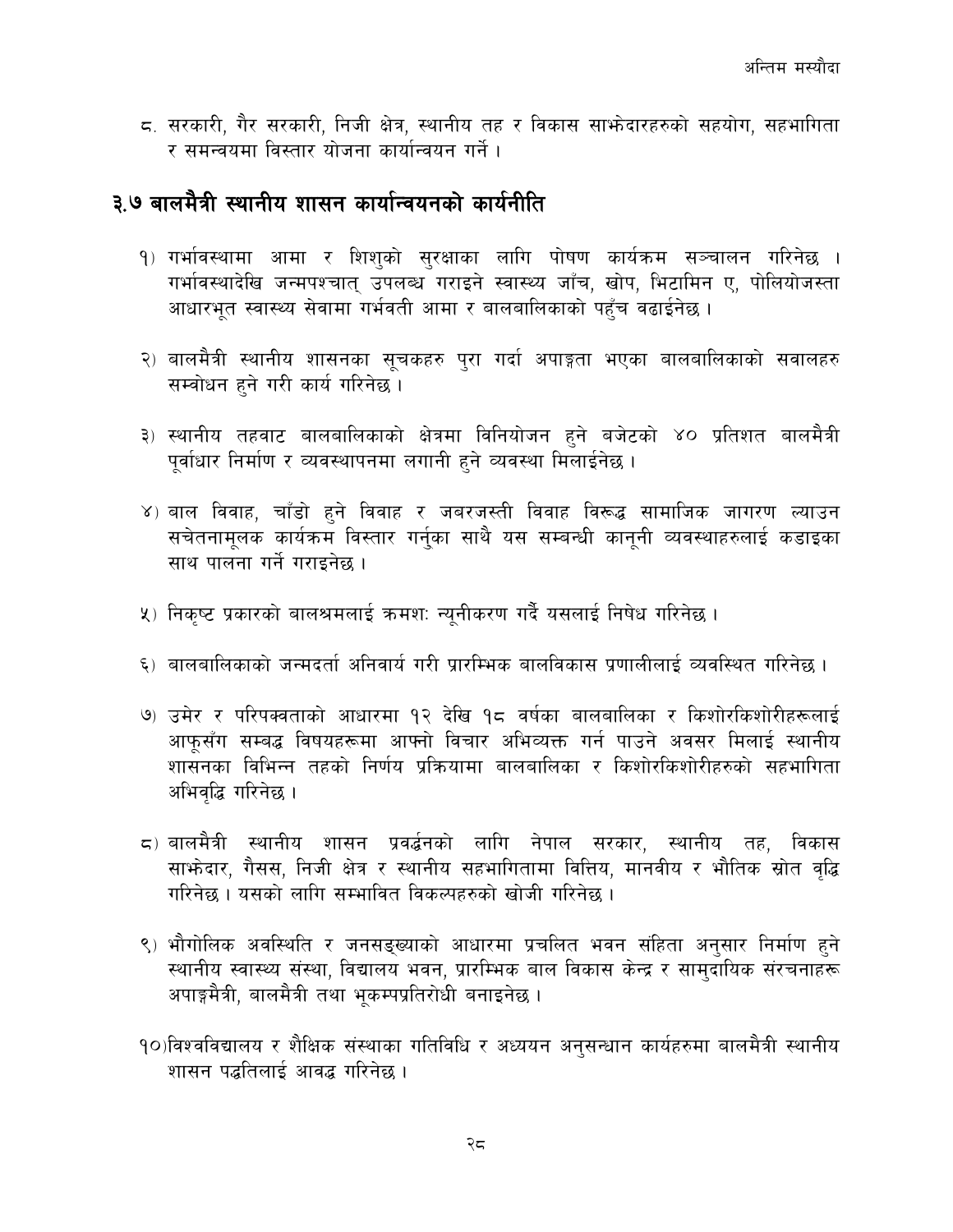- ११) स्थानीय निकाय, सेवा प्रदायक संस्था, राष्ट्रिय देखि समुदाय तह सम्मका बालमैत्री स्थानीय शासन समितिहरु, बालक्लव तथा यिनको सञ्जाल र स्थानीय सामुदायिक संस्थाहरुको क्षमता विकास र महिला तथा किशोरकिशोरीहरुको सशक्तिकरण गरी बालमैत्री स्थानीय शासन पद्धतिको सुदृढीकरण गरिनेछ ।
- **१**०)बालमैत्री व्यवहार अवलम्वन गरी बालबालिकाहरूलाई छिटो र छरितो रुपमा सेवा प्रवाह गर्न सेवा प्रदायक संस्थाको क्षमता अभिवृद्धिका साथै सोको अनुगमन र समन्वय गर्ने निकायको सदढीकरण गरिनेछ ।
- 99)बालमैत्री स्थानीय शासन पद्धतिको संस्थागत विकास गर्दै बालमैत्री स्थानीय निकाय घोषणा गर्न सबै स्थानीय तह ∕निकाय लाई प्रभावकारी रूपमा परिचालन गरिनेछ ।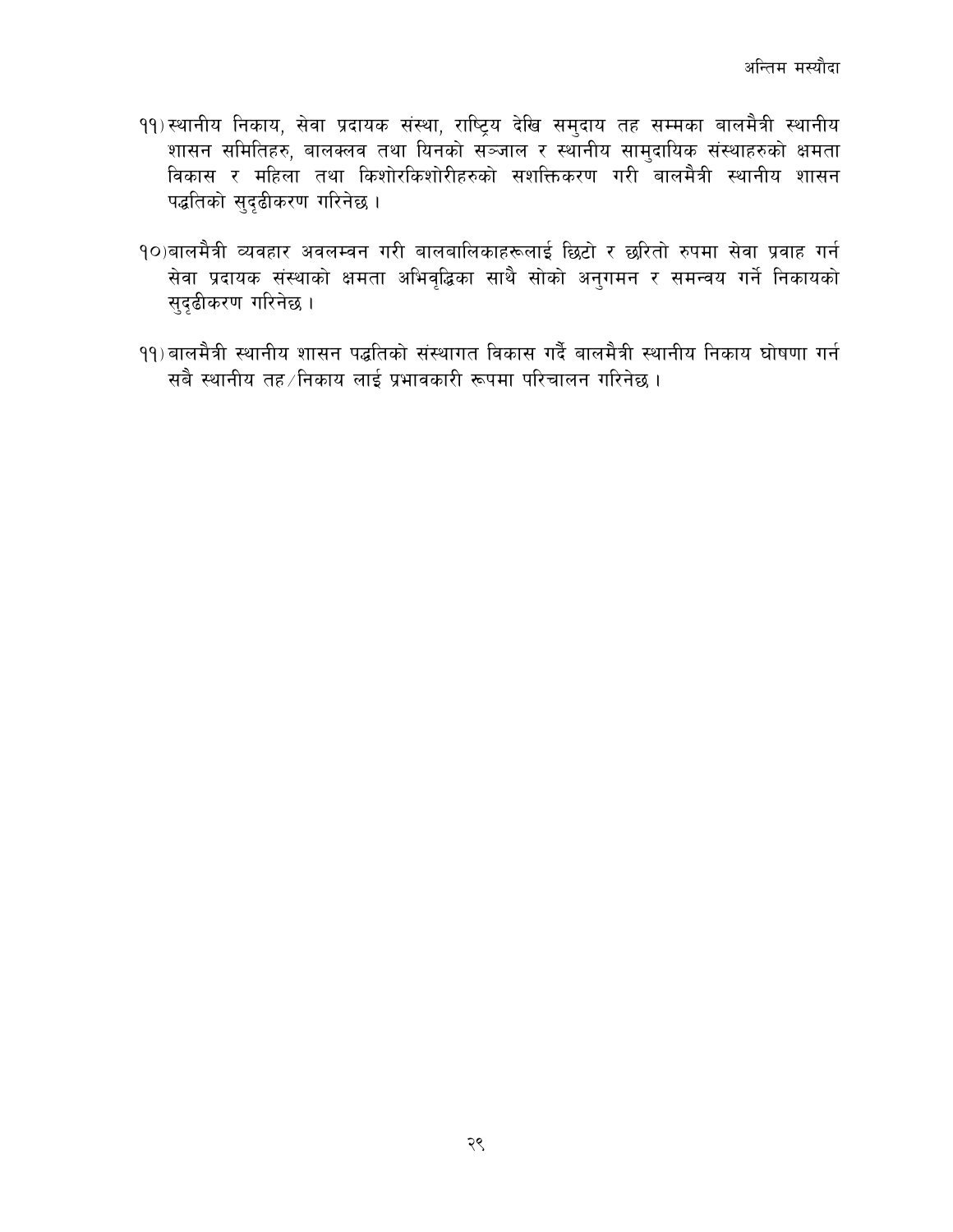# परिच्छेद चार : बालमैत्री स्थानीय शासन विस्तार योजनाका क्षेत्रहरु

#### <span id="page-29-1"></span><span id="page-29-0"></span>४.१ विस्तारको लागि उपयुक्त वातावरण निर्माण

कार्यक्रम विस्तारको लागि स्थानीय नेतत्वलाई सहभागी गराउने, संघमा सम्पर्क मन्त्रालयको भूमिका लाई थप क्रियाशिल पार्ने, मुख्य मुख्य क्रियाकलापसंग सम्वन्धित विषयगत मन्त्रालय र ती मातहतका कार्यालयहरुवाट तर्जुमा तथा कार्यान्वयन हुने कार्यक्रमहरुलाई यस विस्तार योजनासंग आवद्ध गराइनेछ । साथै कार्यक्रम विस्तार गर्न स्थानीय निकाय र स्थानीय प्रशासनिक इकाईका नेतृत्वलाई सक्रिय गराइने र गैसससंग समन्वय, सहयोग र परिपुरक सम्वन्ध विकास गरी उपयुक्त वातावरण निर्माण गरिनेछ ।

#### <span id="page-29-2"></span>४.१.१ राजनैतिक नेतृत्वको भूमिका (स्थानीय तहमा)

स्थानीय तहको राजनैतिक नेतृत्ववाट कार्यक्रमको स्वामित्व ग्रहणको लागि विभिन्न छलफल, अवलोकन र अन्तरक्रियाका माध्यमवाट सूचना प्रवाह एवं कार्यका वारे जानकारी दिई स्वामित्व वढाईनेछ ।

#### <span id="page-29-3"></span>४.१.२ संघीय मामिला तथा स्थानीय विकास मन्त्रालयको भूमिका

नीति, कार्यक्रम, बजेट, उत्प्रेरणा, समन्वय, थप अनुदान, अनुगमन, मूल्यांकन गर्ने गराउने । प्रादेशिक सरकार गठन भै कार्य संचालन नगर्दा सम्म उक्त तहवाट हुने कार्यहरु संघीय मामिला तथा स्थानीय विकास मन्त्रालयले संचालन गर्नेछ । साथै तालिका ८ मा उल्लिखित केन्द्रीय उत्प्रेरणाद्वारा विस्तार हुने कार्यक्रमको वारेमा सहजीकरण, नेतृत्व र कार्यान्वयनको भूमिका निर्वाह गर्ने।

#### <span id="page-29-4"></span>४.१.३ विषयगत मन्त्रालयहरुको भूमिका

विषयगत मन्त्रालय खासगरी स्वास्थ्य मन्त्रालय, महिला बालबालिका तथा समाज कल्याण मन्त्रालय, शिक्षा मन्त्रालय, गृह मन्त्रालय (स्थानीय प्रशासन र प्रहरी प्रशासन), श्रम तथा रोजगार मन्त्रालय, खोनपानी तथा सरसफाई मन्त्रालय र शहरी विकास मन्त्रालयहरुको विशेष भूमिका रहनेछ । यी निकायहरुमा प्राविधिक सहयोग प्रदान गर्ने तथा सम्वन्धित सूचक सम्वद्ध कार्यक्रम कार्यान्वयन गर्ने जिम्मेवारी रहनेछ । साथै यस्ता निकायहरुले मातहतका प्रशिक्षण केन्द्रहरुवाट संचालन हुने तालिमहरुमा बालमैत्री स्थानीय शासन सम्बद्ध विषयलाई एकीकृत गर्ने व्यवस्था मिलाउनेछन् ।

#### <span id="page-29-5"></span>४.१.४ राष्ट्रिय योजना आयोगको भूमिका

राष्टिय योजना आयोगद्वारा विस्तार योजनाको कार्यान्वयनका लागि सहयोग प्ऱ्याउने गरी नीतिगत व्यवस्था मिलाई सोही वमोजिम बजेट सिलिङ र मार्गदर्शन प्रदान हुनेछ ।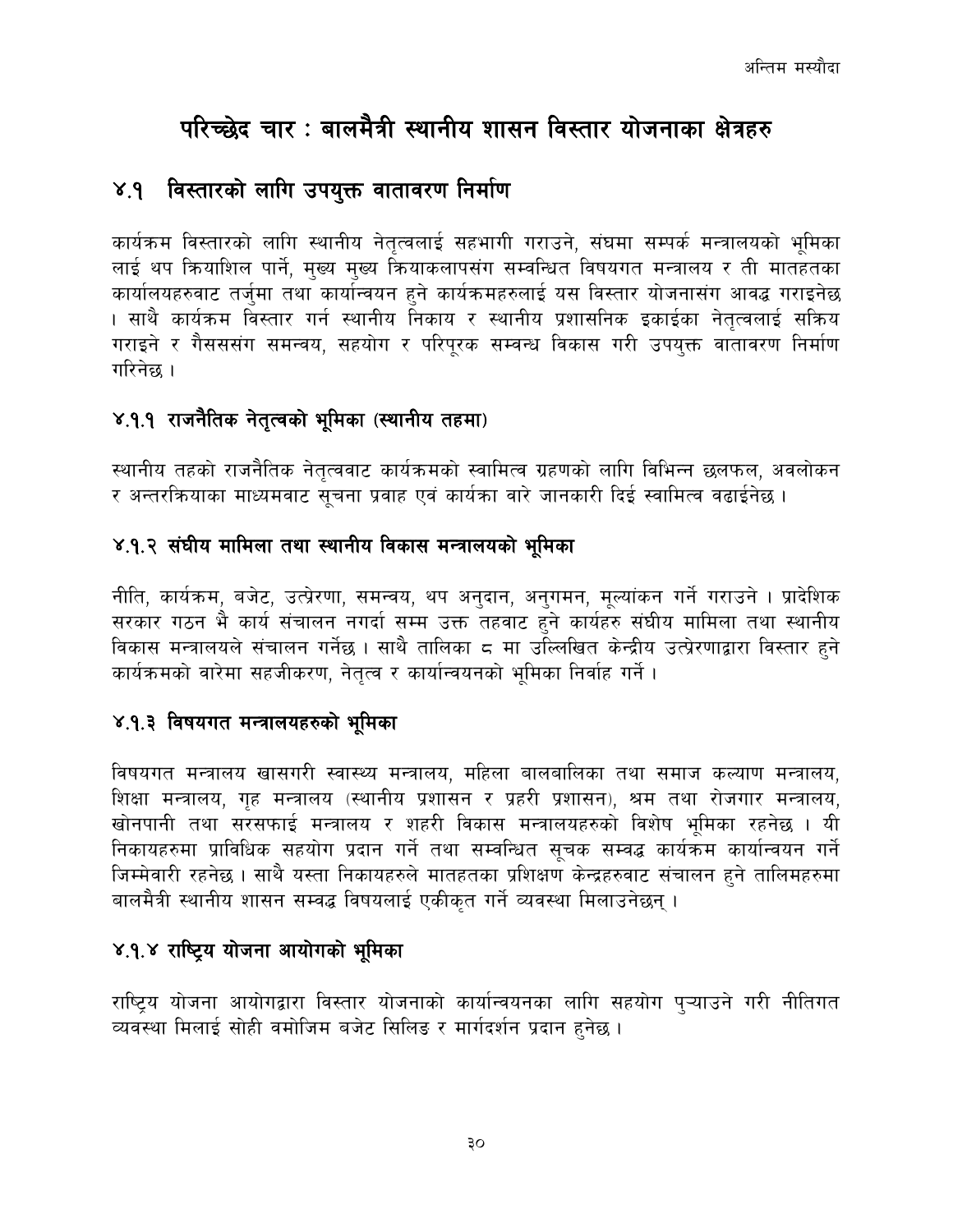#### <span id="page-30-0"></span>४.१.५ अर्थ मन्त्रालयको भूमिका

अर्थ मन्त्रालयले यो योजनाको काार्यन्वयनका लागि स्रोत व्यवस्थापनमा सघाउनुका साथै महिला बालबालिका तथा समाज कल्याण मन्त्रालय अन्तरगत बालबालिकाका सवाललाई सम्वोधन गर्नको लागि एउटा छुट्टै बजेटको उप शिर्षक खडा गरी बजेट विनियोजनको व्यवस्था मिलाउनेछ ।

#### <span id="page-30-1"></span>४.१.६ स्थानीय तहको नेतृत्वको भूमिका

कार्यक्रमको समग्र स्वामित्व, समन्वय र सहकार्य (निजी, सामुदायिक तथा संचार क्षेत्र समेत) मा स्थानीय तहले नेतृत्वदायी भूमिका निर्वाह गर्नेछन्।

#### <span id="page-30-2"></span>४.१.७ विकास साभ्रेदारहरु राष्ट्रिय /अन्तराष्ट्रिय गैर सरकारी संस्थाहरुको भूमिका

योजना कार्यान्वयनमा प्राविधिक तथा आर्थिक सहयोग, सामुदायिक परिचालन, कार्यक्रम साभ्रेदारी र प्रगति प्रतिवेदनका साथै सुचना अभिलेखमा बालमैत्री स्थानीय शासन समिति मार्फत दोहोरोपना नहने गरी सहयोग गर्ने ।

#### <span id="page-30-3"></span>४.१.८ निजी क्षेत्रको भूमिका

यो विस्तार योजना कार्यान्वयन खासगरी बाल श्रम, शोषण, दर्व्यंवहार जस्ता बाल संरक्षण सम्वन्धी विषयहरुमा समन्वय, सहकार्य र सचना अभिलेखमा बालमैत्री स्थानीय शासन समिति मार्फत निजी क्षेत्र परिचालनमा सहयोग गर्नेछन ।

#### <span id="page-30-4"></span>४.२ विस्तारको लागि नीतिगत व्यवस्था

यो रणनीतिक अवधारणाको विस्तारका लागि स्थानीय निकायलाई प्रोत्साहन तथा बालबालिका र महिलाको हीत प्रवर्द्धन गर्नको लागि थप योजना जस्ता कार्यहरु नीतिगत तहमा गर्न आवश्यक देखिएको छ ।

#### <span id="page-30-5"></span>४.२.१ मौजुदा नीतिको समीक्षा तथा नयाँ नीति तर्जुमा

यस विस्तार योजना कार्यान्वयनको अवधिमा मौजुदा बालमैत्री स्थानीय शासन राष्ट्रिय रणनीति, २०६८ र हालसम्म भएका प्रगति, समस्या र चुनौतीहरुको विज्ञद्वारा समीक्षा गराई आवश्यक परिमार्जन गरिनेछ । प्रदेश तहमा निर्माण हुने स्थानीय शासन सम्वन्धी ऐन, नियमहरु तर्जुमा गर्दा बालमैत्री स्थानीय शासन सुदुढीकरण सम्वन्धी विषयहरु समावेश गर्न अभिप्रेरित गरिनेछ । साथै प्रादेशिक तहमा कार्यक्रम कार्यान्वयनका लागि आवश्यक पर्ने नीतिगत व्यवस्था मिलाईनेछ ।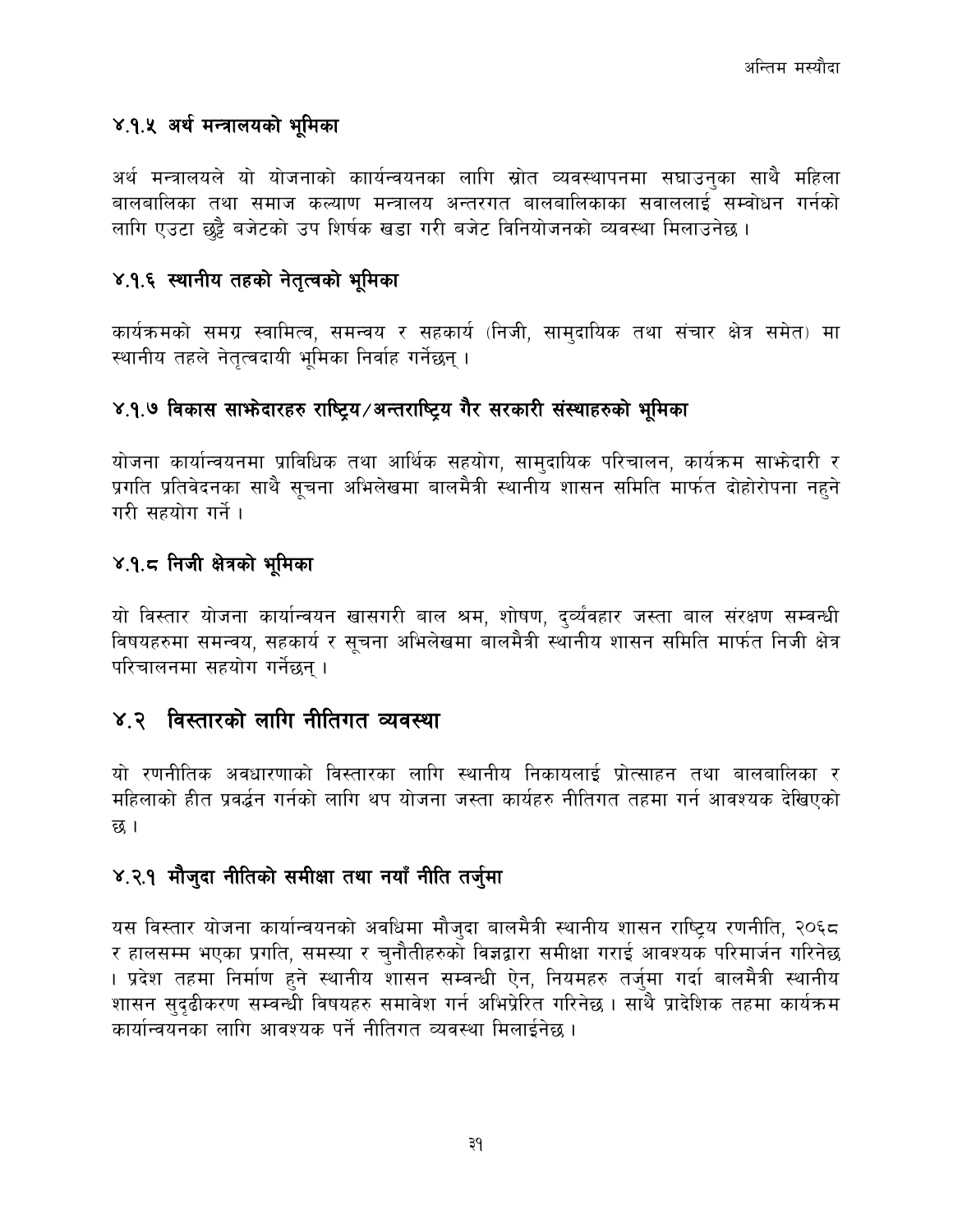#### <span id="page-31-0"></span>४.२.२ कार्यसम्पादनमा आधारित प्रोत्साहन

स्थानीय निकाय तथा केन्द्रीय सरकारको कार्य सम्पादन सम्भ्फौतामा "यो विस्तार योजना कार्यान्वयन गर्नुपर्ने" बुँदा समावेश गरिनेछ । साथै यो विस्तार योजना कार्यान्वयन गर्ने स्थानीय निकायलाई थप अनुदान उपलब्ध गराउने गरी व्यवस्था मिलाईनेछ ।

#### <span id="page-31-1"></span>४.२.३ प्रकोप पश्चातको स्थानीय पुनर्स्थांपना योजना निर्माण

विगतमा भोगेका कठिनाई र अप्ठुयाराहरुको अनुभववाट विभिन्न प्राकृतिक एवं मानवीय प्रकोपवाट प्रभावित हुनेहरुको ठूलो हिस्सा महिला र बालबालिकाहरु रहेको देखिएकाले संरक्षण क्लष्टर (protection cluster) संगको समन्वयमा प्रकोप पश्चातको पुनर्स्थांपना योजना भौगोलिक अवस्थाको आधारमा तर्जुमा गरी कार्यान्वयमा ल्याईनेछ । साथै यस्तो पुनर्स्थांपना योजना निर्माणको सुचक थप गरिनेछ ।

#### <span id="page-31-2"></span>४.३ स्रोत व्यवस्थापन

बालमैत्री स्थानीय शासन विस्तार योजना कार्यान्वयनको लागि हालको स्रोत व्यवस्थापनलाई विश्लेषण गरी आन्तरिक तथा वाह्य स्रोत व्यवस्थापन र परिचालन गरिनेछ । बालमैत्री स्थानीय शासन समितिलाई साभ्रा कार्यथलोको रुपमा विकास गरी विषयगत निकाय र अन्य साभ्रेदारहरुको सहयोग र स्रोत समेत परिचालन गरी यो योजना कार्यान्वयन हनेछ । साथै यो विस्तार योजना कार्यान्वयन र खासगरी बालमैत्री पूर्वाधार निर्माणका लागि निर्वाचन क्षेत्र विकास कार्यक्रमको रकम समेत परिचालन गर्न प्रोत्साहित गरिनेछ । विषयगत निकायले आ-आफ्नो बजेट मार्फत कार्यक्रम तय गर्नेछन् ।

#### <span id="page-31-3"></span>४.३.१ विस्तारको लागि बजेट

बालमैत्री स्थानीय शासन विस्तार योजना कार्यान्वयनको लागि यस योजनामा उल्लिखित क्रियालापको हकमा यसै योजनामा उल्लेख गरिएको बजेट व्यवस्थापन केन्द्र, प्रदेश र स्थानीय तहमा हुनेछ । सम्वद्ध प्रक्रिया अनुसार तोकिएका सूचकहरु<sup>6</sup> प्राप्त गर्न सम्बन्धित विषयगत निकाय र स्थानीय तहवाट लाग्ने लागतको बारेमा अध्ययन विश्लेषण गरी सम्वद्ध निकायलेनै अनमानित बजेट तयार गरि स्रोत व्यवस्थापन गर्नेछन ।

#### <span id="page-31-4"></span>४.३.२ केन्द्रीय तहबाट प्राप्त हुने सहयोग

बालमैत्री स्थानीय शासन राष्ट्रिय रणनीति कार्यान्वयनको लागि यस अघि केन्द्रीय निकायवाट उपलव्ध हुँदै आएको सहयोगमा निरन्तरता रहनेछ।

<sup>&</sup>lt;sup>6</sup> बालमैत्री स्थानीय शासन कार्यान्वयनका तहगत खुड्कीला र का न्यूनतम् सूचकहरु अनुसूची **१ मा दिईएको छ** ।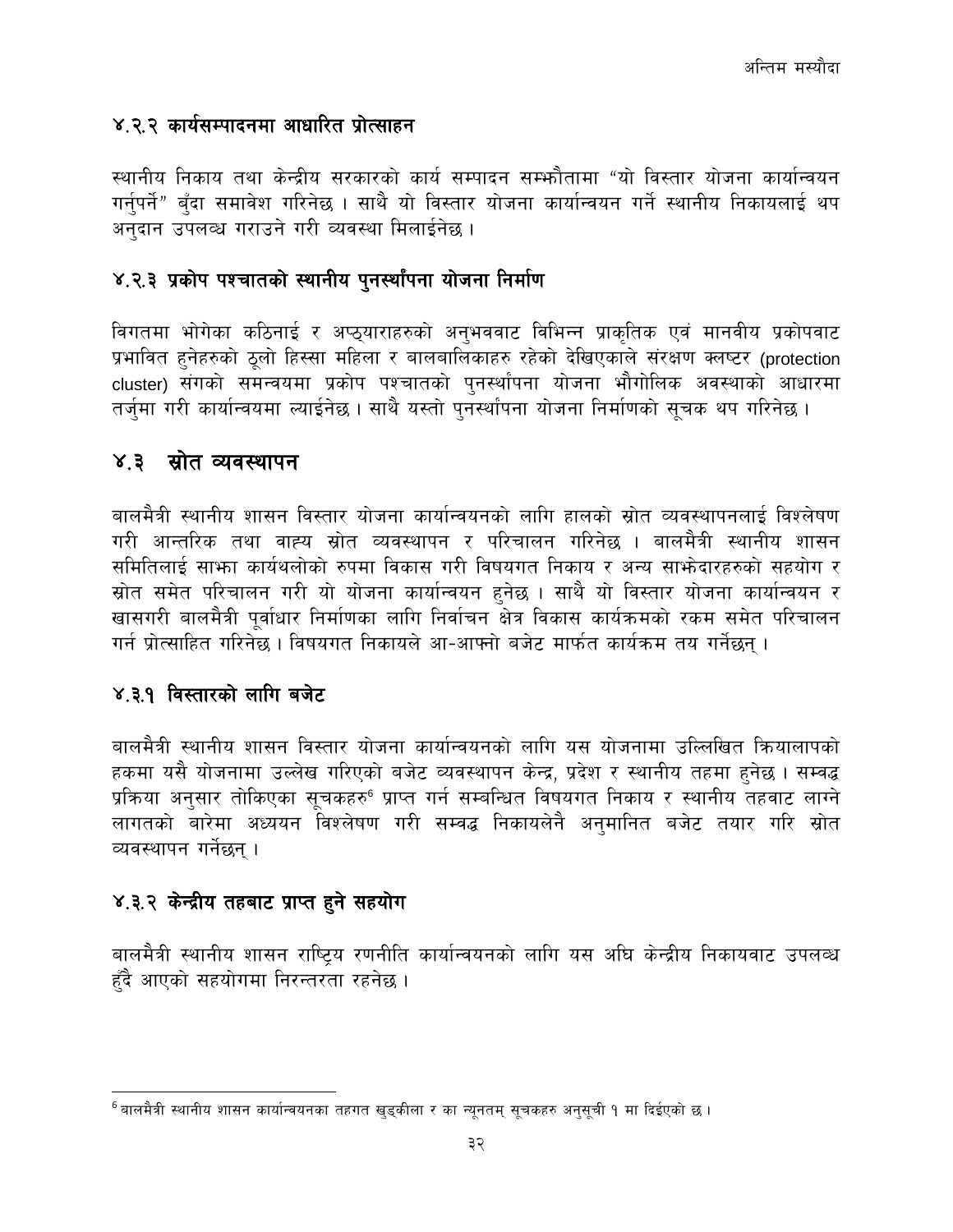#### <span id="page-32-0"></span>४.३.३ स्थानीय तहमा हुन सक्ने लगानी

स्थानीय निकाय स्रोत परिचालन तथा व्यवस्थापन कार्यविधि, २०६९ वमोजिम उपलव्ध गराउँदै आएको अनुदान पद्धतिलाई निरन्तरता दिइनेछ । साथै स्थानीय तहले आफ्नो आन्तरिक आयवाट थप लगानी गर्न सक्नेछन् । घोषणाको अवस्थामा प्राप्त गरेको सफलतालाई पाचौं वर्षमा पन: लेखाजोखा गर्दा प्रगति कायमै राख्ने बालमैत्री घोषणा भएका नगरपालिका र गाउँपालिकाहरुलाई प्रोत्साहन स्वरुप थप रकम उपलब्ध गराइनेछ ।

#### <span id="page-32-1"></span>४.३.४ स्रोत जुटाउन नविनतम तरिका

प्रत्येक स्थानीय तहले यो विस्तार योजनाको कार्यान्वयनको लागि आफ्नो तहमा वार्षिक कार्यक्रम तर्ज्**मा गरी लगानीका लागि नवीनतम तरिकाहरु अपनाउ**न सक्नेछन् ।

उदाहरणको लागि

विज्ञद्वारा अध्ययन गराई स्थानीय निकायलाई राजश्व बाँडफाँडवाट प्राप्त हुने रकमको केही अंश (न्यूनतम् ०.४ प्रतिशत) यो योजना कार्यान्वयनमा लगानीको रुपमा समावेश गर्न सक्ने ।

#### <span id="page-32-2"></span>४.३.५ विकास साफेदार /गैससबाट हुने लगानी

विकास साभेदारहरुवाट यो विस्तार योजनाको कार्यान्वयनको लागि प्राप्त हुने रकम यही कार्यक्रममा लगानी गर्ने व्यवस्था मिलाइनेछ । विकास साभ्रेदारले नेपाल सरकारको सहमतिलिइ स्थानीय निकायमा रकम प्रवाह गरी बालमैत्री स्थानीय शासन राष्ट्रिय समितिलाई बालमैत्री स्थानीय शासन कार्यान्वयन कार्यविधि, २०६८ को दफा २९ (१) देहाय (ख) वमोजिम जानकारी दिने वा कार्यक्रमको नाममा केन्द्रमा रकम प्रवाह गरी केन्द्र मार्फत स्थानीय तहमा रकम प्रवाह गर्न वा संघीय मामिला तथा स्थानीय विकास मन्त्रालय मार्फत केन्द्रीय उत्प्रेरणाद्वारा विस्तारका लागि मन्त्रालयको सहमतिलिई तोकिएका कार्यक्रममा लगानी गर्न सक्नेछन् । विकास साफ्रेदार र राष्ट्रिय अन्तराष्ट्रिय गैससहरुले बालबालिका सम्वन्धी संचालन गर्ने क्रियाकलापहरु यसै विस्तार योजनालाई सघाउ पुग्नेगरी कार्यान्वयन गर्नेछन् । यसरी कार्यान्वयन भएको कार्यक्रमको जानकारी समद्ध स्थानीय तहमा गराउने छन ।

#### <span id="page-32-3"></span>४.४ कार्यान्वयन निकायको क्षमता अभिवृद्धि तथा जनशक्ति

#### <span id="page-32-4"></span>४.४.१ संघीय मामिला तथा स्थानीय विकास मन्त्रालयको सम्पर्क शाखाको सुदुढीकरण

विस्तार योजनाको कार्यान्वयनको लागि आवश्यक पर्ने जनशक्ति, उपकरण, स्रोत तथा अन्य संयन्त्रको व्यवस्था गरी संघीय मामिला तथा स्थानीय विकास मन्त्रालयले सम्पर्क शाखालाई बालमैत्री स्थानीय शासन राष्ट्रिय समितिको सचिवालयको रुपमा समेत सुदृढ गर्नेछ । हाल कायम रहेको अन्तर मन्त्रालय बालमैत्री स्थानीय शासन प्राविधिक समितिमा सम्बन्धित विषयगत मन्त्रालय र राष्टिय ∕अन्तराष्टिय गैर सरकारी संस्थाका प्रतिनिधिहरुलाई आवश्यकता वमोजिम आमन्त्रण गर्न सकिनेछ ।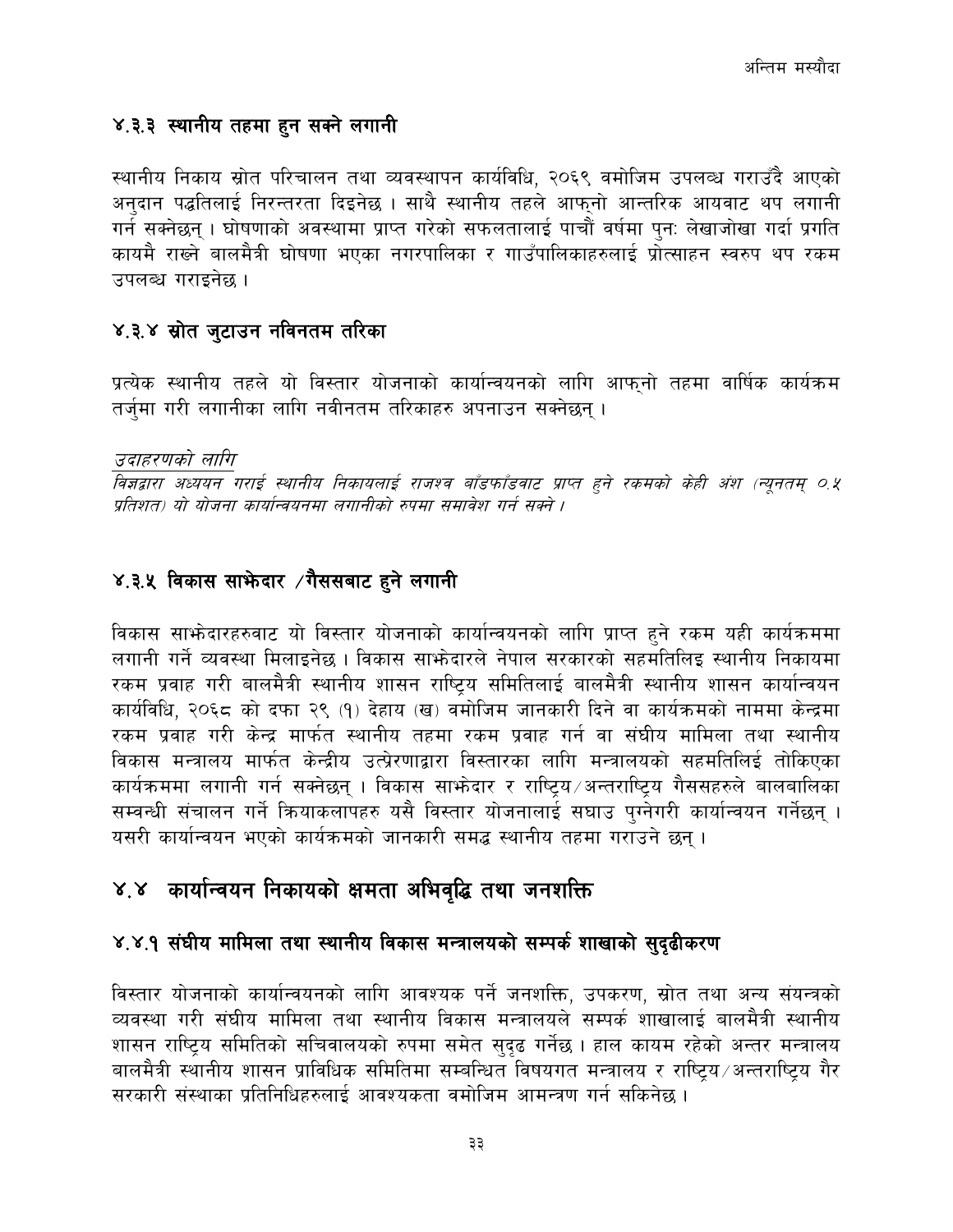#### <span id="page-33-0"></span>४.४.२ बालमैत्री स्थानीय शासन समितिको सुदृढीकरण र कार्यजिम्मेवारी

बालमैत्री स्थानीय शासन कार्यान्वयन कार्यविधि, २०६८ वमोजिम गठित राष्ट्यि समिति, जिल्ला समिति, नगर समिति, गाउँ समिति तथा समुदायस्तरीय समितिले यो विस्तार योजना कार्यान्वयन र संस्थागत विकासका लागि सघाउन आवश्यक पर्ने कार्य गर्न सक्नेगरी बार्षिक कार्यक्रम र बजेटमा समावेश गरी यी समितिहरुलाई सुदृढ गराईनेछ । प्रदेशस्तरमा समेत बालमैत्री स्थानीय शासन प्रादेशिक समिति स्थापना र संचालन गरिनेछ । साथै विस्तार योजना कार्यान्वयन गर्न स्थानीय तहले हाल संचालनमा रहेका विद्यालय व्यवस्थापन समिति, स्वास्थ्य व्यवस्थापन समिति, खानेपानी तथा सरसफाई समिति, गाउँ शिक्षा समिति, बाल संरक्षण तथा सम्वर्द्धन उप-समिति र आवश्यकता अनुसार थप उप-समितिहरु गठन गरी परिचालन गर्न सक्नेछन । यसका लागि आवश्यक पर्ने क्षमता विकासका कार्यक्रमहरु संचालन गरिनेछ ।

#### <span id="page-33-1"></span>४.४.३ स्थानीय निकाय तथा विषयगत कार्यालयका सम्पर्क विन्दुको क्षमता विकास

विस्तार योजना कार्यान्वयन गर्ने स्थानीय तह का साथै प्रदेश स्तरमा समेत यसको कार्यान्वयनको लागि प्रत्येक सम्वद्ध निकायमा सम्पर्क विन्दको व्यवस्था गरी योजना संचालनमा सहयोग पुग्नेगरी निजहरुको क्षमता विकास गरिनेछ ।

#### <span id="page-33-2"></span>४४४ बाल संजालको क्षमता विकास

विस्तार योजना कार्यान्वयन गर्ने गाउँ, नगर र जिल्लास्तरमा गठन भएका बाल क्लवका संजालहरुलाई यो योजनाको कार्यान्वयनमा सहभागी गराईनेछ । आवश्यकता वमोजिम यस्ता संजालहरुको क्षमता विकास (तालिम, अभिमुखिकरण, कार्यथलो व्यवस्थापन, नेतृत्व हस्तान्तरण, बैठक संचालन, अभिलेख प्रणाली, अनुगमन, आदि) समेत गरिनेछ ।

#### <span id="page-33-3"></span>४.४.५ जनशक्ति व्यवस्थापन तथा सीप अभिवृद्धि

विस्तार योजना कार्यान्वयन गर्न सक्ने गरी आवश्यक सीप प्रदान गरी जनशक्तिको एक साभा थलो (Pool) निर्माण गरिनेछ । यसको लागि केन्द्र र प्रदेश तहमा विज्ञ जनशक्तिको रोष्टर तयार गरिनेछ । यो जनशक्तिलाई निजहरुको क्षमता र आवश्यकता वमोजिम केन्द्र, प्रदेश र स्थानीय तहमा परिचालन गर्न सकिनेछ । यस कार्यका लागि प्राज्ञिक संस्थालाई समेत परिचालन गरिनेछ ।

#### <span id="page-33-4"></span>४.५ औजार (उपकरण), कार्यविधि र म्यानुअल

विस्तार योजना कार्यान्वयनमा सहयोग पुऱ्याउनका लागि यस अघि तर्जुमा भएका विभिन्न औजार, कार्यविधि र म्यानुअलहरु कार्यान्वयनमा ल्याईनेछ।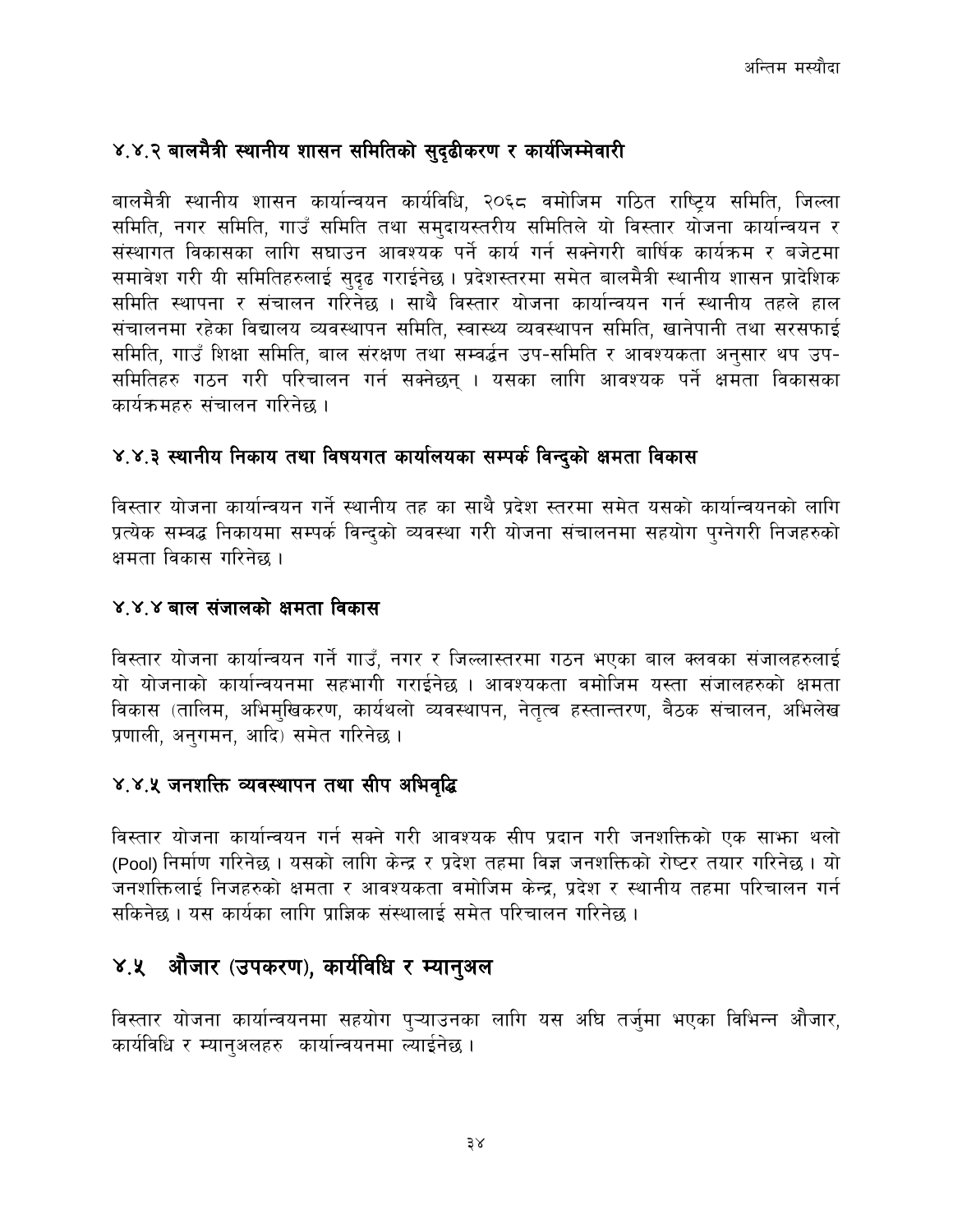#### <span id="page-34-0"></span>४.५.१ मौजुदा अवस्थाको विश्लेषण, परिमार्जन तथा तर्जुमा

हाल कार्यान्वयनमा रहेका औजार, कार्यविधि र म्यानअलमा-बालमैत्री स्थानीय निकाय घोषणा सरलीकत हाते पुस्तिका, बालभेला संचालन हाते पुस्तिका, बालमैत्री स्थानीय शासन सम्बन्धी जान्नै पर्ने कुराहरु, बालमैत्री स्थानीय शासन कार्यान्वयन कार्यविधि, बालमैत्री स्थानीय शासन तालिम म्यानुअल तथा स्रोत पुस्तिका, बालबालिकाको लागि लगानी योजना तर्जुमा दिग्दर्शन, गाँउ प्रोफाईल टेम्प्लेट जस्ता दस्तावेजहरु कार्यान्वयनमा रहेका छन् । यिनलाई आवश्यकता वमोजिम परिमार्जन गरी कार्यान्वयनमा ल्यार्डनेछ ।

#### <span id="page-34-1"></span>४.५.२ स्रोत सामग्री निर्माण

बँदा ४.५.१ मा उल्लिखित औजार तथा उपकरणहरु (आवश्यकता अनुसार यसमा थप गर्ने) र बालमैत्री स्थानीय शासन राष्टिय रणनीति सम्बन्धी दस्तावेजलाई एकीकत गरी एक स्तरीयकरण गरिएको स्रोत सामग्री (किटबक्स) तयार गरिनेछ । यो स्रोत सामग्री बालमैत्री स्थानीय शासन स्रोत केन्द्रमा राख्ने व्यवस्थाका साथै विस्तार योजना कार्यान्वयन गर्ने प्रत्येक स्थानीय तहलाई उपलब्ध गराईनेछ ।

#### <span id="page-34-2"></span>४.६ वकालत, प्रचारप्रसार तथा सूचना प्रवाह

बालमैत्री स्थानीय शासन प्रवर्द्धनका लागि विभिन्न प्रक्रिया र पद्धति अवलम्वन गरिनेछ । यस प्रक्रियामा खासगरी देहायका विधिहरु प्रयोग गरिनेछन ।

#### <span id="page-34-3"></span>४.६.१ विस्तारको लागि तालिम प्राप्त जनशक्ति निर्माण

बालमैत्री स्थानीय शासनको विस्तारको लागि स्थानीय तहमा विषयगत रुपमा तालिम प्राप्त जनशक्तिको व्यवस्था गरिनेछ । यस अन्तरगत महिला स्वास्थ्य स्वंयसेविका, स्थानीय शिक्षक, स्वयंसेवक, महिला तथा बालबालिकाको हित संरक्षणका लागि स्थानीयस्तरमा विगतमा गठित पारालिगल कमिटि र हालको महिला हिंसा निगरानी समह लगायत संस्थाका सक्रिय सदस्यहरु, बालमैत्री स्थानीय शासन समिति, बाल संरक्षण र सम्वर्द्धन उप-समिति, बाल क्लव र संजालका कियाशिल सदस्यहरु, वडा नागरिक मंच र नागरिक सचेतना केन्द्रका सक्रिय सदस्यहरु, आमा समुहका सक्रिय सदस्यहरु, टोल विकास समिति, सहकारी, कृषक समूह, महिला सहकारी, सामुदायिक वन उपभोक्ता समिति, यवा संजाल, सेवा केन्द्रका कर्मचारी, स्थानीय स्वास्थ्य संस्थाका कर्मचारी, जिल्ला स्थित सरकारी निकाय, स्थानीय निकाय ∕तहका कर्मचारी, महिला तथा बालबालिका कार्यालयका कर्मचारी, प्रहरी, निजी क्षेत्र, सार्वजनिक यातायातमा कार्यरत कर्मचारी, स्थानीय गैससका कर्मचारी, सामाजिक परिचालक, सामुदायिक संस्थाका सदस्यहरु, आदि पर्नेछन् ।

#### <span id="page-34-4"></span>४.६.२ कार्यक्रम, अवलम्वन तथा घोषणा बारे वहस पैरवी

विभिन्न संचार माध्यममा विस्तार योजना कार्यान्वयन, कार्यक्रम संचालन र बालमैत्री स्थानीय शासन अवलम्वन गर्दा अपनाउन्पर्ने विधि र घोषणाको लागि सम्पन्न गर्नुपर्ने कार्य तथा सूचक प्राप्तिका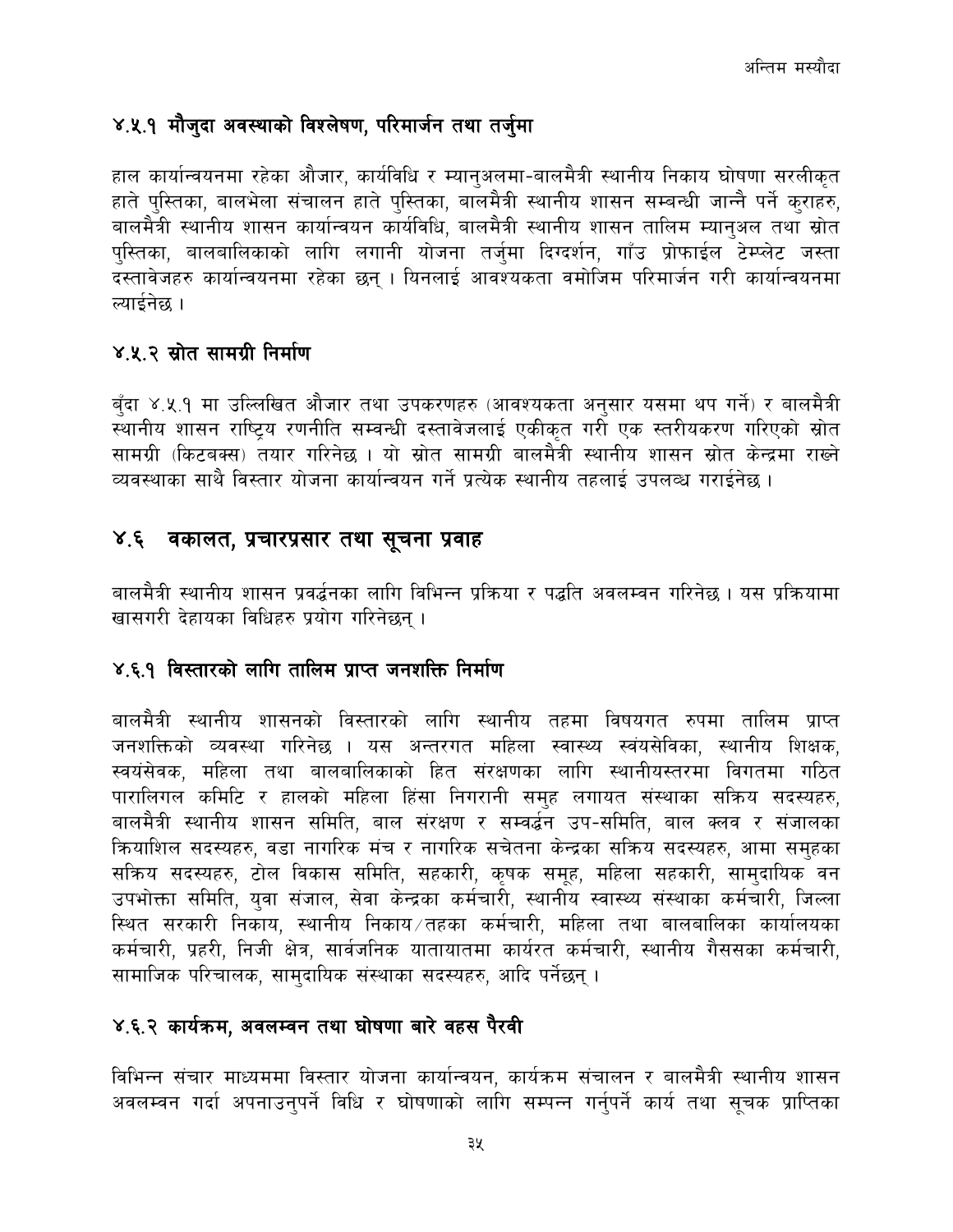बारेमा तथा यसले पार्न सक्ने सकारात्मक प्रभावका वारेमा वहस पैरवी गरिनेछ । यसवाट अन्य स्थानीय तहमा कार्यक्रम विस्तारमा समेत थप टेवा पुग्नेछ।

#### <span id="page-35-0"></span>४.६.३ योजना कार्यान्वयनको लागि कार्यस्थल (Plat Form) तथा संजाल निर्माण

सरकारी, गैर सरकारी, निजी क्षेत्र र सामुदायिकस्तरमा रहेका विभिन्न निकाय तथा विकास साभ्रेदारका प्रतिनिधिहरु रहेको एक साभ्रा कार्यस्थल तथा संजाल जिल्ला एवं गाउँ ∕नगरस्तरमा निर्माण गरी योजना कार्यान्वयनमा सघाउ पऱ्याईनेछ ।

#### <span id="page-35-1"></span>४.६.४ बालमैत्री स्थानीय शासनका अभियन्ता (Champions) तयारी

योजना कार्यान्वयनमा सधाउ पऱ्याउन प्रत्येक जिल्ला, स्थानीय तहमा बाल बचाउ, बाल संरक्षण, बाल विकास र बाल सहभागिताका क्षेत्रमा कम्तिमा एक एक जना पर्नेगरी बालमैत्री स्थानीय शासनका अभियन्ता (माहिर) हरु तयार गरिनेछ । निजहरुले सम्वद्ध क्षेत्रमा अनुशिक्षण तथा जागरण अभियान संचालन गर्नेछन् ।

### <span id="page-35-2"></span>४.६.५ संचारका विबुतीय तथा प्रिन्ट माध्यमको प्रयोग

कार्य प्रगति र असल अभ्यासहरुलाई अन्य निकायमा कार्यान्वयन गर्न सजिलो होस् र सिकाई गर्न सकियोस् भन्नाका लागि संचारका दुवै विद्युतिय तथा प्रिन्ट माध्यमलाई प्रचार प्रसारका साधनका रुपमा परिचालन गरिनेछ ।

#### <span id="page-35-3"></span>४.६.६ वेभसाइटद्वारा सूचना प्रवाह

स्थानीय तहको आफुनो वेभ साईटमा बालमैत्री स्थानीय शासन सम्वन्धी छुट्टै शिर्षक खडा गरी सुचना आदान प्रदान गर्ने व्यवस्था मिलाईनेछ ।

#### <span id="page-35-4"></span>४.६.७ सिकाई स्रोत केन्द्रको विकास

प्रत्येक प्रदेशमा बालमैत्री स्थानीय शासन सम्बन्धी एक एक वटा स्रोत केन्द्रको स्थापना र संचालन गरिनेछ ।

#### <span id="page-35-5"></span>४.६.८ अनुकरणीय कार्यहरुको प्रचार प्रसार

बालमैत्री स्थानीय शासनका सम्बन्धमा स्थानीय तहबाट भएका अनुकरणीय कार्यहरुको प्रचार प्रसारका साथै बाँकी स्थानीय तहलाई त्यसवाट सिक्न अभिप्रेरित गरिनेछ ।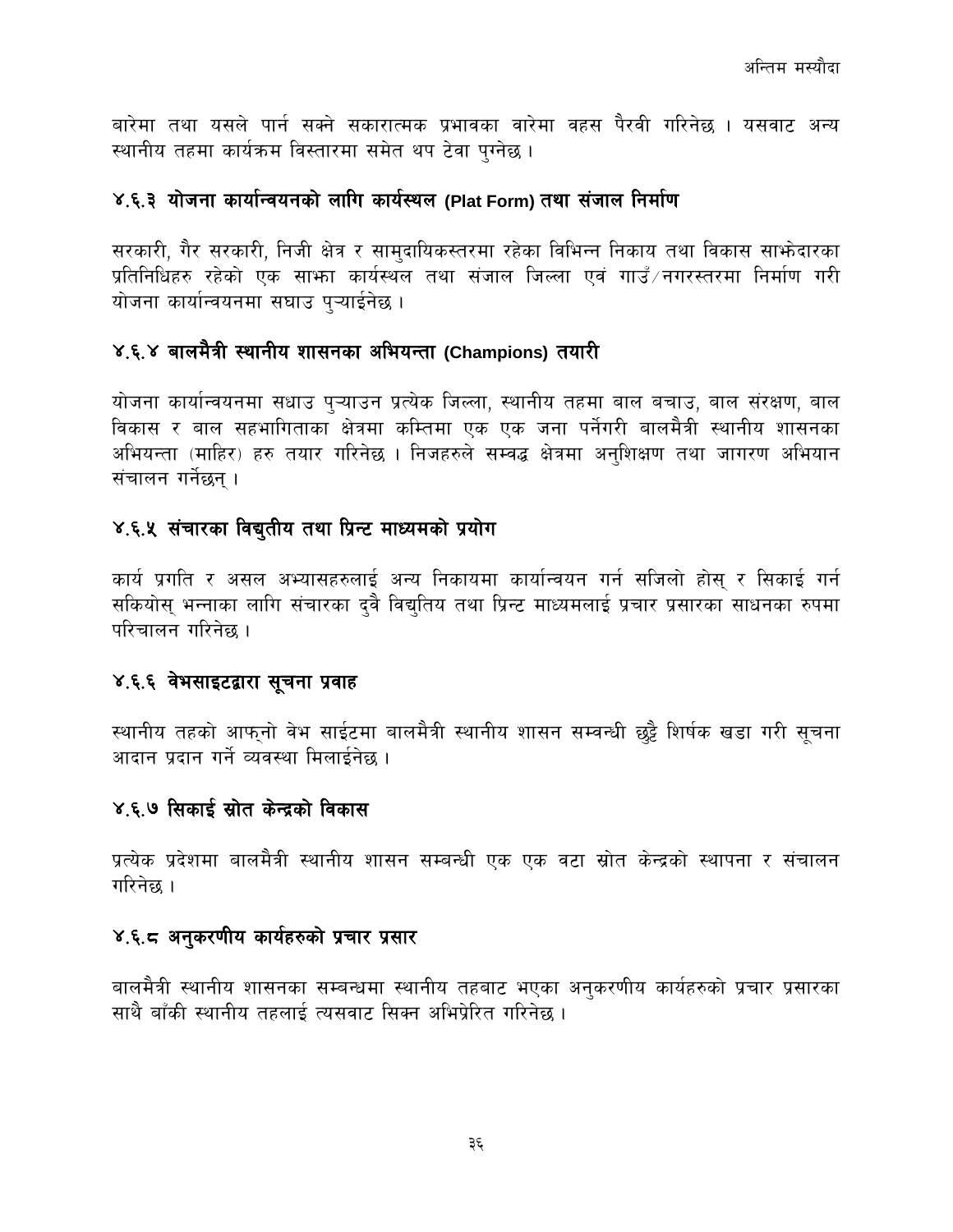### <span id="page-36-0"></span>४.७ विस्तारको लागि कार्यान्वयन कार्ययोजना

बालमैत्री अवधारणाको अवलम्वन, बालमैत्री स्थानीय निकाय ⁄तह घोषणा, सेवा प्रदायक (supply side) संस्था तथा सम्पर्क विन्दुहरुको क्षमता विकास, स्थानीय निकायका पदाधिकारीहरुको क्षमता विकास, स्वदेशी तथा विदेशी अध्ययन अवलोकन भ्रमण, उपयुक्त वातावरण निर्माणको लागि अनुशिक्षण तथा कार्यशाला, स्रोत व्यवस्थापन वारे अध्ययन, औजार, उपकरण, कार्यविधि, म्यानुअलको तयारी, वकालत, प्रचारप्रसार र सूचना प्रवाहको व्यवस्था, शैक्षिक संस्थाहरु संगको सहकार्य, विषयगत मन्त्रालयहरुसंगको सहकार्य र नेतृत्व वर्गसंगको अन्तरक्रिया, तथा माग पक्षहरु (demand side) को क्षमता विकास (बाल क्लव संजाल, महिला स्वास्थ्य स्वयंसेविका, सामुदायिक संस्था) जस्ता क्रियाकलापको माध्यमद्वारा बालमैत्री स्थानीय शासन सम्बन्धी योजना कार्यान्वयन गर्ने गरी यो विस्तार योजना तर्जुमा गरिएको छ । यसका लागि प्रथमत देहायमा उल्लेखित क्रियाकलापहरु कार्यान्वयन गरिनेछ ।

| क.सं.     | कियाकलाप                                                                 | इकाई | संख्या | जिम्मेवार निकाय                                | सहयोगी निकाय                                                     | कैफियत                                             |
|-----------|--------------------------------------------------------------------------|------|--------|------------------------------------------------|------------------------------------------------------------------|----------------------------------------------------|
| ٩         | साफेदार संस्थाहरुलाई<br>अभिमुखिकरण र तालिम                               | पटक  | 9800   | संघीय मामिला तथा<br>स्थानीय विकास<br>मन्त्रालय | विषयगत मन्त्रालय,<br>प्रदेश सरकार,<br>स्थानीय<br>तह ∕निकाय, गैसस |                                                    |
| २         | बालमैत्री स्थानीय शासन<br>प्रवर्द्धन कार्ययोजना तयारी                    | गोटा | 000    | स्थानीय तह                                     | विषयगत कार्यालय                                                  |                                                    |
| ३         | बालबालिकाको लागि लगानी<br>योजना तर्जुमा                                  | गोटा | 000    | स्थानीय तह                                     | विषयगत कार्यालय,<br>विकास साभ्रेदार,<br>गैसस                     | स्थानीय<br>स्रोतसंग<br>मिलान<br>हुने गरी<br>वनाउने |
| $\lambda$ | बालमैत्री स्थानीय शासनका<br>सूचकहरुको स्थानीयकरण र<br>सूचक निर्धारण      | गोटा | 000    | स्थानीय तह                                     | विषयगत कार्यालय,<br>विकास साभ्रेदार,<br>गैसस                     |                                                    |
| X         | बालमैत्री सम्पर्क शाखा तथा<br>सम्पर्क व्यक्तिको क्षमता<br>विकास          | पटक  | οĘ     | स्थानीय तह                                     | विषयगत कार्यालय,<br>विकास साभ्रेदार,<br>गैसस                     |                                                    |
| ६         | स्थानीय निकाय/तह तथा<br>परिषदका पदाधिकारीहरुलाई<br>अनुशिक्षण, अभिमुखिकरण | पटक  | 9800   | स्थानीय तह                                     | विषयगत कार्यालय,<br>विकास साफ़ेदार,<br>गैसस                      |                                                    |

तालिका ७: स्थानीय तहद्वारा बालमैत्री स्थानीय शासन **अवलम्वनका लागि** सम्वद्ध क्रियाकलापहरु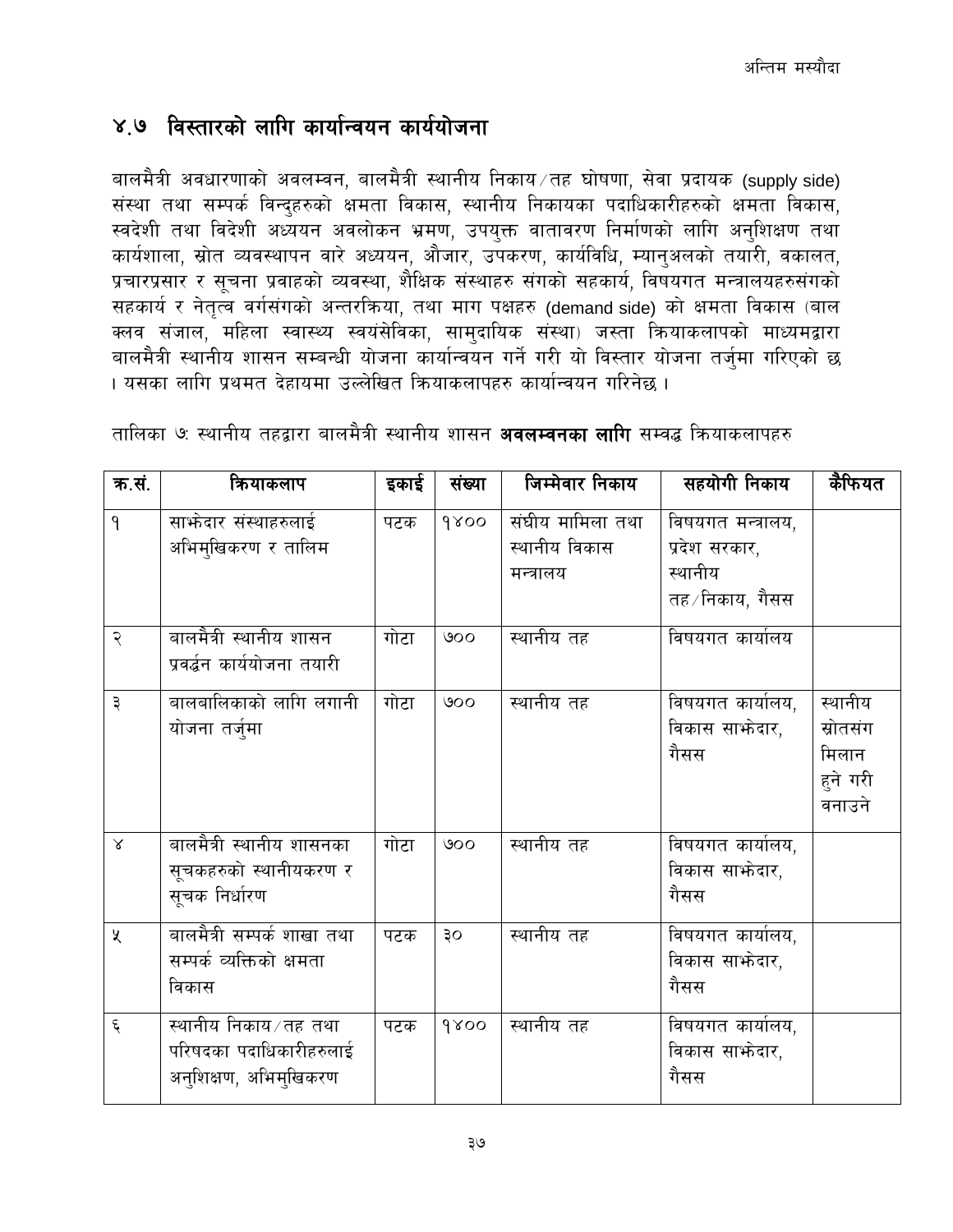| क.सं.                    | कियाकलाप                                                                                                                                                                                    | इकाई   | संख्या                                     | जिम्मेवार निकाय                                | सहयोगी निकाय                                                           | कैफियत             |
|--------------------------|---------------------------------------------------------------------------------------------------------------------------------------------------------------------------------------------|--------|--------------------------------------------|------------------------------------------------|------------------------------------------------------------------------|--------------------|
|                          | प्राविधिक सहयोग                                                                                                                                                                             |        |                                            |                                                |                                                                        |                    |
| ও                        | स्वदेशी तथा विदेशि अध्ययन<br>अवलोकन भ्रमण                                                                                                                                                   | पटक    | $\lambda$                                  | संघीय मामिला तथा<br>स्थानीय विकास<br>मन्त्रालय | विकास साभेदार                                                          |                    |
| $\overline{\phantom{a}}$ | बाल क्लव ∕ संजालको क्षमता<br>विकास                                                                                                                                                          | संख्या | XOO                                        | स्थानीय तह                                     | विषयगत कार्यालय,<br>विकास साभ्रेदार,<br>गैसस                           |                    |
| ९                        | बालमैत्री स्थानीय शासन<br>सम्वन्धी सूचना तथा<br>जानकारी प्रचार प्रसार र<br>मिडिया परिचालन                                                                                                   | पटक    | निरन्तर                                    | स्थानीय तह                                     | विकास साभ्रेदार,<br>गैसस                                               | निरन्तर<br>चलिरहने |
| 90                       | बालबालिका र महिलाको<br>क्षेत्रमा विनियोजन हुने बजेट<br>खर्च गर्न सकिने क्रियाकलाप<br>वारे जानकारी दिने गरी<br>ब्रोसर, फ्लेक्स, पम्पलेट जस्ता<br>सूचनामूलक सामग्री तयारी,<br>प्रकाशन र वितरण | संख्या | सबै<br>स्थानीय<br>तहमा<br>वार्षिक<br>१ पटक | स्थानीय तह                                     | संघीय मामिला तथा<br>स्थानीय विकास<br>मन्त्रालय, विकास<br>साभेदार, गैसस | निरन्तर<br>चलिरहने |

तालिका ८: स्थानीय तहद्वारा बालमैत्री स्थानीय शासन **घोषणाका लागि** कियाकलापहरु

| क.सं.        | कियाकलाप                                                                    | इकाई | संख्या | जिम्मेवार निकाय | सहयोगी निकाय                                 | कैफियत |
|--------------|-----------------------------------------------------------------------------|------|--------|-----------------|----------------------------------------------|--------|
| $\mathsf{P}$ | स्थानीय निकाय ⁄ तहको<br>प्रोफाईल तयारी (<br>बालबालिका सम्बन्धी<br>प्रोफाईल) | गोटा | XOO    | स्थानीय तह      | विषयगत कार्यालय,<br>विकास साभ्रेदार,<br>गैसस |        |
| २            | स्थानीय विकास योजना<br>तयारी                                                | गोटा | XOO    | स्थानीय तह      | विषयगत कार्यालय,<br>विकास साभ्रेदार,<br>गैसस |        |
| ३            | स्थानीय विकास योजनाको<br>आधारमा बालबालिकाको<br>लागि लगानी योजना तयारी       | गोटा | 800    | स्थानीय तह      | विषयगत कार्यालय,<br>विकास साभ्रेदार,<br>गैसस |        |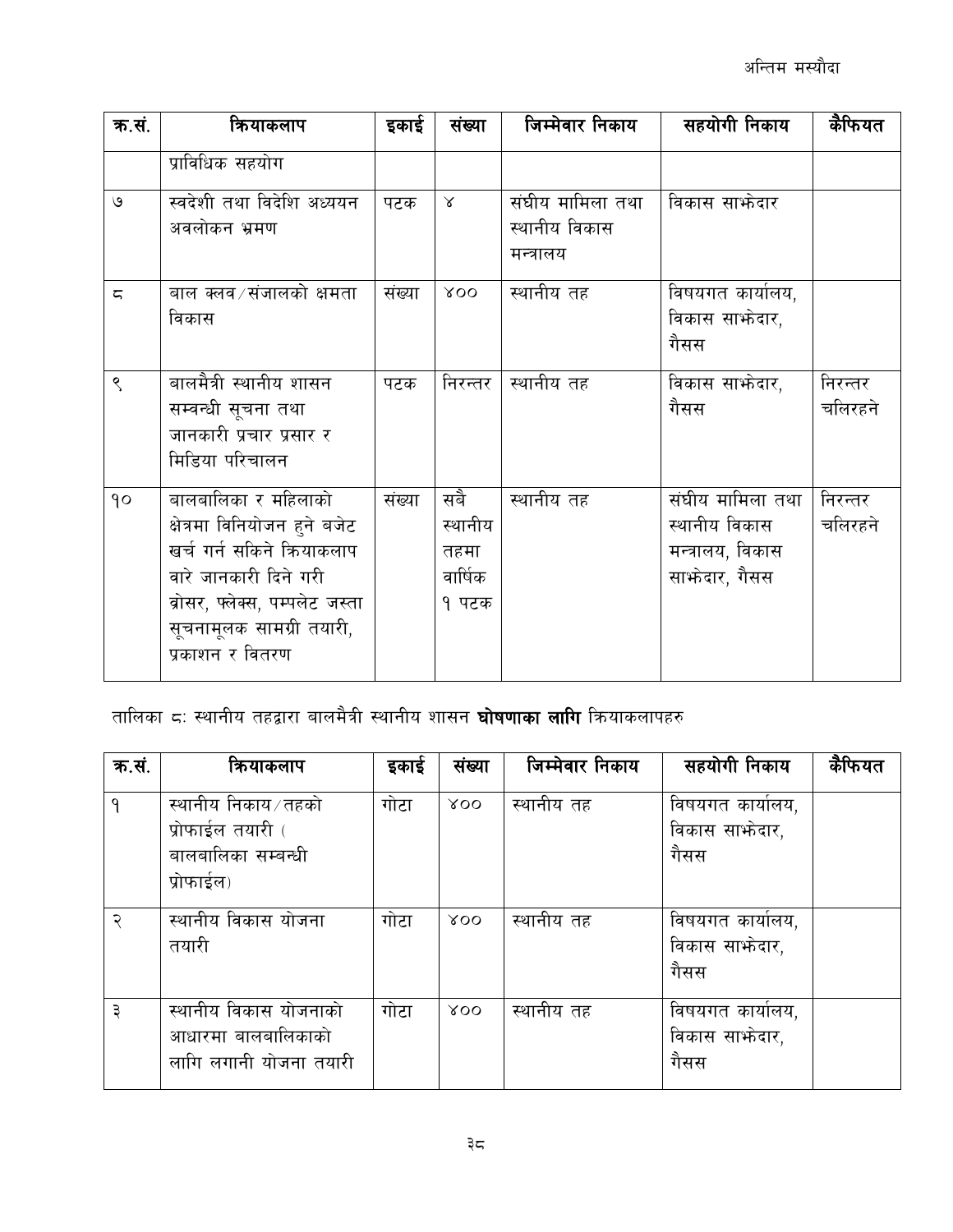| क.सं.              | कियाकलाप                                                                                                | इकाई   | संख्या      | जिम्मेवार निकाय                                | सहयोगी निकाय                                      | कैफियत                                                                |
|--------------------|---------------------------------------------------------------------------------------------------------|--------|-------------|------------------------------------------------|---------------------------------------------------|-----------------------------------------------------------------------|
| $\propto$          | प्रादेशिक कानून, स्थानीय<br>तहको नीति र आचार संहिता<br>तयारी                                            | गोटा   | XOO         | स्थानीय तह                                     | नेपाल सरकार,<br>विषयगत कार्यालय,<br>विकास साभेदार |                                                                       |
| X                  | बालबालिकाको स्थिति पत्र<br>तयारी                                                                        | गोटा   | 000         | स्थानीय तह                                     | विषयगत कार्यालय,<br>बाल कल्याण<br>समिति           |                                                                       |
| $\boldsymbol{\xi}$ | उपलब्धि मापनका लागि<br>रणनीतिका न्यूनतम् सूचकहरु<br>पूरा भएको <sup>7</sup> (लगानी योजना<br>कार्यान्वयन) | संख्या | सबै<br>सूचक | बालमैत्री स्थानीय<br>शासन समिति                | विषयगत कार्यालय,<br>विकास साभेदार,<br>गैसस        | घोषणा गर्ने<br>प्रत्येक<br>स्थानीय<br>निकाय ∕ तहले<br>पूरा गर्नुपर्ने |
| ৩                  | एक आपसमा सिकाई<br>आदान प्रदान गर्ने स्वदेशी<br>तथा विदेशी अध्ययन<br>अवलोकन भ्रमण                        | पटक    | $\propto$   | संघीय मामिला तथा<br>स्थानीय विकास<br>मन्त्रालय | विकास साफेदार                                     |                                                                       |
| $\overline{5}$     | स्थानीय तहको आवधिक<br>योजना तर्जुमा                                                                     | संख्या | XOO         | स्थानीय तह /निकाय                              | विषयगत कार्यालय,<br>विकास साफ़ेदार,<br>गैसस       |                                                                       |
| ९                  | बालमैत्री घोषणा पश्चातको<br>रणनीतिक योजना तर्जुमा                                                       | संख्या | २००         | स्थानीय तह ∕निकाय                              | विषयगत कार्यालय,<br>विकास साभ्रेदार,<br>गैसस      |                                                                       |
| 90                 | अनुगमन, समीक्षा, प्रतिवेदन,<br>अभिलेखीकरण र संस्थागत<br>क्षमता विकास                                    |        | निरन्तर     | स्थानीय तह ∕निकाय                              | विषयगत कार्यालय,<br>विकास साभ्रेदार,<br>गैसस      | निरन्तर<br>प्रक्रिया                                                  |

 $^7$ बालमैत्री स्थानीय शासनका सूचकहरु तालिका १ मा दिईएकोछ ।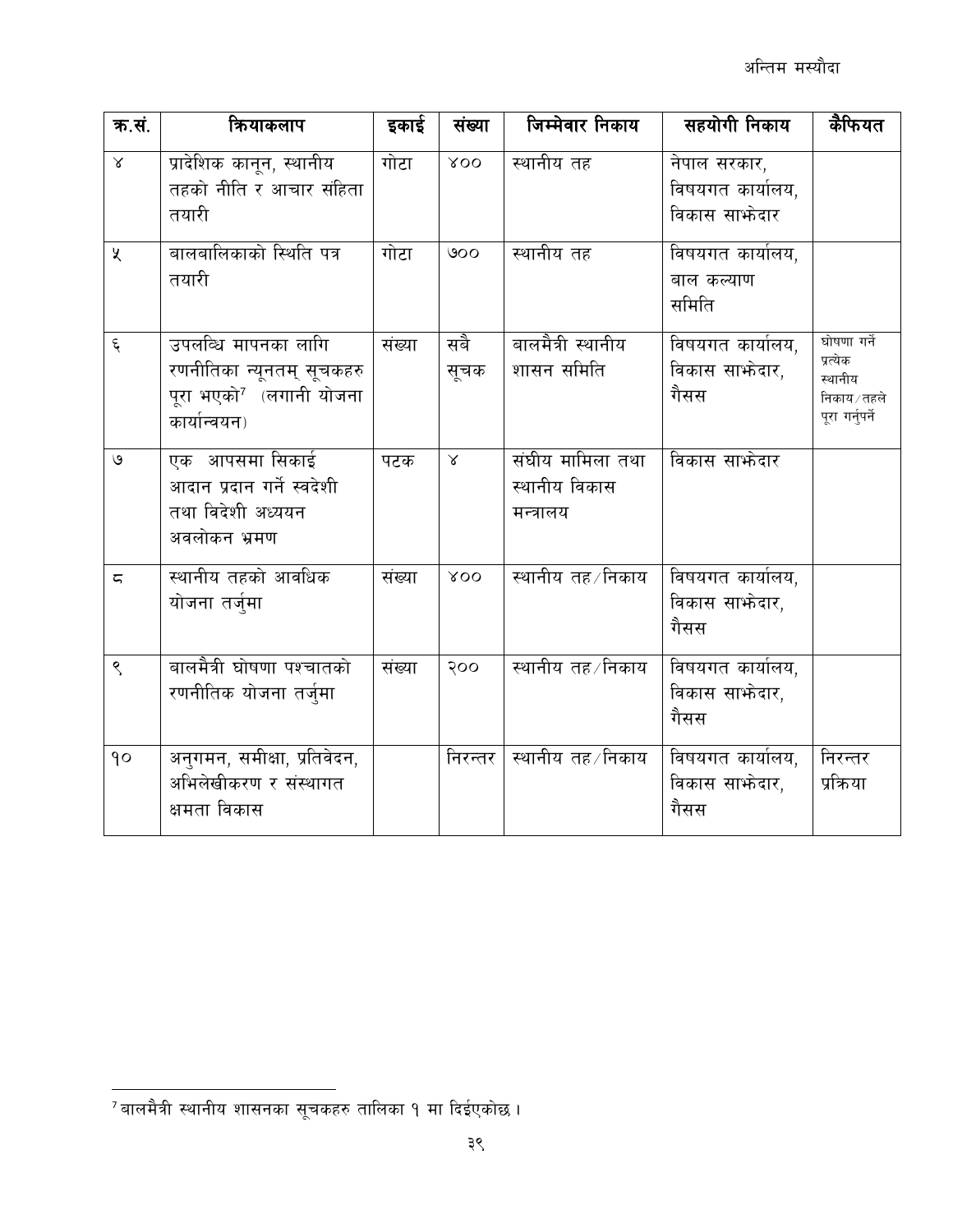तालिका ९: कार्यक्रम विस्तारका लागि केन्द्रीय स्तरबाट उत्प्रेरणा जगाउने (Vertical Expasion) सम्बन्धी कियाकलापहरु

| क.सं.              | कियाकलाप                     | इकाई   | संख्या        | जिम्मेवार निकाय          | सहयोगी निकाय      | कैफियत |
|--------------------|------------------------------|--------|---------------|--------------------------|-------------------|--------|
| $\mathsf{P}$       | नमुनाको रुपमा कार्यक्रम      | संख्या | $\mathcal{O}$ |                          | प्रदेश सरकार,     |        |
|                    | विस्तार <sup>8</sup>         |        |               | स्थानीय विकास            | स्थानीय तह ⁄      |        |
|                    |                              |        |               | मन्त्रालय                | निकाय, विषयगत     |        |
|                    |                              |        |               |                          | मन्त्रालय, विकास  |        |
|                    |                              |        |               |                          | साभ्रेदार, गैसस   |        |
| २                  | मौजुदा रणनीतिको समीक्षा र    | पटक    | $\mathsf{P}$  | <u>संघीय मा</u> मिला तथा | प्रदेश सरकार,     |        |
|                    | परिमार्जन                    |        |               | स्थानीय विकास            | स्थानीय तह ∕      |        |
|                    |                              |        |               | मन्त्रालय                | निकाय, विषयगत     |        |
|                    |                              |        |               |                          | मन्त्रालय, विकास  |        |
|                    |                              |        |               |                          | साभ्रेदार, गैसस   |        |
| ३                  | संघीय संरचना लागु हुँदाका    | पटक    | $\mathsf{P}$  | संघीय मामिला तथा         | प्रदेश सरकार,     |        |
|                    | वखत कार्यान्वयन गर्ने गरी    |        |               | स्थानीय विकास            | स्थानीय तह ∕      |        |
|                    | रणनीतिक ढाँचा तयार गर्ने     |        |               | मन्त्रालय                | निकाय, विषयगत     |        |
|                    |                              |        |               |                          | मन्त्रालय, विकास  |        |
|                    |                              |        |               |                          | साभ्रेदार, गैसस   |        |
| $\propto$          | बालमैत्री स्थानीय शासनका     | पटक    | $\mathsf{P}$  | संघीय मामिला तथा         | प्रदेश सरकार,     |        |
|                    | सूचक, घोषणा उन्मुख           |        |               | स्थानीय विकास            | स्थानीय           |        |
|                    | अवस्थाको निर्धारण, संचार     |        |               | मन्त्रालय                | तह ∕ निकाय,       |        |
|                    | माध्यमको परिचालन, दीगो       |        |               |                          | विषयगत मन्त्रालय, |        |
|                    | विकासको रणनीति सम्बन्धी      |        |               |                          | विकास साभ्रेदार,  |        |
|                    | अध्ययन                       |        |               |                          | गैसस              |        |
| ৼ                  | बालमैत्री स्थानीय शासन       | पटक    | ও             | संघीय मामिला तथा         | प्रदेश सरकार,     |        |
|                    | अवलम्बन र घोषणा गर्ने        |        |               | स्थानीय विकास            | स्थानीय           |        |
|                    | स्थानीय तहहरुलाई प्रोत्साहन  |        |               | मन्त्रालय                | तह ∕ निकाय,       |        |
|                    |                              |        |               |                          | विषयगत मन्त्रालय, |        |
|                    |                              |        |               |                          | विकास साफोदार     |        |
| $\boldsymbol{\xi}$ | बालमैत्री स्थानीय शासन       | पटक    | ३             | संघीय मामिला तथा         | विश्वविद्यालयहरु, |        |
|                    | राष्ट्रिय रणनीति कार्यान्वयन |        |               | स्थानीय विकास            | शिक्षा मन्त्रालय, |        |
|                    | सम्वन्धमा विश्वविद्यालय तथा  |        |               | मन्त्रालय                | विकास साभेदार,    |        |
|                    | शैक्षिक संस्थाहरुसंगको       |        |               |                          | प्रदेश सरकार,     |        |
|                    | परामर्श तथा पाठ्यक्रममा      |        |               |                          | स्थानीय           |        |

<sup>8</sup> केन्द्रीय उत्प्रेरणाद्वारा बालमैत्री स्थानीय शासन विस्तार गर्न प्रत्येक प्रदेशवाट एक एक वटा स्थानीय तह छनौट गरी, सम्बद्ध स्थानीय तह र विकास साभेदारहरु परिचालन गरी नमुनाको रुपमा रणनीतिक कार्यक्रमको विस्तार गर्ने । प्रक्रिया, पद्धति र सूचकहरु यसै विस्तार योजनाको अन्य खण्डमा उल्लेख भए वमोजिम हुनेछ ।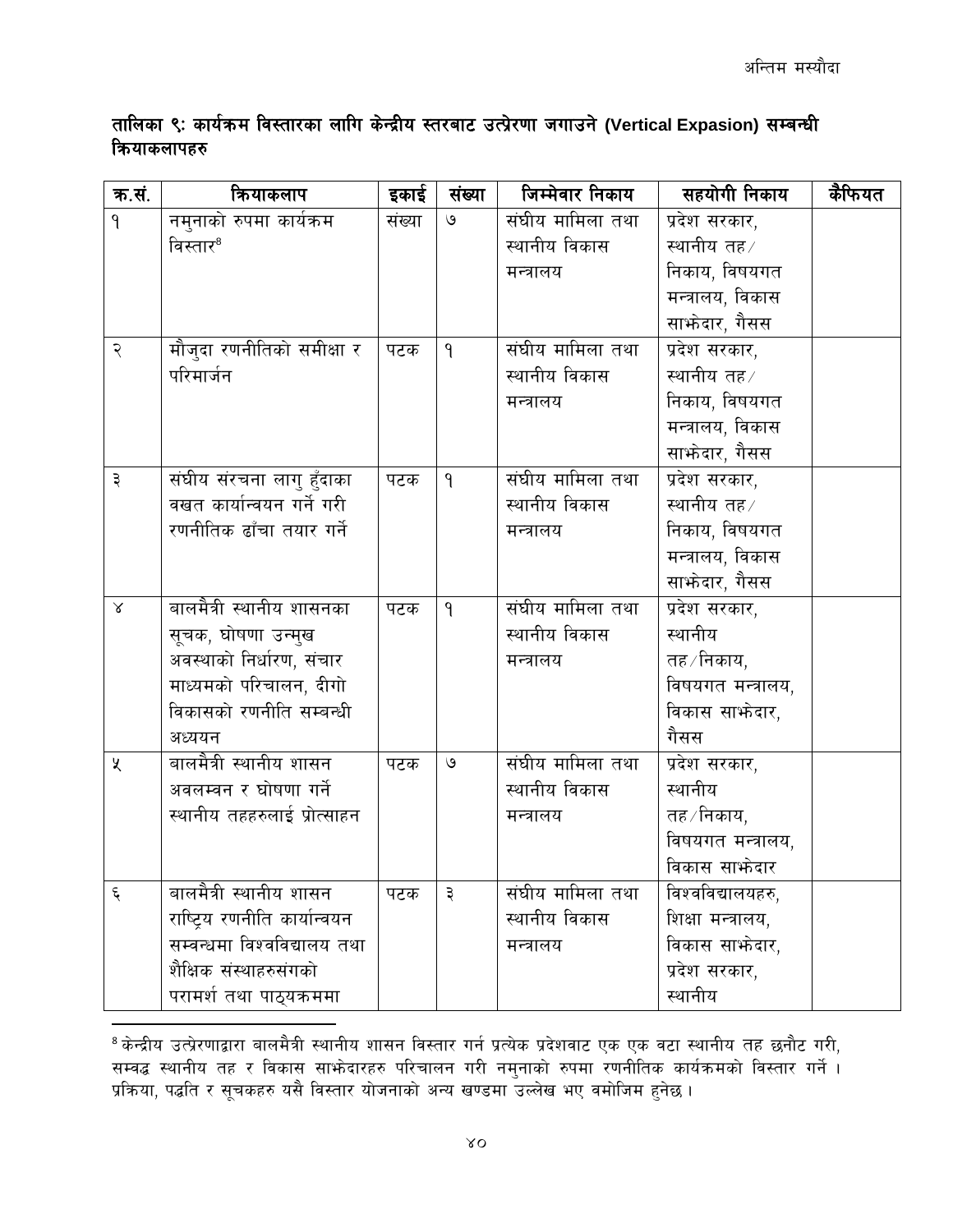| क.सं.                  | कियाकलाप                    | इकाई   | संख्या       | जिम्मेवार निकाय    | सहयोगी निकाय          | कैफियत |
|------------------------|-----------------------------|--------|--------------|--------------------|-----------------------|--------|
|                        | समावेश गर्ने वारेको वकालत   |        |              |                    | तह ∕निकाय, गैसस       |        |
| $\mathsf{G}$           | बालमैत्री स्थानीय शासनका    | पटक    | $\mathsf{P}$ | संघीय मामिला तथा   | विकास साभेदार         |        |
|                        | सूचकहरु न्यूनतम् शर्त तथा   |        |              | स्थानीय विकास      |                       |        |
|                        | कार्यसम्पादन मापनमा         |        |              | मन्त्रालय          |                       |        |
|                        | समावेश गर्न अध्ययन गर्ने    |        |              |                    |                       |        |
| $\overline{\varsigma}$ | उपयुक्त वातावरण बनाउन       | पटक    | 98           | संघीय मामिला तथा   | विकास साभ्रेदार,      |        |
|                        | अनुशिक्षण ⁄ कार्यशाला       |        |              | स्थानीय विकास      | स्थानीय विकास         |        |
|                        |                             |        |              | मन्त्रालय          | प्रशिक्षण प्रतिष्ठान, |        |
|                        |                             |        |              |                    | नेपाल प्रशासनिक       |        |
|                        |                             |        |              |                    | प्रशिक्षण प्रतिष्ठान, |        |
|                        |                             |        |              |                    | गैसस                  |        |
| $\zeta$                | राजश्व तथा स्रोत व्यवस्थापन | पटक    | ও            | संघीय मामिला तथा   | प्रदेश सरकार,         |        |
|                        | अध्ययन                      |        |              | स्थानीय विकास      | स्थानीय               |        |
|                        |                             |        |              | मन्त्रालय          | तह ⁄ निकाय, विकास     |        |
|                        |                             |        |              |                    | साफ्रेदार, स्थानीय    |        |
|                        |                             |        |              |                    | विकास प्रशिक्षण       |        |
|                        |                             |        |              |                    | प्रतिष्ठान, नेपाल     |        |
|                        |                             |        |              |                    | प्रशासनिक प्रशिक्षण   |        |
|                        |                             |        |              |                    | प्रतिष्ठान, गैसस      |        |
| 90                     | कार्यान्वयन निकायको लागि    | संख्या | २१००         | संघीय मामिला तथा   | प्रदेश सरकार,         |        |
|                        | जनशक्ति प्रक्षेपण र तालिम   |        |              | स्थानीय विकास      | स्थानीय               |        |
|                        | संचालन                      |        |              | मन्त्रालय          | तह ∕निकाय, विकास      |        |
|                        |                             |        |              |                    | साफ्रेदार, स्थानीय    |        |
|                        |                             |        |              |                    | विकास प्रशिक्षण       |        |
|                        |                             |        |              |                    | प्रतिष्ठान, नेपाल     |        |
|                        |                             |        |              |                    | प्रशासनिक प्रशिक्षण   |        |
|                        |                             |        |              |                    | प्रतिष्ठान, गैसस      |        |
| 99                     | औजार, उपकरण, कार्यविधि र    | सेट    | $\propto$    | संघीय मामिला तथा   | विकास साभ्रेदार,      |        |
|                        | म्यानुअल तयारी              |        |              | स्थानीय विकास      | गैसस                  |        |
|                        |                             |        |              | मन्त्रालय          |                       |        |
| 93                     | वकालत, प्रचार प्रसार र      | पटक    | २१००         | संघीय मामिला तथा   | प्रदेश सरकार,         |        |
|                        | सूचना प्रवाह                |        |              | स्थानीय विकास      | स्थानीय               |        |
|                        |                             |        |              | मन्त्रालय, स्थानीय | तह ⁄निकाय, विकास      |        |
|                        |                             |        |              | तह ∕ निकाय         | साभ्रेदार, गैसस       |        |
| १३                     | संयुक्त अनुगमन, समीक्षा,    | पटक    | 9500         | संघीय मामिला तथा   | विकास साभ्रेदार,      |        |
|                        | मूल्यांकन, प्रतिवेदन        |        |              | स्थानीय विकास      | गैसस                  |        |
|                        |                             |        |              | मन्त्रालय, प्रदेश  |                       |        |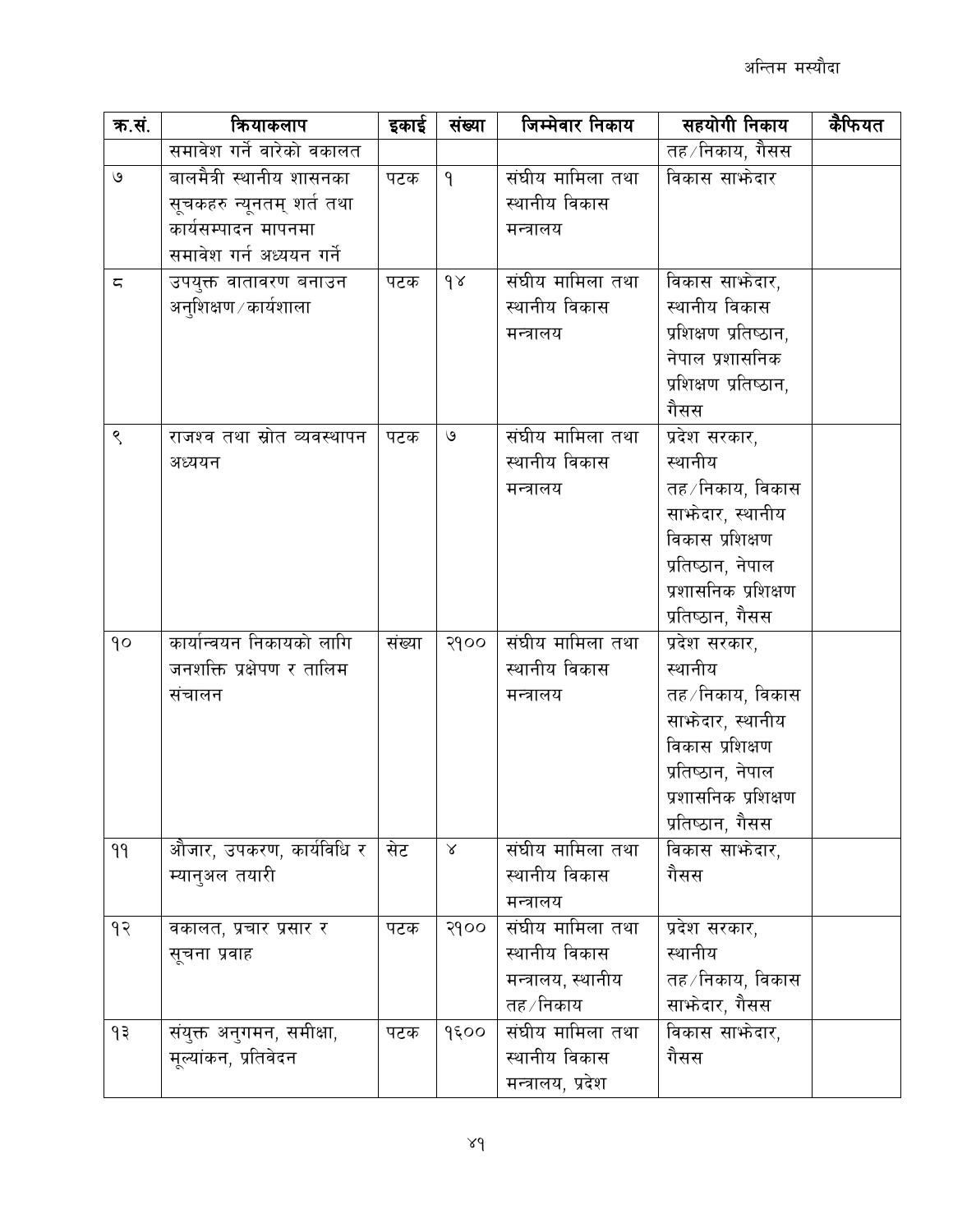| क.सं. | कियाकलाप                    | इकाई | संख्या       | जिम्मेवार निकाय     | सहयोगी निकाय      | कैफियत  |
|-------|-----------------------------|------|--------------|---------------------|-------------------|---------|
|       |                             |      |              | सरकार, स्थानीय      |                   |         |
|       |                             |      |              | तह ∕ निकाय          |                   |         |
| 98    | स्वदेशी तथा विदेशी अध्ययन   | पटक  | $\propto$    | संघीय मामिला तथा    | विकास साभेदार     |         |
|       | अवलोकन भ्रमण                |      |              | स्थानीय विकास       |                   |         |
|       |                             |      |              | मन्त्रालय           |                   |         |
| 9X    | बालमैत्री स्थानीय शासन      | पटक  | $\lambda$    | संघीय मामिला तथा    | विषयगत मन्त्रालय, | वार्षिक |
|       | अवलम्वन र सूचकको अवस्था     |      |              | स्थानीय विकास       | विकास साफेदार     | रुपमा   |
|       | (indicator tracking)        |      |              | मन्त्रालय           |                   | निरन्तर |
|       | नक्सांकन                    |      |              |                     |                   |         |
| ۹६    | बालमैत्री स्थानीय शासनका    | पटक  | $\mathsf{P}$ | संघीय मामिला तथा    | विकास साफ़ेदार    |         |
|       | सूचकहरुलाई दिगो विकास       |      |              | स्थानीय विकास       |                   |         |
|       | लक्ष्यका सूचकहरुसंग मिलान   |      |              | मन्त्रालय           |                   |         |
|       | गर्ने गरी परिमार्जन गर्ने   |      |              |                     |                   |         |
| 90    | विभिन्न विषयगत मन्त्रालय    | पटक  | ३            | विषयगत मन्त्रालयहरु | संघीय मामिला तथा  |         |
|       | मातहतका प्रशिक्षण           |      |              |                     | स्थानीय विकास     |         |
|       | केन्द्रहरुवाट संचालन हुने   |      |              |                     | मन्त्रालय         |         |
|       | तालिम पाठ्यक्रममा बालमैत्री |      |              |                     |                   |         |
|       | स्थानीय शासन सम्वन्धी       |      |              |                     |                   |         |
|       | विषय समावेश गर्ने           |      |              |                     |                   |         |
| 95    | बालबालिका सम्वन्धी          | पटक  | $\mathsf{X}$ | संघीय मामिला तथा    | कानून मन्त्रालय,  |         |
|       | ऐनहरुको संकलन र विश्लेषण    |      |              | स्थानीय विकास       | विकास साभोदार     |         |
|       | गर्ने                       |      |              | मन्त्रालय           |                   |         |

# तालिका १०: स्थानीय तहको चाहनाद्वारा विस्तार (Horizontal Expansion) गर्ने कियाकलापहरु

| क.सं.        | कियाकलाप                      | इकाई   | संख्या | जिम्मेवार निकाय   | सहयोगी निकाय         | कैफियत        |
|--------------|-------------------------------|--------|--------|-------------------|----------------------|---------------|
| $\mathsf{P}$ | प्रत्येक प्रदेशमा न्यूनतम् १, | संख्या | ৩      | प्रादेशिक सरकार,  | संघीय मामिला तथा     | स्थानीय       |
|              | १ वटा बालमैत्री स्थानीय       |        |        | स्थानीय तह        | स्थानीय विकास        | तहले थप       |
|              | शासन सम्बन्धी सिकाई           |        |        |                   | मन्त्रालय, राष्ट्रिय | सिकाई         |
|              | स्रोत केन्द्र स्थापना र       |        |        |                   | योजना आयोग,          | स्रोत केन्द्र |
|              | कार्यान्वयन                   |        |        |                   | विकास साफोदार        | स्थापना       |
|              |                               |        |        |                   |                      | गर्न सक्ने    |
| २            | विश्वविद्यालयहरु संगको        | जना    | 000    | स्थानीय तह ∕निकाय | विश्वविद्यालयहरु,    | Internship    |
|              | साफ़ेदारीमा स्नातकोत्तरमा     |        |        |                   | विकास साफोदार,       | समेत गर्न     |
|              | अध्ययनरत विद्यार्थीहरुलाई     |        |        |                   | गैसस                 | सकिने         |
|              | सोधपत्र लेखनको लागि           |        |        |                   |                      |               |
|              | स्थानीय तहमा पठाउने           |        |        |                   |                      |               |
| ३            | सफल नम्नाहरुको                | पटक    | १६     | स्थानीय तह        | विकास साभ्रेदार,     |               |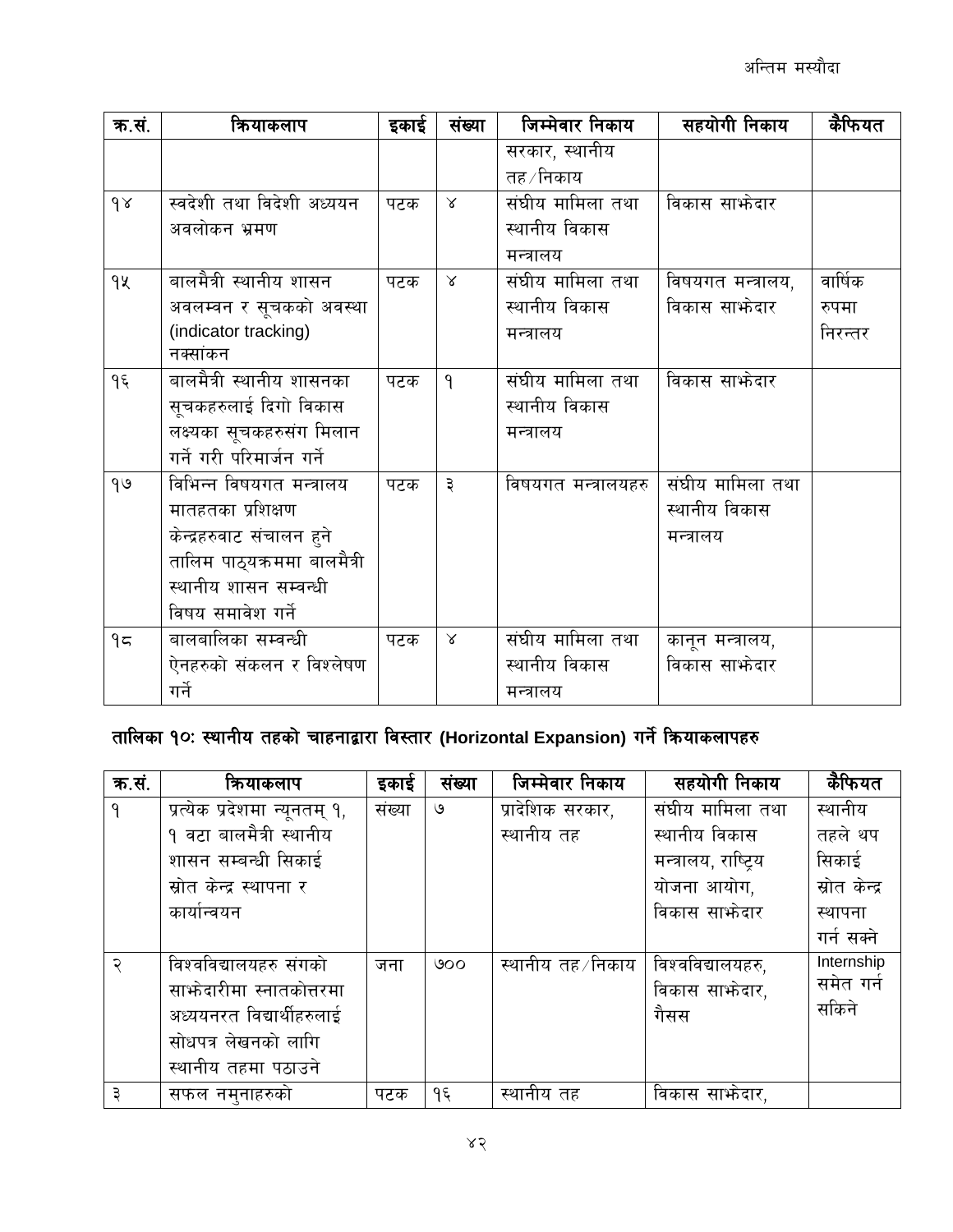| क.सं.          | कियाकलाप                   | इकाई   | संख्या              | जिम्मेवार निकाय | सहयोगी निकाय          | कैफियत  |
|----------------|----------------------------|--------|---------------------|-----------------|-----------------------|---------|
|                | विस्तारको लागि अन्तर       |        |                     |                 | गैसस                  |         |
|                | स्थानीय निकाय अध्ययन       |        |                     |                 |                       |         |
|                | अवलोकन भ्रमण               |        |                     |                 |                       |         |
| $\propto$      | बाल संरक्षण क्लष्टर        | संख्या | 900                 | स्थानीय तह      | विषयगत मन्त्रालय,     |         |
|                | (protection cluster) संगको |        |                     |                 | विकास साफ़ेदार,       |         |
|                | समन्वयमा प्रकोप            |        |                     |                 | गैसस, राष्ट्रिय       |         |
|                | व्यवस्थापन गर्न            |        |                     |                 | पुनःनिर्माण प्राधिकरण |         |
|                | बालबालिकाका मुद्दा समेत    |        |                     |                 |                       |         |
|                | समावेश भएको Post           |        |                     |                 |                       |         |
|                | Disaster Recovery Plan     |        |                     |                 |                       |         |
|                | तयार गर्ने                 |        |                     |                 |                       |         |
| $\chi$         | स्थानीय निकाय र स्थानीय    | संख्या | 98                  | स्थानीय तह      | स्थानीय प्रशासन,      | स्थानीय |
|                | प्रशासन वीचको साभ्रेदारी   |        |                     |                 | संघीय मामिला तथा      | तहमा    |
|                | कार्यक्रम                  |        |                     |                 | स्थानीय विकास         | पहिचान  |
|                |                            |        |                     |                 | मन्त्रालय, प्रदेश     | भए      |
|                |                            |        |                     |                 | सरकार                 | अनुसार  |
| $\xi$          | स्थानीय तह-स्थानीय तह      | पटक    | 98                  | स्थानीय तह      | विकास साभ्रेदार,      |         |
|                | साफ्रेदारीमा विषयगत        |        |                     |                 | गैसस                  |         |
|                | निकायहरुलाई                |        |                     |                 |                       |         |
|                | अभिमुखिकरण गर्ने           |        |                     |                 |                       |         |
| ও              | बालभेला संचालन             | पटक    | वार्षिक             | स्थानीय तह      | विकास साफोदार,        |         |
|                |                            |        | १ (सवै              |                 | गैसस                  |         |
|                |                            |        | स्थानीय             |                 |                       |         |
|                |                            |        | $\overline{d}$ तहमा |                 |                       |         |
| $\overline{5}$ | बाल उद्यान निर्माण         | संख्या | 900                 | स्थानीय तह      | नेपाल सरकार, प्रदेश   |         |
|                |                            |        |                     |                 | सरकार, विकास          |         |
|                |                            |        |                     |                 | साफ्रेदार, गैसस       |         |

उपरोक्त क्रियाकलापहरु न्यूनतम् रुपमा तय गरिएका हुन् । बालमैत्री स्थानीय शासन समितिहरुले विषयगत क्षेत्रमा समेत सहयोग पुग्नेगरी आफ्नो लागि विस्तृत क्रियाकलाप तयार गर्न सक्नेछन् । यसका लागि प्रदेश सरकार र स्थानीय तह संगको सहभागितामा कार्यक्रम परिमार्जन र राष्ट्रिय तथा स्थानीय नर्म्मसको आधारमा कार्यक्रम कार्यान्वयन गर्ने गरी बजेट तर्जुमा तथा लगानीका स्रोतहरुको पहिचान गर्न सकिनेछ ।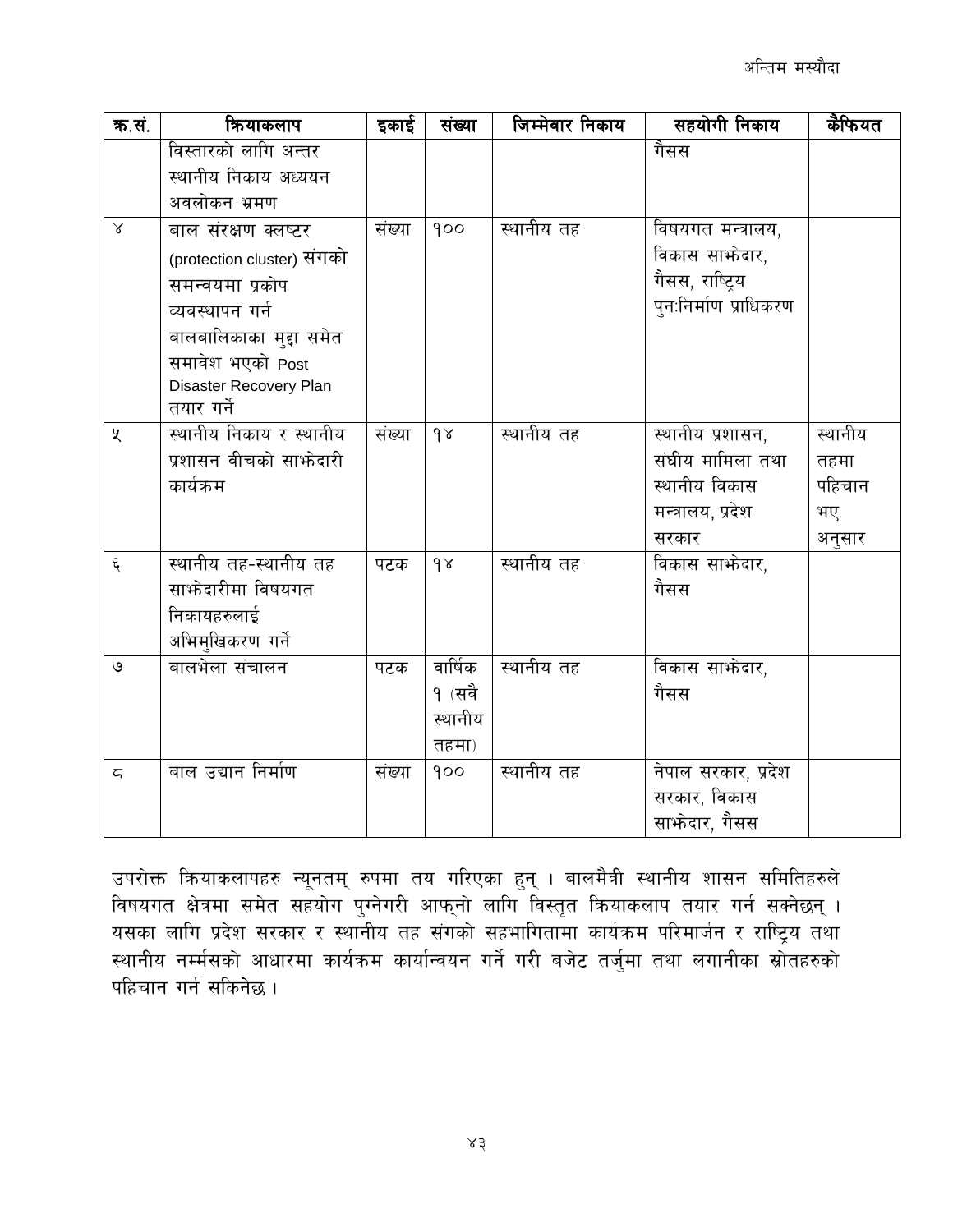#### <span id="page-43-0"></span>४.८ विस्तारको लागि बजेट अनुमान

बालमैत्री स्थानीय शासन राष्ट्रिय रणनीति, २०६८ ले निश्चित प्रक्रिया, पद्धति र प्रतिफल प्राप्त गरी तोकिएका सूचकहरु पुरा गर्ने स्थानीय निकाय तहलाई बालमैत्री स्थानीय निकाय तह घोषणा गर्न सकिने व्यवस्था गर बमोजिम यो विस्तार योजनाको लक्ष्य निर्धारण गरिएको छ। तोकिएका ३९ वटा सेवा प्रवाह सम्वन्धी सूचक मध्ये अधिकांस सूचकहरु विषयगत मन्त्रालयको जिम्मेवारीमा पर्ने हुदा यस्ता सूचक सम्वन्धी कियाकलाप र बजेट यो विस्तार योजनामा समावेश गरिएको छैन ।

बालमैत्री स्थानीय शासन प्रवर्द्धन गर्न अवलम्वन गर्नुपर्ने प्रक्रिया, पद्धति र प्रतिफल सम्वन्धी तालिका नं. ७, ८, ९ र १० मा उल्लिखित कियाकलापका लागि मात्र न्यूनतम् र सांकेतिक रुपमा बजेट प्रस्ताव गरिएको छ । जस अनुसार रु १३,३५६,५००/-(२०७३ को लागत मूल्यमा) आवश्यक पर्ने अनुमान गरिएको छ। उक्त रकमको मूख्य क्रियाकलापगत बजेट अनुमान अनुसूची २ मा दिईएको छ।

<sup>&</sup>lt;sup>9</sup> विगतको अभ्यास र स्थानीय नर्म्सको आधारमा अन्**मान गरिएको हदा योजना कार्यान्वयन गर्दा** यो बजेट अपुग हन सक्नेछ ।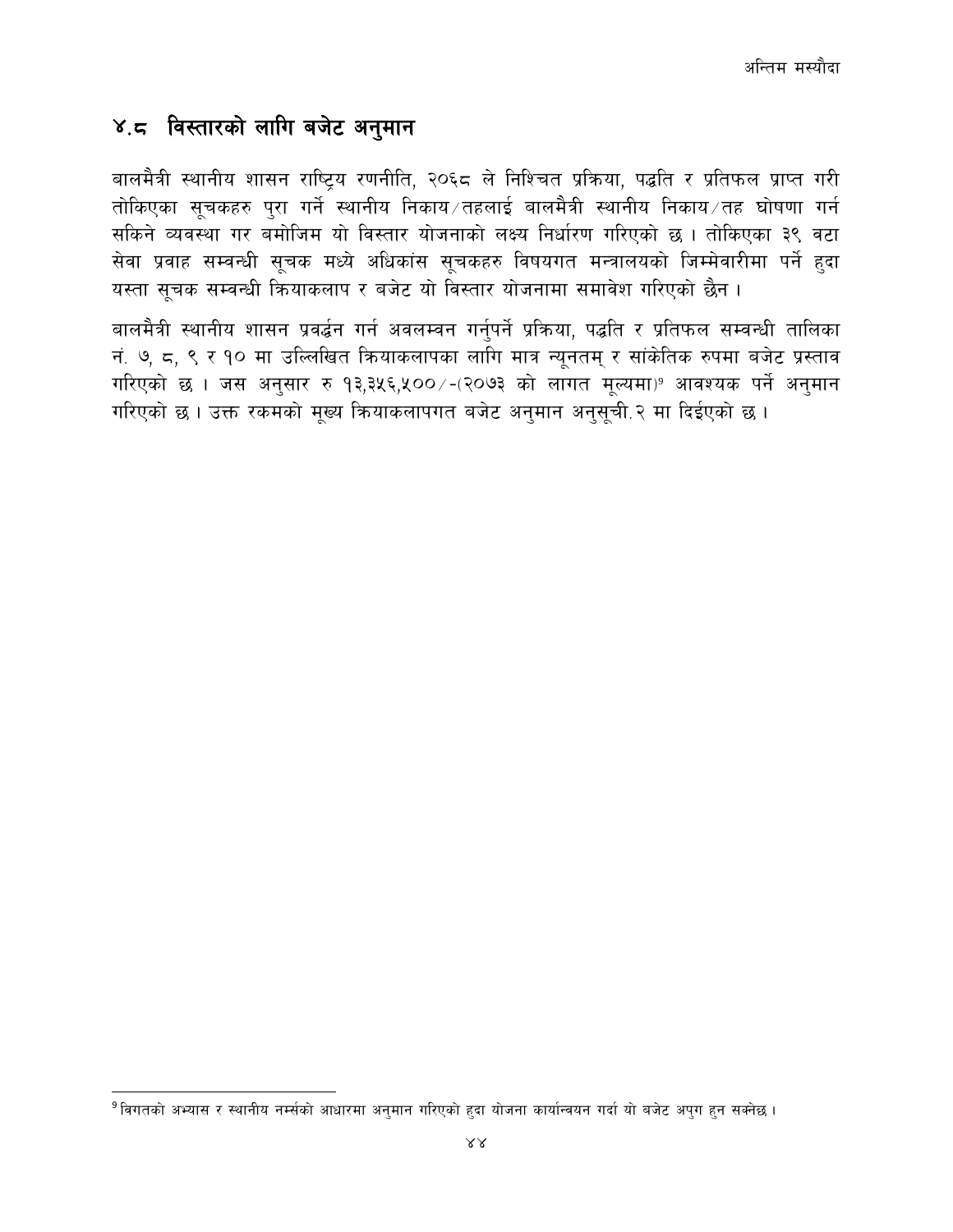# परिच्छेद पाँचः अनुगमन, मूल्यांकन र प्रतिवेदन

<span id="page-44-0"></span>बालमैत्री स्थानीय शासन विस्तार योजनाको अनुगमनको लागि रणनीतिमा समावेश गरिएका बालमैत्री सूचकहरुको आधारमा अनुगमनका व्यावहारिक सूचकहरु तयार गरिनेछ । यसको लागि आवश्यक पर्ने समन्वयको व्यवस्था समिति प्रणाली अनुसार गरिनेछ । साथै कार्यक्रमको अनुगमन, समीक्षा र मुल्यांकन गर्ने व्यवस्था मिलाई वार्षिक रुपमा प्रकाशन गर्ने व्यवस्था मिलाईनेछ ।

#### <span id="page-44-1"></span>ሂ. $9$ अनुगमन प्रकृया

बालमैत्री स्थानीय शासन कार्यान्वयन कार्यविधिको दफा २४ मा उल्लेख भए अनुसार विस्तार योजनाको प्रक्रियागत र नतिजागत अनुगमन गरिनेछ । नियमित प्रक्रिया अनुसार हुने सामाजिक परीक्षण र सार्वजनिक सनवाईहरुमा बालमैत्री स्थानीय शासन सम्वन्धी विषय समेत समावेश गरिनेछ । हाल प्रचलनमा रहेको संयुक्त अनुगमन प्रणालीलाई सबै तहमा निरन्तरता दिईनेछ । साथै नियमित समीक्षा गर्ने व्यवस्था समेत मिलाईनेछ ।

#### <span id="page-44-2"></span>५.२ मूल्यांकन

बालमैत्री स्थानीय शासन कार्यान्वयन कार्यविधिको दफा २४ मा उल्लेख भए अनुसार विस्तार योजनाको कार्यान्वयन पछि सम्वद्ध निकायले आवश्यक मूल्यांकन गर्न सक्नेछन् । कार्यक्रमको प्रभावकारीता, उपयोगिता तथा यसले पारेको सकारात्मक प्रभावका वारेमा प्रत्येक वर्ष एक स्थानीय तहको मल्यांकन गर्ने व्यवस्था मिलाईनेछ ।

#### <span id="page-44-3"></span>५.३ प्रतिवेदन तथा अभिलेखीकरण

बालमैत्री स्थानीय शासन कार्यान्वयन कार्यविधिको दफा २५ मा उल्लेख भए अनुसार विस्तार योजनाको अनुगमन, समीक्षा र मूल्यांकन सम्वन्धी प्रतिवेदन तथा कार्यक्रम संचालन भएका स्थानीय तहको नक्सांकन समेत गरी अभिलेखीकरण गर्ने कार्य गरिनेछ । केन्द्रीयस्तरमा संघीय मामिला तथा स्थानीय विकास मन्त्रालयले हाल अभ्यास गरिरहेको वेभ वेसुड प्रतिवेदन प्रणाली (Web Based Reporting System) को माध्यमवाट यस विस्तार योजनाको प्रतिवेदन र सूचना प्रणाली सुदृढ गरिनेछ । साथै स्थानीयस्तरमा अभ्यास भैरहेको सामुदायिक सूचना पाटीलाई थप व्यावहारिक बनाई सूचना व्यवस्थित गरिनेछ ।

## <span id="page-44-4"></span>६ पूर्वानुमान

- मुलुकमा संघीय ढाँचा कार्यान्वयनमा आउदा र स्थानीय तहको पुनर्संचना भै प्रादेशिक  $(\overline{d}$ कानून लाग् हँदाका अवस्थामा हाल केन्द्रवाट उपलव्ध गराइने स्रोतमा कमी हुन दिइने छैन ।
- स्थानीय तहको निर्वाचन समयमै भै जनप्रतिनिधिहरुले स्थानीय नेतृत्व लिएका हुनेछन् ।  $(\overline{d})$
- केन्द्रवाट स्थानीय निकायमा जाने निशर्त अनुदानमा रहेको लक्षित वर्गको बजेट  $(T)$ विनियोजन सम्बन्धी नीति यथावत रहनेछ ।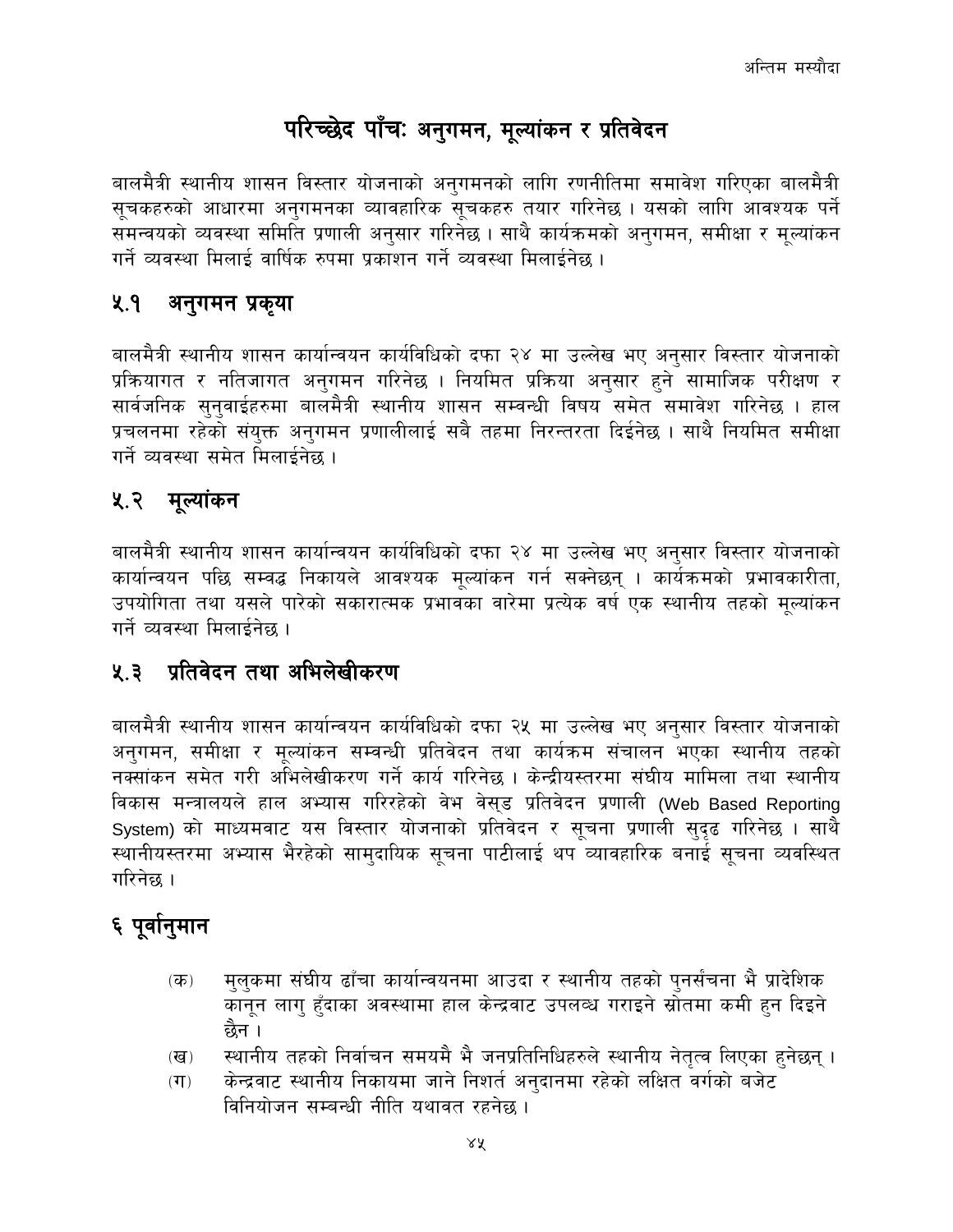#### <span id="page-45-0"></span>अनुसूची १ः बालमैत्री स्थानीय शासनका तहगत खुड्कीला र न्यूनतम सूचकहरु

#### (क) तहगत खुड्कीलाहरु

- बालमैत्री स्थानीय शासनको अवधारणाको अभिमुखीकरण, विकास तथा विस्तार ।  $(9)$
- बालमैत्री स्थानीय शासन प्रवर्द्धनका लागि जिल्ला, नगर तथा गाउँ समितिको गठन ।  $(5)$
- बालमैत्री नीति, रणनीति तयारीको लागि कार्ययोजना तर्जुमा ।  $(5)$
- जिल्ला विकास समिति र नगरपालिकामा बालमैत्री स्थानीय शासन सम्पर्क इकाई वा  $(\lambda)$ शाखाको संस्थागत प्रवन्ध ।
- निश्चित सूचक⁄मापदण्डका आधारमा नगरपालिकाको वडा र गाँउ विकास समितिको  $(\lambda)$ छनौट ।
- बालबालिकाको वस्तुगत विवरण तयारी ।  $(\xi)$
- बालकोष (Child Fund) को स्थापना ।  $(9)$
- बाल क्लब तथा सामुदायिक संस्थाहरुको गठन, विकास र परिचालन ।  $(\boldsymbol{\varsigma})$
- सरोकारवालाहरुको पहिचान, समन्वय र संजाल निर्माण ।  $(9)$
- सरोकारबालाहरुबाट बालमैत्री स्थानीय शासन संचालनको प्रतिबद्धता घोषणा ।  $(OP)$
- आवधिक र वार्षिक योजना तर्जमा, लगानीको सुनिश्चितता र योजना कार्यान्वयन ।  $(99)$
- बालबालिकाको स्थितिपत्र (Status Paper) तर्जुमा र सार्वजनिकीकरण ।  $(92)$
- अनुगमन, समीक्षा र मूल्याङ्कन ।  $(5P)$
- स्थानीय निकायको परिषदबाट आफुनो कुल पुंजीगत बजेटको कम्तिमा १५ प्रतिशत  $(Y)$ रकम बालबालिकाको क्षेत्रमा खर्च गर्ने प्रतिवद्धता सहितको परिषदको निर्णय ।
- बालमैत्री स्थानीय शासनको न्यूनतम सेवा सूचकको निर्धारण ।  $(9x)$
- बालमैत्री गाउँ, नगर र जिल्लाको घोषणा र यसको निरन्तरता ।  $(9\xi)$

#### (ख) न्यूनतम सूचकहरु

#### बाल बचाउ

६ महिनासम्मको शिशुलाई आमाले अनिवार्यरुपमा पूर्ण स्तनपान गराएका (आमाको दूध  $(9)$ मात्रै खुवाउने) हुनेछन्,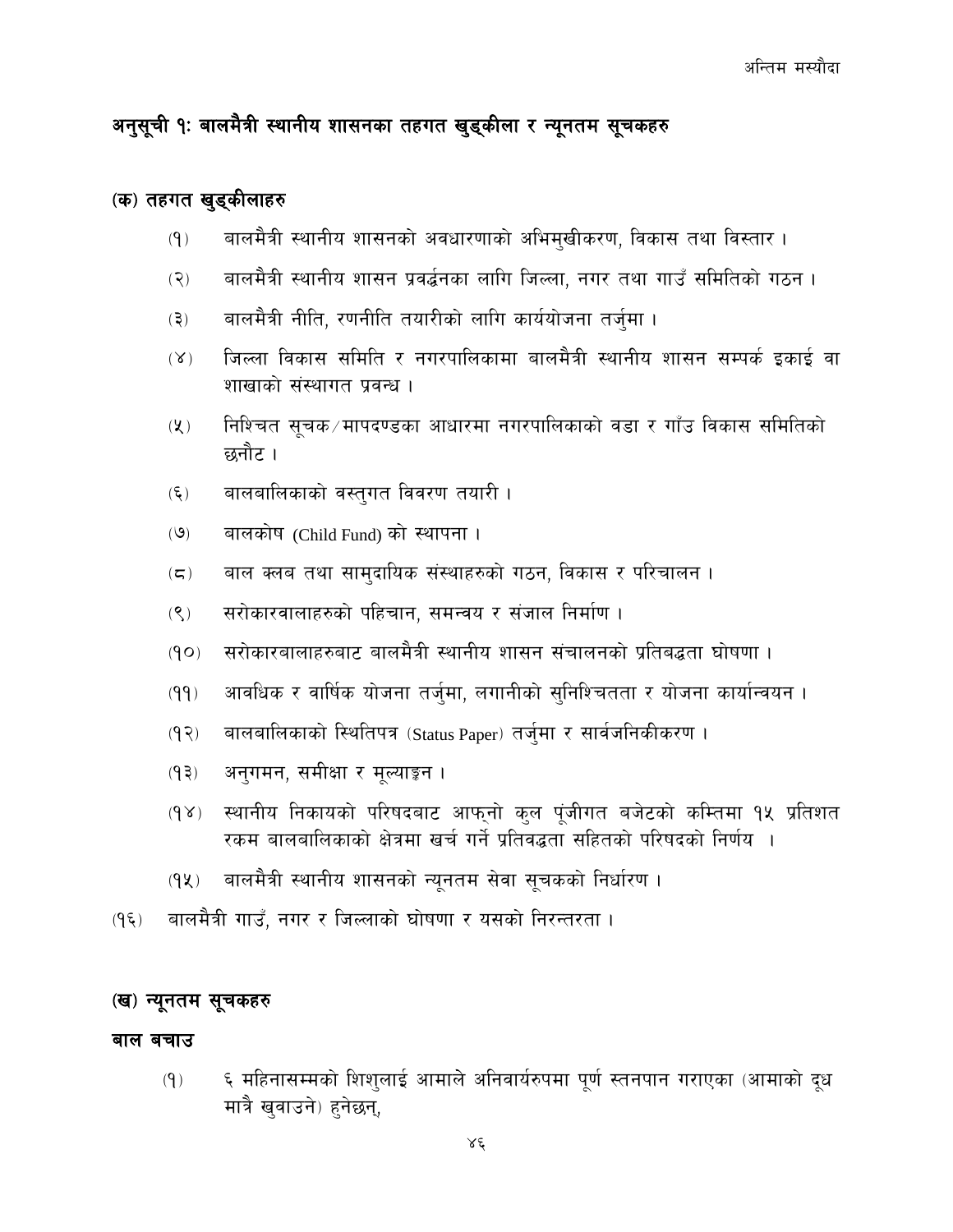- १ वर्षभित्रका प्रत्येक बालबालिकाले पूर्ण रुपमा खोप (डिपिटी, हेपटाइटिस बि, हिब ३,  $(5)$ दाद्रा) पाएका हनेछन्,
- 9 देखि ५ वर्ष सम्मका बालबालिकाहरुले वर्षको २ पटक भिटामिन ए क्याप्सुल खाएका  $(5)$ हनेछन्,
- गर्भवती आमाले दक्ष स्वास्थ्यकर्मीबाट सुत्केरी गराएका हुनेछन्,  $(\lambda)$
- गर्भवती महिलाहरुले कम्तिमा प्रसुति पूर्व चारपटक र प्रसुति पश्चात आमा र नवजात  $(\chi)$ शिशको कम्तिमा ३ पटक स्वास्थ्य जाँच गराएका हुनेछन्,
- गर्भवती महिलाले टिटानस विरुद्धको २ वटा खोप लगाएका हुनेछन्,  $(\xi)$
- गर्भवती तथा सुत्केरी आमाहरुले आईरन चक्की (जम्मा २२५ वटा) खाएका हुनेछन्।  $(\mathcal{O})$
- एच् आई भी संक्रमित आमाबाट जन्मिएका सबै बालबालिकाहरुले ARV Prophylaxis  $(\boldsymbol{\Xi})$ पाएका हनेछन्।
- सबै घरधुरीमा पिउनयोग्य खानेपानीको सुविधा उपलब्ध भएको हुनेछ ।  $(9)$
- चर्पी गएपछि, खाना खान् अगाडी र बालबालिकाको दिसा धोए पछि साव्न पानीले हात  $(9P)$ धुने परिपाटीको विकास भएको हुनेछ।

#### बाल संरक्षण

- (१) ५ वर्ष मुनिका सबै बालबालिकाको जन्म दर्ता भएको हुनेछ,
- (२) बाल विवाहको संख्यामा कमी आएको हुनेछ,
- (३) निकृष्ट प्रकारको बालश्रम दर घटेको हुनेछ,
- (४)घरपरिवार र समुदायबाट बालबालिका विरुद्ध हुने हिंसा, वेचविखन, शोषण, दर्व्यवहार जस्ता घरेलु हिंसा कम गर्ने कार्ययोजना तयार गरी कार्यान्वयनमा ल्याईएको हुनेछ,
- (५) बाल संरक्षण सम्बन्धी समदायमा आधारित बाल संरक्षण प्रणालीलाई संचालनमा ल्याईएको हनेछ ।

#### बाल विकास

- ४ वर्ष सम्मका बालबालिकाहरु प्रारम्भिक बालविकास कक्षामा भर्ना भएका हुनेछन्,  $(9)$
- कक्षा १ को लागि विद्यालय जाने उमेर समूहका शत्प्रतिशत बालबालिकाहरु विद्यालय  $(5)$ भर्ना भएका हनेछन्,
- ५ देखि १२ वर्ष उमेर समहका बालबालिकाले आधारभूत शिक्षा (१ देखि कक्षा ८ सम्म)  $(5)$ पाएका हनेछन्,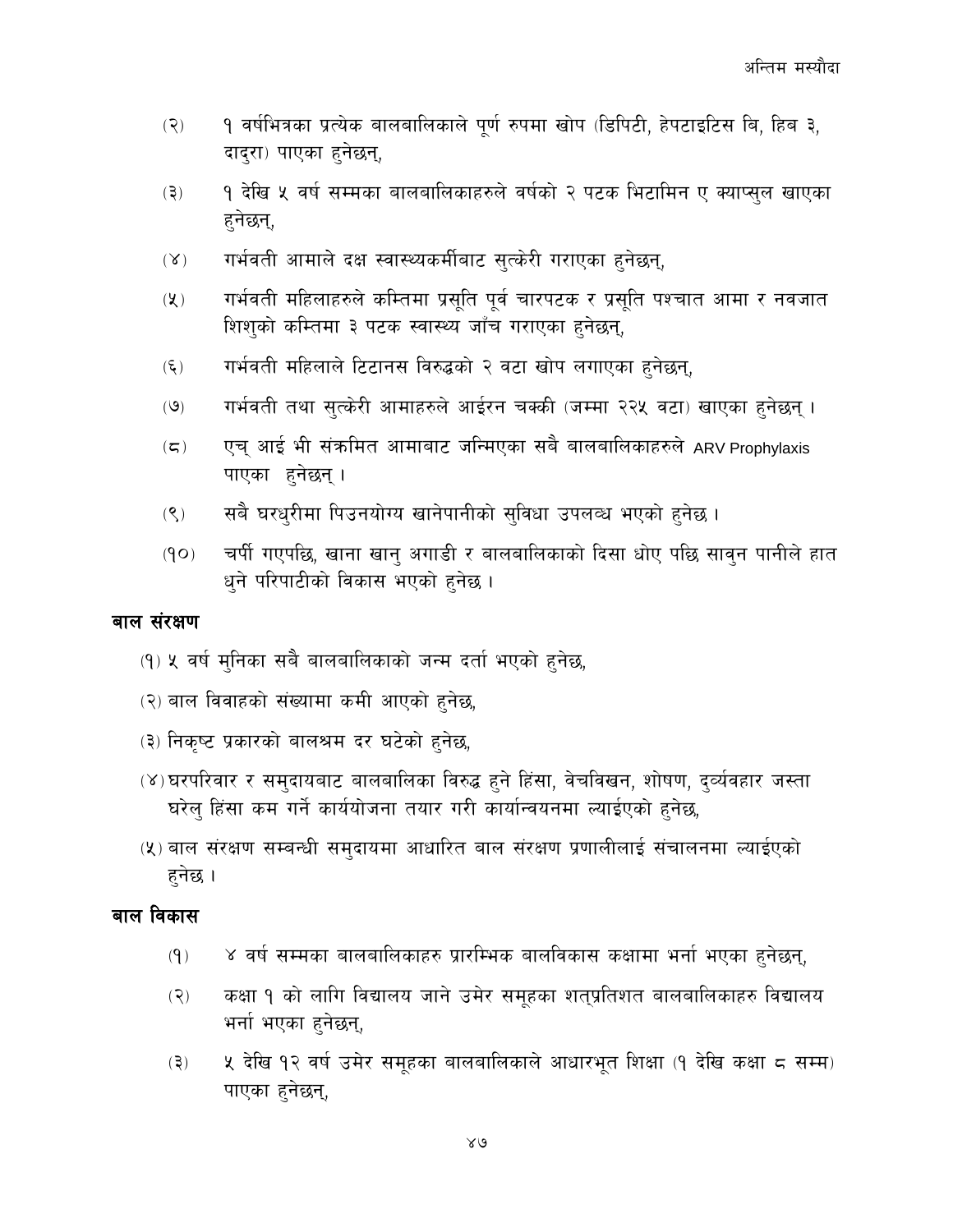- औपचारिक शिक्षाबाट वंचित बालबालिकाको लागि अनौपचारिक शिक्षा प्राप्त गर्ने  $(Y)$ व्यवस्था भएको हुनेछ,
- प्रत्येक विद्यालयमा छात्र छात्रा को लागि अलग अलग शौचालयको व्यवस्था भएको  $(2)$ हनेछ,
- प्रत्येक विद्यालयमा अतिरिक्त कृयाकलाप सम्बन्धी कार्यक्रम संचालन भएको हुनेछ,  $(\xi)$

#### बाल सहभागिता

- स्थानीय निकायको निर्णय प्रक्रियामा १२ देखि १८ वर्षसम्मका बालबालिकाहरुको  $(9)$ संस्थागत सहभागिताको संयन्त्र विकास गरी सहभागी गराईएको हुनेछ,
- स्थानीय निकायले संचालन गर्ने योजनामा बालबालिकाको योजना तथा कार्यक्रम  $(5)$ समेटिएको हनेछ,
- विद्यालय व्यवस्थापन समितिमा संस्थागत तवरवाट बालवालिकाको आवाज सुनिने  $(5)$ व्यवस्था सुनिश्चित भएको हुनेछ,
- स्वास्थ्य व्यवस्थापन समितिमा बाल क्लवको प्रतिनिधित्व हुनेछ,  $(Y)$
- गाँउ विकास समितिको हकमा हरेक गाँउ विकास समितिमा बालक्लवको सञ्जाल र  $(\lambda)$ नगरपालिकाको हकमा नगरपालिकाको प्रत्येक वडामा बाल समह गठन भै कियाशील रहेको हनेछ,
- जिल्ला र नगर तहमा बाल संजाल गठन भएको हुनेछ ।  $(\xi)$

#### संस्थागत विकास सम्बन्धी सूचकहरु:

- स्थानीय निकायको परिषद् नियमित रुपमा संचालन भएको हुनेछ,  $(9)$
- स्थानीय निकायहरुले आफ्नो लागि बालमैत्री व्यवहार, आचार संहिता, विनियम,  $(5)$ निर्देशिका तथा कार्यविधिहरु तर्जुमा गरी पूर्ण रुपमा कार्यान्वयनमा ल्याएका हुनेछन्,
- स्थानीय निकायमा बालमैत्री स्थानीय शासन प्रवर्द्धन समिति गठन भएको हुनेछ,  $(5)$
- स्थानीय विद्यालयहरुमा विद्यालय व्यवस्थापन समिति क्रियाशील रहनेछन्,  $(Y)$
- स्थानीय स्वास्थ्य संस्थाहरुमा स्वास्थ्य व्यवस्थापन समिति क्रियाशील रहनेछन्,  $(\lambda)$
- स्थानीयस्तरमा बाल विकास केन्द्र, बाल कक्षा तथा पूर्व प्राथमिक कक्षाहरु संचालन  $(\xi)$ भएका हनेछन्,
- स्थानीयस्तरमा बाल क्लवहरुको सक्रियता रहनेछ,  $(9)$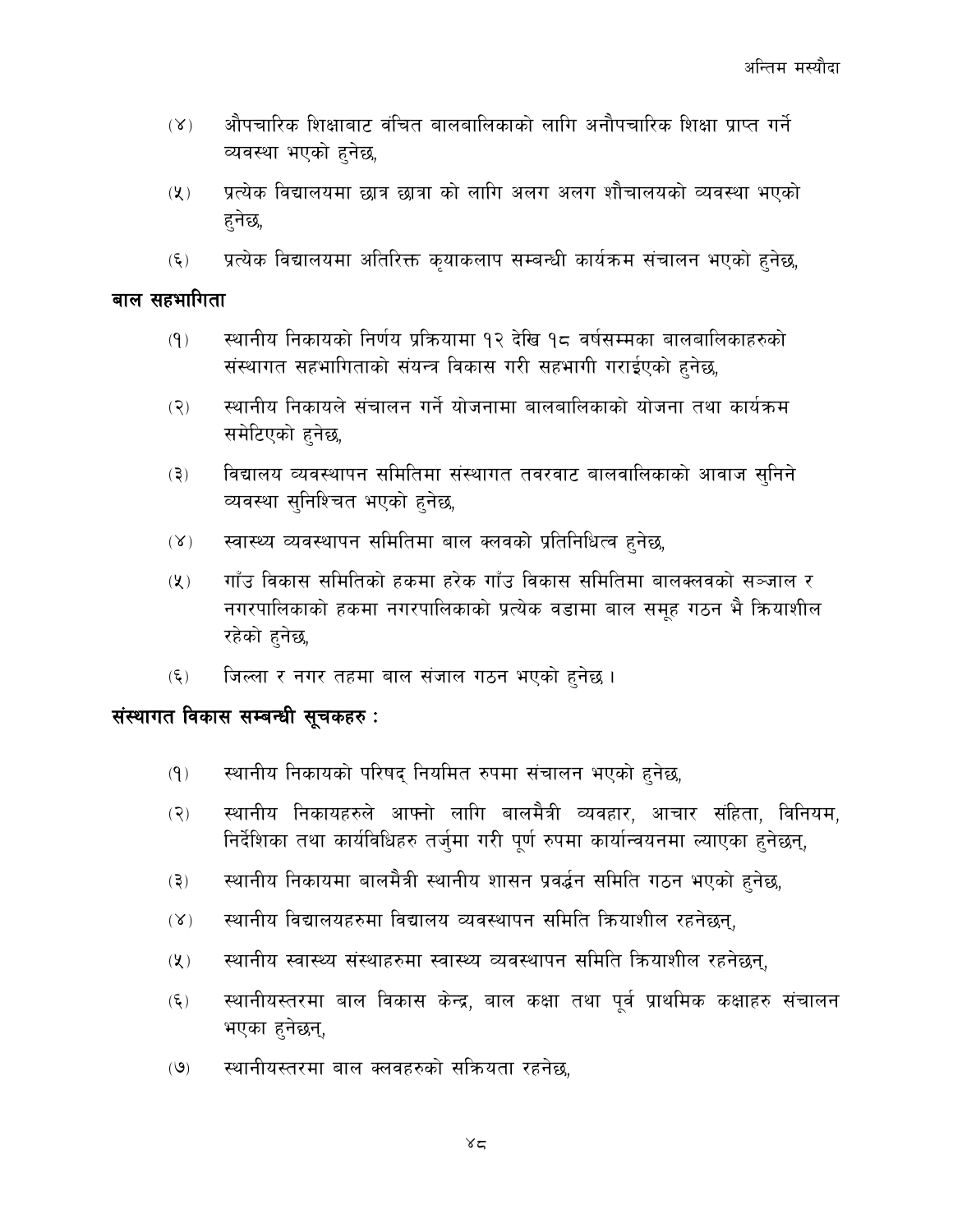- स्थानीयस्तरमा प्यारालिगल समिति जस्ता महिला समूहहरुको सक्रियता रहनेछ र यस्ता  $(5)$ समितिहरु बाल अधिकार संरक्षण र सम्वर्द्धनमा क्रियाशील रहनेछन्,
- स्थानीय स्तरमा बाल संजाल विकास भएको हुनेछ र जिल्लास्तर सम्म उनीहरुको  $(9)$ प्रतिनिधित्व रहनेछ,
- बालबालिकाका लागि स्थानीय विकास योजना र लगानी योजना तर्जुमा भै कार्यान्वयन  $O(P)$ भएको हनेछ,
- जिल्ला, नगर तथा गाँउ विकास योजनामा बालबालिकाकासंग सम्बन्धित योजना तथा  $(99)$ कार्यक्रम समेटी एकीकृत नीति, योजना, कार्यक्रम तर्जुमा र कार्यान्वयन भएको हुनेछ,
- बालबालिका सम्बन्धी स्थितीपत्र तयारी तथा प्रकाशन र अद्यावधिक भएको हुनेछ ।  $(5P)$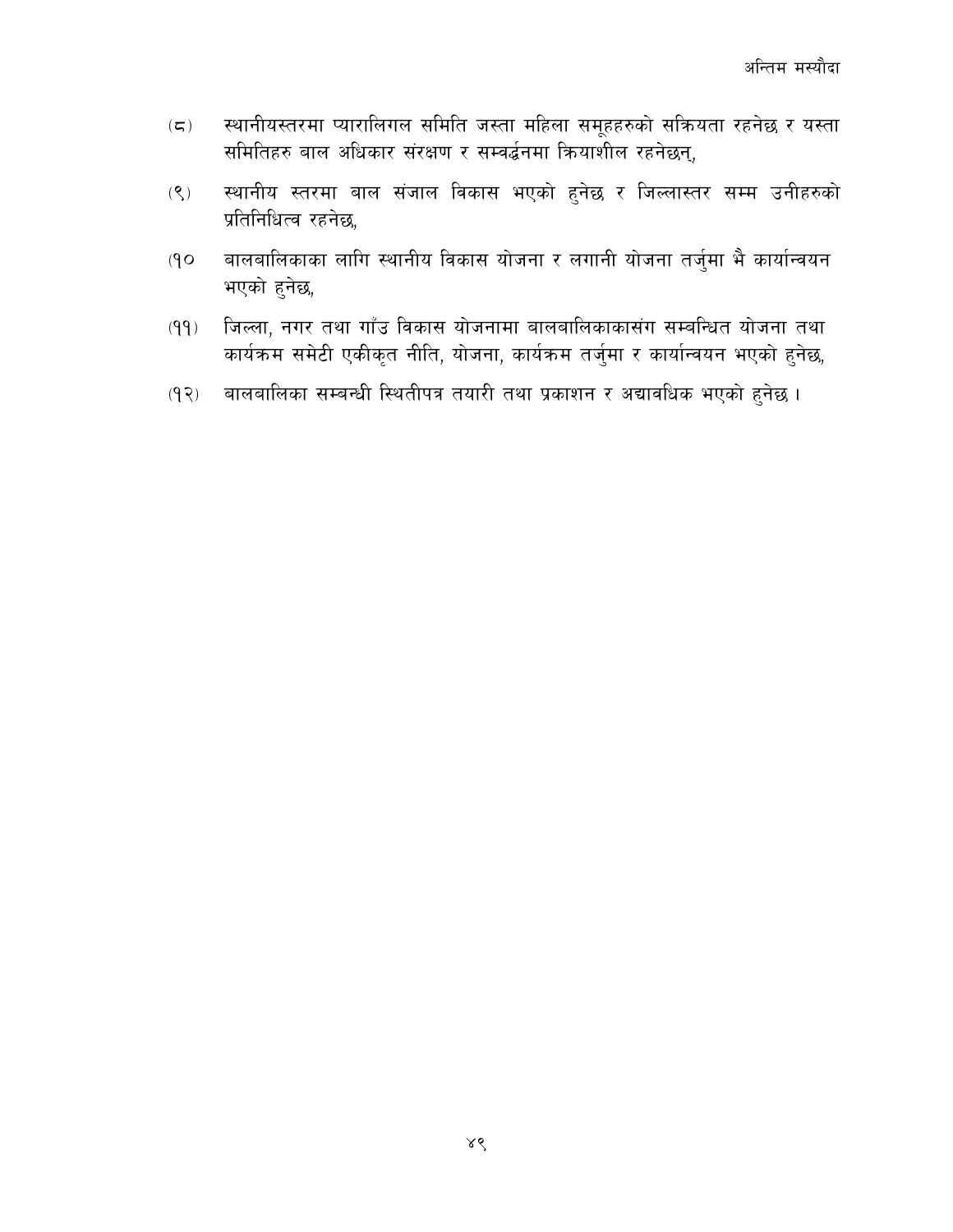# <span id="page-49-0"></span>अनुसूची २ः विस्तार योजनाको लागत अनुमान

| क स                                                                                  | मुख्य कियाकलाप                         | अनुमानित लागत<br>(रु हजारमा) | कैफियत                      |
|--------------------------------------------------------------------------------------|----------------------------------------|------------------------------|-----------------------------|
| ٩                                                                                    | बालमैत्री स्थानीय शासन अवलम्वनका       | 9.886,000                    | तालिका ७ अनुसार             |
|                                                                                      | सम्वन्धी कियाकलापहरु                   |                              |                             |
| २                                                                                    | बालमैत्री स्थानीय शासन घोषणाका         | $9,958,000$                  | तालिका ८ अनुसार             |
|                                                                                      | सम्बन्धी कियाकलापहरु                   |                              |                             |
| ३                                                                                    | कार्यक्रम विस्तारका लागि केन्द्रीय     |                              | २,६०५,३००   तालिका ९ अनुसार |
|                                                                                      | स्तरबाट उत्प्रेरणा जगाउने सम्बन्धी     |                              |                             |
|                                                                                      | कियाकलापहरु                            |                              |                             |
| $\times$                                                                             | स्थानीय तहको चाहनाद्वारा विस्तार गर्ने | $  \cos \zeta$ र             | तालिका १० अनुसार            |
|                                                                                      | कियाकलापहरु                            |                              |                             |
| जम्मा                                                                                |                                        | १३,३५६,५००                   |                             |
| नोट: यसमा बालमैत्री स्थानीय शासनका सूचकहरु पुरा गर्न लाग्ने बजेट समावेश गरिएको छैन । |                                        |                              |                             |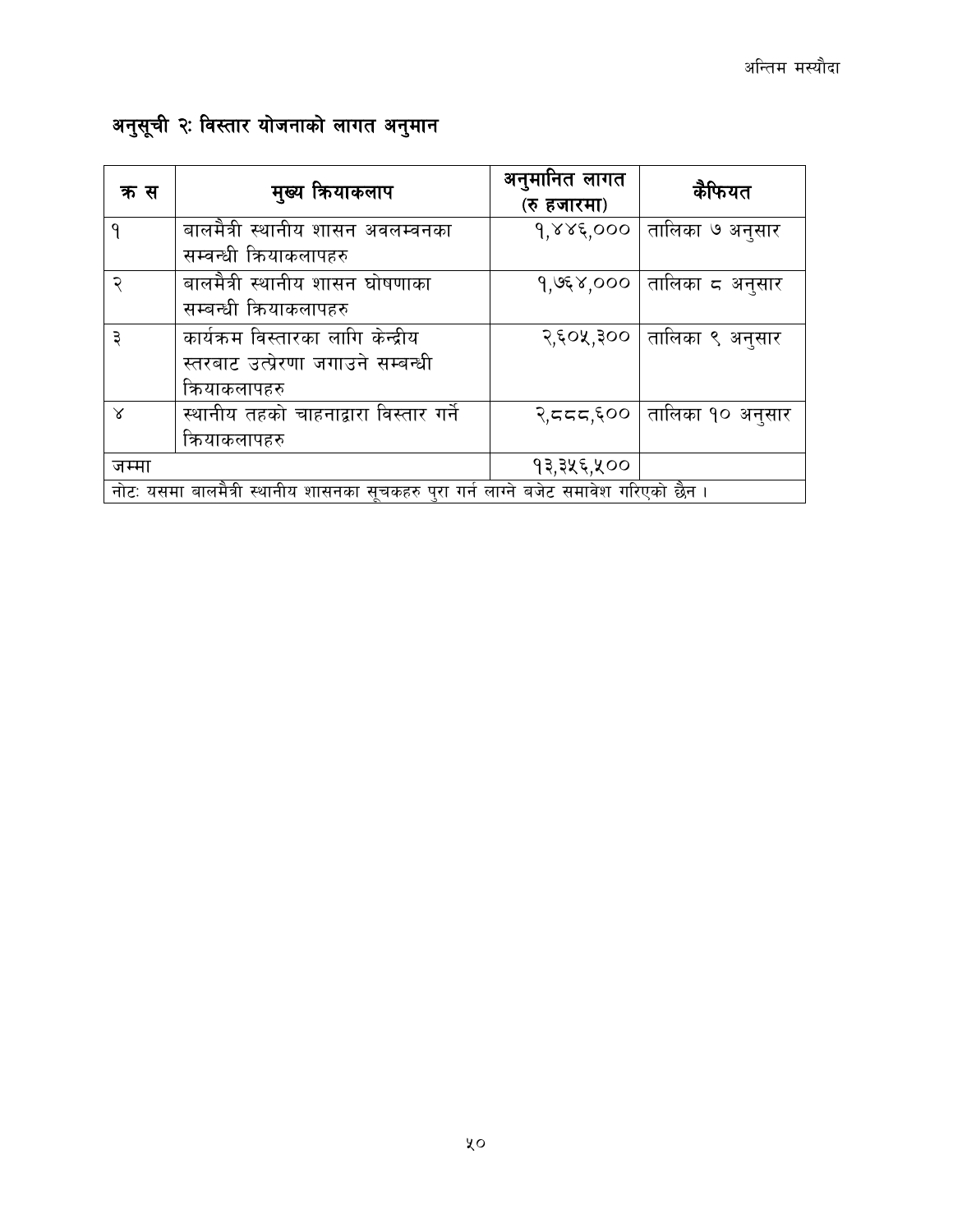# <span id="page-50-0"></span>अनुसूची ३ः विस्तार योजना तर्जुमा क्रममा सुभ्राव दिने सहभागिहरु

| २०७२ माघ ८-९ गते होटल नमोवुद्ध, काभ्रे              | <u>२०७२ फागुन १० गते होटल समिट, ललितपुर</u>           |
|-----------------------------------------------------|-------------------------------------------------------|
|                                                     |                                                       |
| श्री माधवप्रसाद रेग्मी, सचिव, संघीय मामिला तथा      | श्री रेश्मीराज पाण्डे, सहसचिव, संघीय मामिला तथा       |
| स्थानीय विकास मन्त्रालय                             | स्थानीय विकास मन्त्रालय                               |
| श्री रेश्मीराज पाण्डे, सहसचिव, संघीय मामिला तथा     | श्री रौनक खान, युनिसेफ                                |
| स्थानीय विकास मन्त्रालय                             | श्री अनिता श्रेष्ठ, DSF                               |
| श्री वसन्तराज गौतम, सहसचिव, संघीय मामिला तथा        | श्री लक्ष्मण राज परियार, NCCN                         |
| स्थानीय विकास मन्त्रालय                             | श्री सरोज वली, NCCN                                   |
| श्री गोपीकृष्ण खनाल, सहसचिव, संघीय मामिला तथा       | श्री शान्त श्रेष्ठ, HimRights                         |
| स्थानीय विकास मन्त्रालय                             | श्री अन्जना शाक्य, HimRights                          |
| श्री ईश्वर राज पौडेल, उपसचिव, संघीय मामिला तथा      | श्री कुमार यात्रु, मिरेष्ट                            |
| स्थानीय विकास मन्त्रालय                             | श्री प्रकाश खत्री, मिरेष्ट                            |
| श्री अंजली प्रधान, युनिसेफ                          | श्री जयकृष्ण श्रेष्ठ, LDTA                            |
| श्री दोभान लावती, युनिसेफ                           | डा. किरण रुपाखेती, महिला बालबालिका तथा समाज           |
| श्री ईन्दिरा कोइराला, युनिसेफ                       | कल्याण मन्त्रालय                                      |
| श्री अनिल चन्द्रिका, एल्जीसीडीपी                    | श्री रवि गौतम, CCWB                                   |
| श्री गुरुप्रसाद सुवेदी, संघीय मामिला तथा स्थानीय    | श्री आत्मराज थापा, केन्द्रयि बाल कल्याण समिति         |
| विकास मन्त्रालय                                     | श्री शोभा कुमारी अधिकारी, शिक्षा मन्त्रालय            |
| श्री प्रकाश दाहल, संघीय मामिला तथा स्थानीय विकास    | श्री गिता अधिकारी, स्वास्थ्य मन्त्रालय                |
| मन्त्रालय                                           | श्री केशव राज पार्धे, संघीय मामिला तथा स्थानीय        |
| श्री रमेश न्यौपाने, संघीय मामिला तथा स्थानीय विकास  | विकास मन्त्रालय                                       |
| मन्त्रालय                                           | श्री प्रदर्शनिक कुमारी, NPCS                          |
| श्री रमेश कुमार के.सी., संघीय मामिला तथा स्थानीय    | श्री विजयराज सुवेदी, संघीय मामिला तथा स्थानीय         |
| विकास मन्त्रालय                                     | विकास मन्त्रालय                                       |
| श्री वन्धुप्रसाद वास्तोला, संघीय मामिला तथा स्थानीय | श्री मैयां कंडेल, संघीय मामिला तथा स्थानीय विकास      |
| विकास मन्त्रालय                                     | मन्त्रालय                                             |
| श्री लीला अधिकारी, संघीय मामिला तथा स्थानीय         | श्री धर्मेन्द्र कर्ण                                  |
| विकास मन्त्रालय                                     | श्री शान्तराम ढङ्गोल, कन्सोरटियम                      |
| श्री विजयराज सुवेदी, संघीय मामिला तथा स्थानीय       | श्री अमित राज श्रेष्ठ, HUREC                          |
| विकास मन्त्रालय                                     | श्री सरोज के.सी., CWISH                               |
| श्री मैयाँ कंडेल, संघीय मामिला तथा स्थानीय विकास    | श्री खेमराज सापकोटा, VDRC                             |
| मन्त्रालय                                           | श्री लक्ष्मि भारती, युवालय                            |
| श्री विनोदप्रसाद ढकाल, स्वशासन अध्ययन प्रतिष्ठान    | श्री शिव रेग्मी, MDRC                                 |
|                                                     | श्री अर्पणा रन्गोग, वर्ल्ड भिजन                       |
|                                                     | श्री रविन्द्र गौतम, वर्ल्ड भिजन                       |
|                                                     | श्री विनोदप्रसाद ढकाल, इनलोगस                         |
|                                                     | श्री सन्जोग ठकूरी, युवालय                             |
| जेठ १७, २०७३,  सञ्चारकर्मी समूह                     | २०७३ असार २० गते होटल ग्रिनवीच, ललितपुर               |
|                                                     |                                                       |
| गोपीकृष्ण ढुङ्गाना<br>अन्नपूर्ण पोष्ट               | श्री कृष्णप्रसाद जैसी, जिविस महासंघ, नेपाल            |
| जितेन्द्र श्रेष्ठ<br>सगरमाथा टेलिभिजन               | श्री कृष्णप्रसाद सापकोटा, पूर्व संविधान सभा सदस्य एवं |
| पुष्पा केसी<br>इमेज एफएम                            | जिविस सभापति, जिविस काभ्रे                            |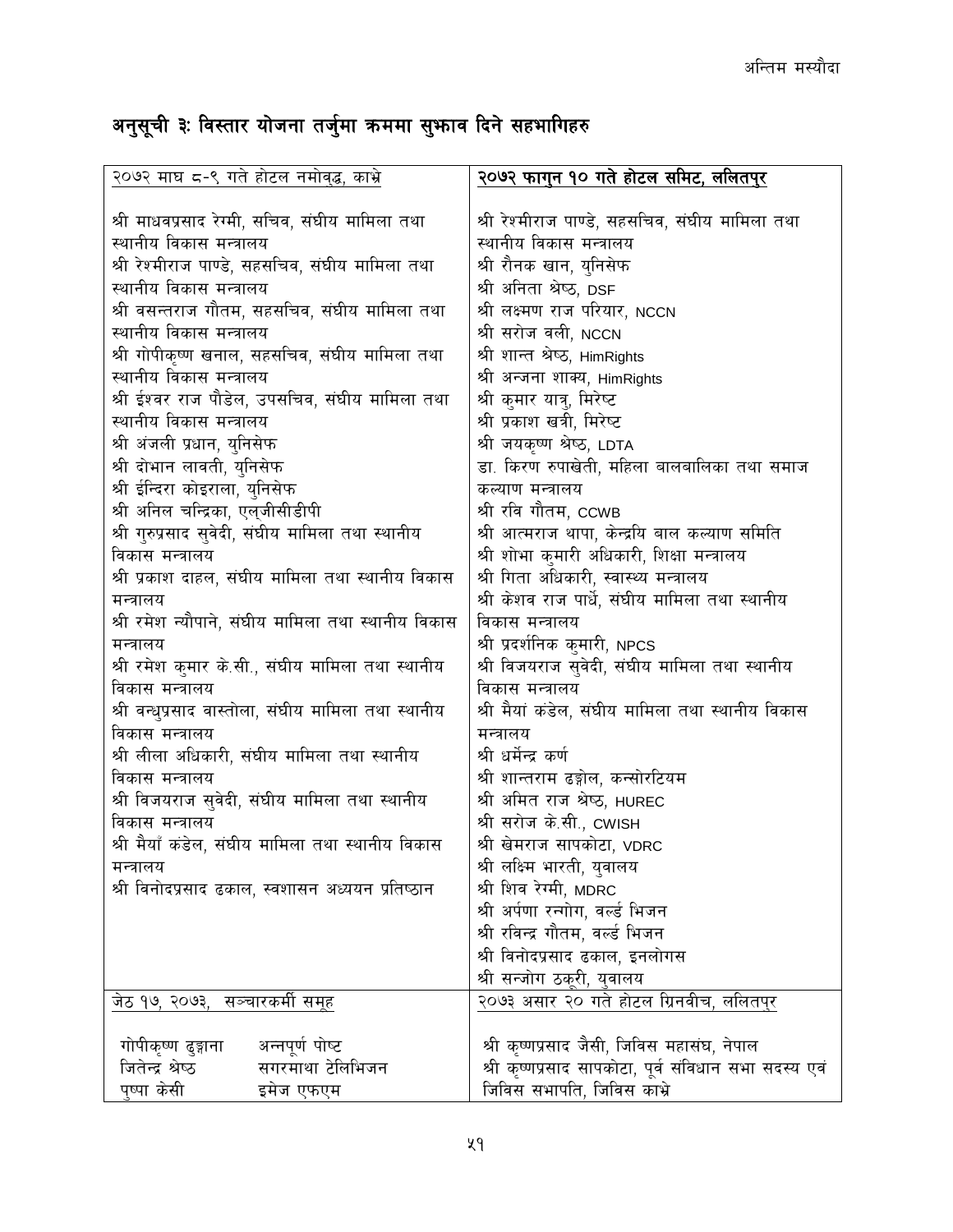| सन्तोषी अधिकारी                                 | एभेन्यूजन टेलिभिजन                         | मा. श्री भरत खड्का, सांसद                               |
|-------------------------------------------------|--------------------------------------------|---------------------------------------------------------|
| दिनेश लुइँटेल                                   | अन्नपूर्ण अनलाइन                           | श्री विष्णु नेपाल, जिविस महासंघ, नेपाल                  |
| रविन्द्र धिमिरे                                 | अनलाइन खवर                                 | श्री पर्शुराम उपाध्याय, स्थानीय शासन तथा सामुदायिक      |
| केपी लुइँटेल                                    | अभियान                                     | विकास कार्यक्रम                                         |
| राजन रुचाल                                      | सीआईएन                                     | श्री लक्ष्मण पाण्डे, गाँउ विकास समिति राष्ट्रिय महासंघ, |
| रिया भण्डारी                                    | न्यूज २४ टेलिभिजन                          | नेपाल                                                   |
| गौरव थापा                                       | काठमाडौं पोष्ट                             | श्री कलानिधि देवकोटा, नेपाल नगरपालिका संघ               |
| शिव रेग्मी                                      | नेटिभि                                     | श्री विदुर मैनाली, नेपाल नगरपालिका संघ, पूर्व           |
| राजन काकी                                       |                                            | उपमेयर, काठमाडौं महानगरपालिका                           |
| चन्द्र बानियाँ                                  | रेडियो नेपाल                               | श्री दिपक के.सी., जिविस काठमाडौं                        |
| राज् श्रेष्ठ                                    | नेटिभि                                     | श्री पंकज अधिकारी, जिविस भक्तपुर                        |
| ज्ञान न्यौपाने                                  | नागरिक                                     | श्री प्रेम बहादुर थापा, जिविस, ललितपुर                  |
| सङ्गीत सङ्ग्रौला                                | रिपव्लिका                                  | श्री राजन शर्मा, जिविस, स्थानीय विकास कोष, भक्तपुर      |
| चन्द्रमणि भट्टराई                               | एनटिभी                                     | श्री गणेश नेपाली, भक्तपुर नगरपालिका                     |
| रञ्जित तामाङ्ग                                  | कारोबार                                    | श्री जगन्नाथ लामिछाने, नागर्जुन नगरपालिका               |
| कृष्ण ज्ञवाली                                   | कान्तिपुर                                  | श्री प्रेमबहादर थापा, ललितपुर उपमहानगरपालिका            |
| मोदनाथ ढकाल                                     | राइजिङ नेपाल                               | श्री दामोदर रिजाल, गाविस सचिव हर्काहत मंच, नेपाल        |
| नवराज कुँवर                                     | अन्नपूर्ण एफएम                             | डा. प्रेम शर्मा, त्रिभुवन विश्वविध्यालय, नेपाल          |
| रक्षा रेग्मी                                    | बिजखबर डट कम                               | श्री सूर्यशरण रेग्मी, इनलोगस                            |
| शर्मिला पाठक                                    | रासस                                       | श्री रमेशचन्द्र पौडेल, पूर्व मेयर, बिराटनगर             |
| राजेश बज्राचार्य                                | इन्डेप्थ म्यागजिन                          | उपमहानगरपालिका                                          |
| सुनिल महर्जन                                    | नेपाल समाचार पत्र                          | श्री शान्तकुमार प्रधान, पूर्व जिविस सभापति, भोजपुर      |
| शिवहरि घिमिरे                                   | बिजनेस अनलाइन                              | श्री रेश्मीराज पाण्डे, संघीय मामिला तथा स्थानीय         |
| सागर महर्जन                                     | नेपाल मण्डल टिभी                           | विकास मन्त्रालय                                         |
| विकास माली                                      | नेपाल मण्डल टिभि                           | श्री विजयराज सुवेदी, संघीय मामिला तथा स्थानीय           |
| साजना तामाङ्ग                                   | कान्तिपुर एफ. एम.                          | विकास मन्त्रालय                                         |
| रुबी श्रेष्ठ                                    | इन्सेक                                     | श्री अंजली प्रधान, युनिसेफ                              |
| सीता शर्मा                                      | गोरखापत्र दैनिक                            | श्री इन्दिरा कोईराला, युनिसेफ                           |
| रेश्मीराज पाण्डे                                | स्थानीय विकास मं.                          | श्री दोभाव लावती सुव्वा, युनिसेफ                        |
| विजयराज सुवेदी                                  | स्थानीय विकास मं.                          | श्री खेमराज नेपाल, ईनलोगस                               |
| अञ्जली प्रधान                                   | यनिसेफ                                     | श्री विनोदप्रसाद ढकाल, ईनलोगस                           |
| इन्दिरा कोइराला                                 | युनिसेफ                                    | श्री उद्धवप्रसाद पौडेल, ईनलोगस                          |
| दोभान लावती                                     | युनिसेफ                                    | श्री रमेशप्रसाद मैनाली, ईनलोगस                          |
| रुपा जोशी                                       | युनिसेफ                                    | श्री नरविर देवान, ईनलोगस                                |
| मुकुन्द नेपाल                                   | युनिसेफ                                    |                                                         |
| उद्धवराज पौडेल                                  | परामर्शदाता                                |                                                         |
| विनोदप्रसाद ढकाल                                | इन्लोगोस                                   |                                                         |
| नरविर देवान                                     | इन्लोगोस                                   |                                                         |
| साउन ४, २०७३, (प्राविधिक समिति, सिंहदरवार)      |                                            | साउन ९, २०७३, होटल समिट                                 |
|                                                 |                                            |                                                         |
| श्री रेश्मीराज पाण्डे, सहसचिव, संघीय मामिला तथा |                                            | डा. सोमलाल सुवेदी, मुख्य सचिव, नेपाल सरकार              |
| स्थानीय विकास मन्त्रालय                         |                                            | श्री महेन्द्रमान गुरुङ्ग, सचिव, संघीय मामिला तथा        |
| श्री शोभाकुमारी अधिकारी, फोकल पर्सन, शिक्षा     |                                            | स्थानीय विकास मन्त्रालय                                 |
| मन्त्रालय                                       |                                            | श्री शान्त बहादुर श्रेष्ठ, सचिव, नेपाल सरकार            |
|                                                 | डा.किरण रुपाखेती, उप सचिव, महिला बालबालिका | श्री दिनेश कुमार थपलिया, सचिव, सुचना तथा संचार          |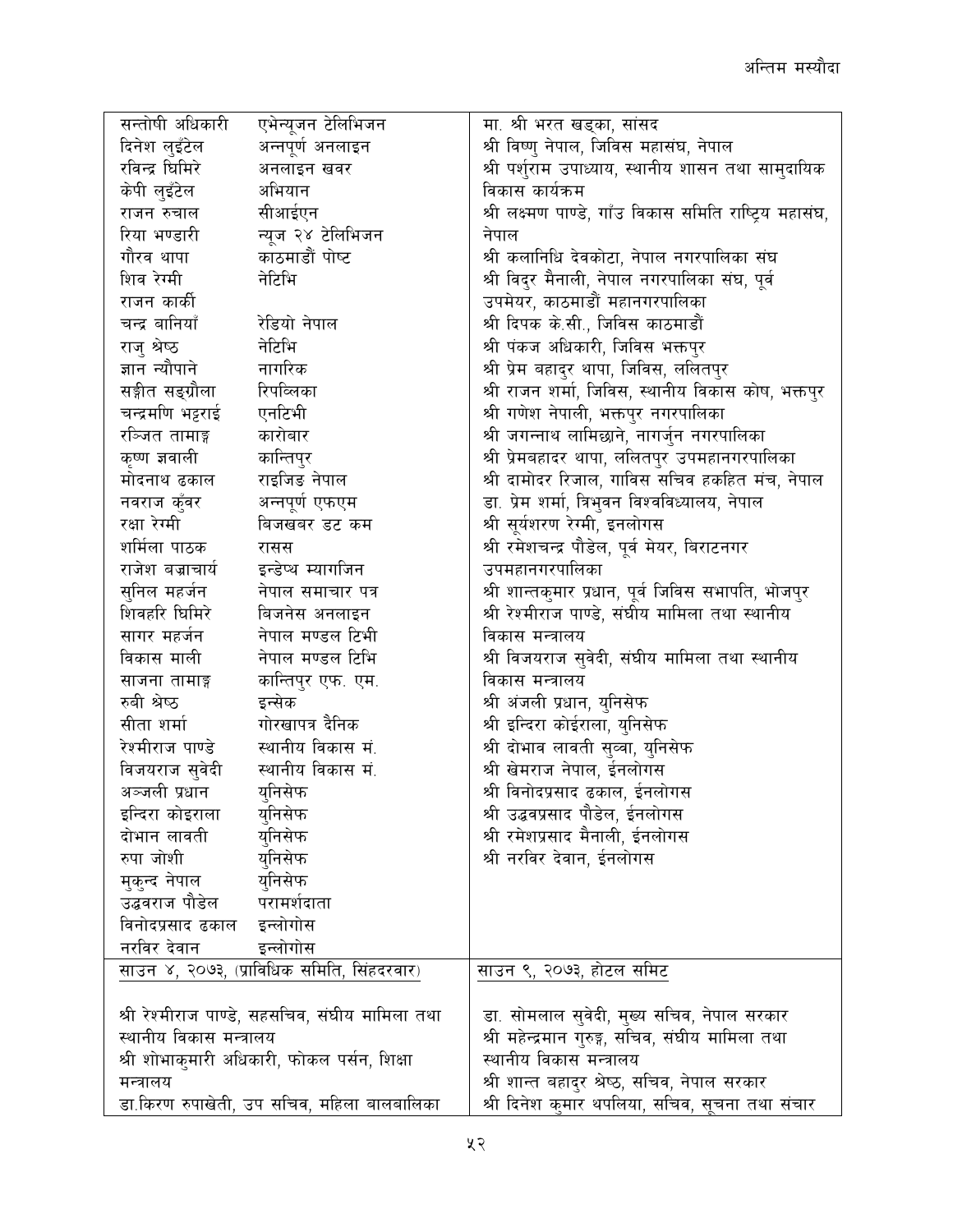| तथा समाज कल्याण मन्त्रालय                             | मन्त्रालय                                              |
|-------------------------------------------------------|--------------------------------------------------------|
| श्री बिजयराज सुवेदी, उपसचिव, संघीय मामिला तथा         | श्री मधुप्रसाद रेग्मी, सचिव, महिला बालबालिका तथा       |
| स्थानीय विकास मन्त्रालय                               | समाज कल्याण मन्त्रालय                                  |
| श्री गुरुप्रसाद सुवेदी, शाखा प्रमुख, नगरपालिका        | श्री महेशप्रसाद दाहाल, सचिव, रक्षा मन्त्रालय           |
| व्यवस्थापन शाखा, संघीय मामिला तथा स्थानीय             | श्री माधव प्रसाद रेग्मी, पूर्व सचिव, संघीय मामिला तथा  |
| विकास मन्त्रालय                                       | स्थानीय विकास मन्त्रालय                                |
| श्री रामुराज कडरिया, शाखा प्रमुख, विकेन्द्रीकरण       | श्री रेश्मीराज पाण्डे, सहसचिव, संघीय मामिला तथा        |
| शाखा, संघीय मामिला तथा स्थानीय विकास मन्त्रालय        | स्थानीय विकास मन्त्रालय                                |
| श्री ज्ञानराज कोइराला, उप सचिव, स्वास्थ्य मन्त्रालय   | डा.तीर्थराज ढकाल, सहसचिव, राष्ट्रिय योजना आयोग         |
| श्री अमृत लम्साल, शाखा प्रमुख, अनुगमन तथा             | श्री योगेन्द्र कुमार कार्की, सहसचिव, कृषि विकास        |
| मूल्यांकन शाखा, संघीय मामिला तथा स्थानीय विकास        | मन्त्रालय                                              |
| मन्त्रालय                                             | श्री तारक धिताल, कार्यकारी निर्देशक, केन्द्रीय         |
| श्री प्रकाश दहाल, शाखा प्रमुख, वैदेशिक सहयोग          | बालकल्याण समिति                                        |
| समन्वय शाखा, संघीय मामिला तथा स्थानीय विकास           | श्री वसन्त राज गौतम, संघीय मामिला तथा स्थानीय          |
| मन्त्रालय                                             | विकास मन्त्रालय                                        |
| श्री शंकर नेपाल, शाखा प्रमुख, योजना शाखा, संघीय       | श्री हरि पौडेल, सहसचिव, संघीय मामिला तथा स्थानीय       |
| मामिला तथा स्थानीय विकास मन्त्रालय                    | विकास मन्त्रालय                                        |
| श्री छवि रिजाल, राष्ट्रिय कार्यक्रम प्रवन्धक, स्थानीय | श्री अनिल कुमार ठाकुर, महानिर्देशक, केन्द्रीय          |
| शासन तथा सामुदायिक विकास कार्यक्रम                    | पञ्जीकरण विभाग                                         |
| श्री वन्धुप्रसाद वास्तोला, शाखा प्रमुख, सामाजिक       | श्री शीतल बाबु रेग्मी, पूर्व सचिव, नेपाल सरकार         |
| परिचालन तथा गैसस शाखा, संघीय मामिला तथा               | श्री बालकृष्ण प्रसाई, पूर्व सचिव, नेपाल सरकार          |
| स्थानीय विकास मन्त्रालय                               | श्री खेमराज नेपाल, पूर्व सचिव, नेपाल सरकार,            |
| श्री लीला अधिकारी, शाखा प्रमुख, लैंगिक समता तथा       | पूर्वअध्यक्ष, इन्लोगोस                                 |
| समावेशी शाखा, संघीय मामिला तथा स्थानीय विकास          | श्री उद्धव प्रसाद तिमल्सेना, उपसचिव, गृहमन्त्रालय      |
| मन्त्रालय                                             | डा.खिमलाल देवकोटा, पूर्व सदस्य, स्थानीय निकाय          |
| श्री रेशम कुमार खत्री, शाखा अधिकृत, महिला             | वित्तीय आयोग                                           |
| बालबालिका तथा समाज कल्याण मन्त्रालय                   | श्री गणेश प्रसाद पाण्डेय, प्रमुख, राजश्व प्रशिक्षण     |
| श्री तिलक बहादुर खडका, शाखा अधिकृत,                   | तालिम केन्द्र                                          |
| विकेन्द्रीकरण शाखा, संघीय मामिला तथा स्थानीय          | श्री पूर्णचन्द्र भट्टराई, सहसचिव, संघीय मामिला तथा     |
| विकास मन्त्रालय                                       | स्थानीय विकास मन्त्रालय                                |
| श्री मैया कंडेल, शाखा अधिकृत, ग्रामीण विकास           | श्री उषा हमाल, उपसचिव, शिक्षा मन्त्रालय                |
| समन्वय शाखा, संघीय मामिला तथा स्थानीय विकास           | श्री राधिका अर्याल, सहसचिव, महिला बालबालिका तथा        |
| मन्त्रालय                                             | समाज कल्याण मन्त्रालय                                  |
| श्री इन्दिरा कोइराला, प्रतिनिधि, युनिसेफ नेपाल        | श्री जीवन कुमार श्रेष्ठ, सहसचिव, (प्रा.), संघीय मामिला |
| श्री अञ्जली प्रधान, प्रमुख बालमैत्री स्थानीय शासन,    | तथा स्थानीय विकास मन्त्रालय                            |
| यनिसेफ नेपाल                                          | श्री गंगादत्त अवस्थी, पूर्व सचिव, नेपाल सरकार          |
| श्री विनोदप्रसाद प्रसाद ढकाल, निर्देशक, इन्लोगोस      | रामुराज कडरिया, उपसचिव, संघीय मामिला तथा               |
|                                                       | स्थानीय विकास मन्त्रालय                                |
|                                                       | डा. दुर्गाप्रसाद पौडेल, ग्रामीण स्वा.वि.केन्द्र        |
|                                                       | श्री हरिप्रसाद लम्साल, सहसचिव, शिक्षा मन्त्रालय        |
|                                                       | श्री मोहनप्रसाद मरासिनी, निर्देशक, महिला तथा           |
|                                                       | बालबालिका विभाग                                        |
|                                                       | श्री सूर्यप्रसाद आचार्य, सहसचिव, अर्थ मन्त्रालय        |
|                                                       | श्री गोपी कृष्ण खनाल, सहसचिव, संघीय मामिला तथा         |
|                                                       | स्थानीय विकास मन्त्रालय                                |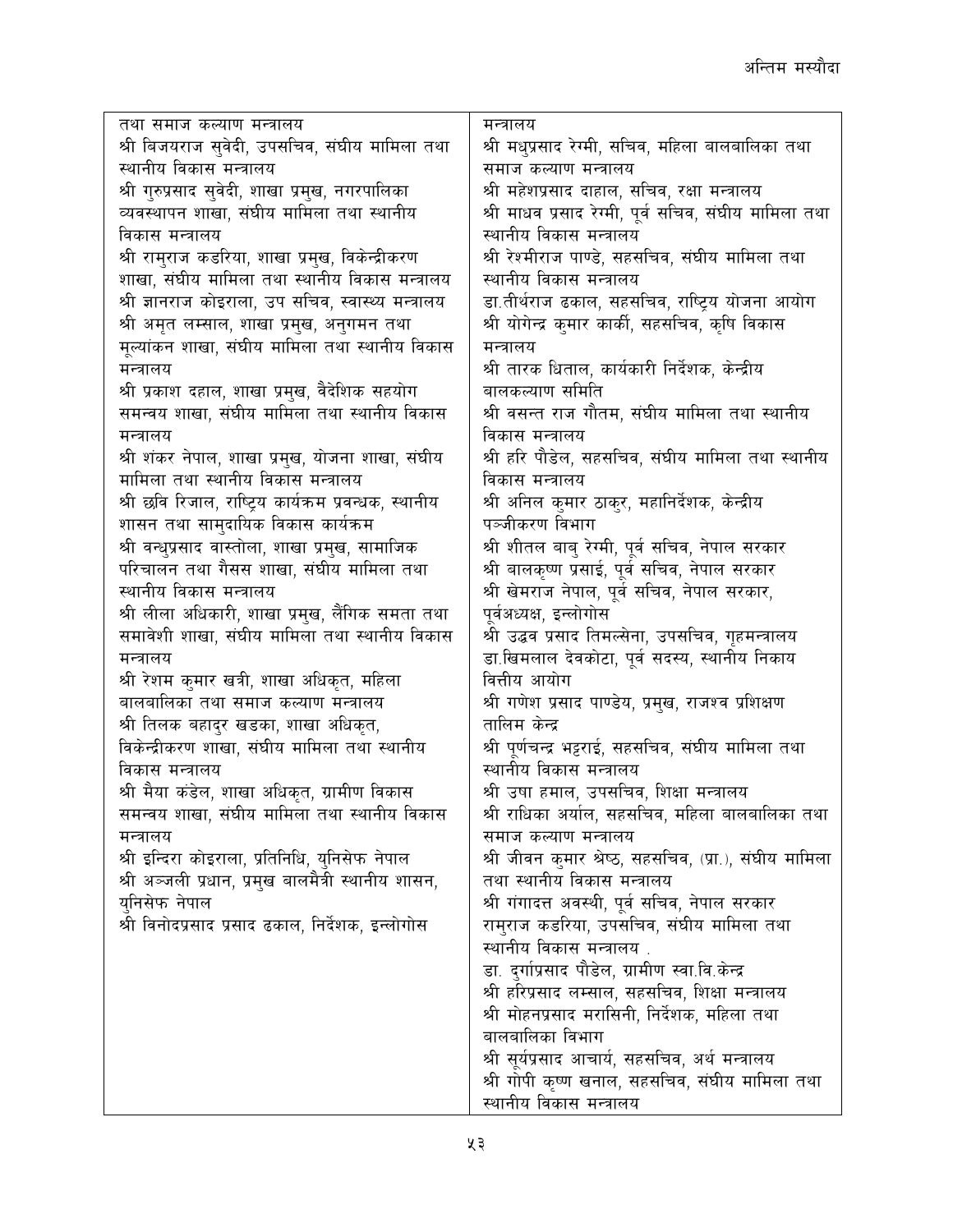|                                                   | श्री पुण्यप्रसाद न्यौपाने, कार्यकारी निर्देशक, नेपाल |
|---------------------------------------------------|------------------------------------------------------|
|                                                   | प्रशासनिक प्रशिक्षण प्रतिष्ठान                       |
|                                                   | श्री छवि रिजाल, उपसचिव, संघीय मामिला तथा             |
|                                                   | स्थानीय विकास मन्त्रालय                              |
|                                                   | श्री शोभा कुमारी अधिकारी, उपसचिव, शिक्षा मन्त्रालय   |
|                                                   | श्री विजयराज सुवेदी, संघीय मामिला तथा स्थानीय        |
|                                                   | विकास मन्त्रालय                                      |
|                                                   | श्री सूर्यशरण रेग्मी, कोषाध्यक्ष, इन्लोगोस           |
|                                                   | श्री अञ्जली प्रधान, प्रमुख बालमैत्री स्थानीय शासन,   |
|                                                   | यनिसेफ नेपाल                                         |
|                                                   | श्री दोभान लावती, कार्यक्रम अधिकृत, युनिसेफ नेपाल    |
|                                                   | श्री इन्दिरा कोइराला, प्रतिनिधि, युनिसेफ नेपाल       |
|                                                   | विनोदप्रसाद ढकाल, निर्देशक, स्वशासन अध्ययन           |
|                                                   | प्रतिष्ठान (इन्लोगोस)                                |
| भाद्र २७, २०७३, प्राविधिक समिति, सिंहदरवार        | भाद्र ३१, २०७३, होटल समिट                            |
|                                                   |                                                      |
| श्री रेश्मीराज पाण्डे, सहसचिव, संघीय मामिला तथा   | श्री रेश्मीराज पाण्डे, सहसचिव, संघीय मामिला तथा      |
| स्थानीय विकास मन्त्रालय                           | स्थानीय विकास मन्त्रालय                              |
| श्री शोभाकुमारी अधिकारी, उप सचिव तथा              | श्री वन्धु प्रसाद वास्तोला, शाखा प्रमुख, सा.प. तथा   |
| सिएफएलजि फोकल पर्सन, शिक्षा मन्त्रालय             | गैसस शाखा, संघीय मामिला तथा स्थानीय विकास            |
| डा.किरण रुपाखेती, उप सचिव तथा सिएफएलजि            | मन्त्रालय                                            |
| सम्पर्क व्यक्ति, महिला बालबालिका तथा समाज         | श्री बिजय राज सुवेदी, फोकल पर्सन, संघीय मामिला       |
| कल्याण मन्त्रालय                                  | तथा स्थानीय विकास मन्त्रालय                          |
| श्री ज्ञानराज कोइराला, उप सचिव तथा, सिएफएलजि      | श्री शंकर नेपाल, शाखा प्रमुख, योजना शाखा, संघीय      |
| फोकल पर्सन, स्वास्थ्य मन्त्रालय                   | मामिला तथा स्थानीय विकास मन्त्रालय                   |
| श्री बिजयराज सुवेदी, उप सचिव तथा सिएफएलजि         | श्री मैया कडेल, शाखा अधिकृत, ग्रामीण विकास समन्वय    |
| फोकल पर्सन, संघीय मामिला तथा स्थानीय विकास        | शाखा, संघीय मामिला तथा स्थानीय विकास मन्त्रालय       |
| मन्त्रालय                                         | श्री अञ्जली प्रधान, प्रतिनिधि, युनिसेफ               |
| श्री गुरुप्रसाद सुवेदी, शाखा प्रमुख, नगरपालिका    | श्री इन्दिरा कोइराला, प्रतिनिधि, युनिसेफ             |
| व्यवस्थापन शाखा, संघीय मामिला तथा स्थानीय         | श्री दोभान लावती, प्रतिनिधि, युनिसेफ नेपाल           |
| विकास मन्त्रालय                                   | श्री विनोदप्रसाद ढकाल, निर्देशक, इन्लोगोस            |
| श्री रामुराज कडरिया, शाखा प्रमुख, विकेन्द्रीकरण   | श्री रमेशप्रसाद मैनाली, इन्लोगोस                     |
| शाखा, संघीय मामिला तथा स्थानीय विकास मन्त्रालय    |                                                      |
| श्री अमृत लम्साल, शाखा प्रमुख, अनुगमन तथा         |                                                      |
| मूल्यांकन शाखा, संघीय मामिला तथा स्थानीय विकास    |                                                      |
| मन्त्रालय                                         |                                                      |
| श्री प्रकाश दहाल, शाखा प्रमुख, वैदेशिक सहयोग      |                                                      |
| समन्वय शाखा, संघीय मामिला तथा स्थानीय विकास       |                                                      |
| मन्त्रालय                                         |                                                      |
| श्री शंकर नेपाल, शाखा प्रमुख, योजना शाखा, संघीय   |                                                      |
| मामिला तथा स्थानीय विकास मन्त्रालय                |                                                      |
| श्री छवि रिजाल, शाखा प्रमुख, स्थानीय शासन तथा     |                                                      |
| सामुदायिक विकास कार्यक्रम, संघीय मामिला तथा       |                                                      |
| स्थानीय विकास मन्त्रालय                           |                                                      |
| श्री वन्धुप्रसाद वास्तोला, शाखा प्रमुख, सा.प. तथा |                                                      |
|                                                   |                                                      |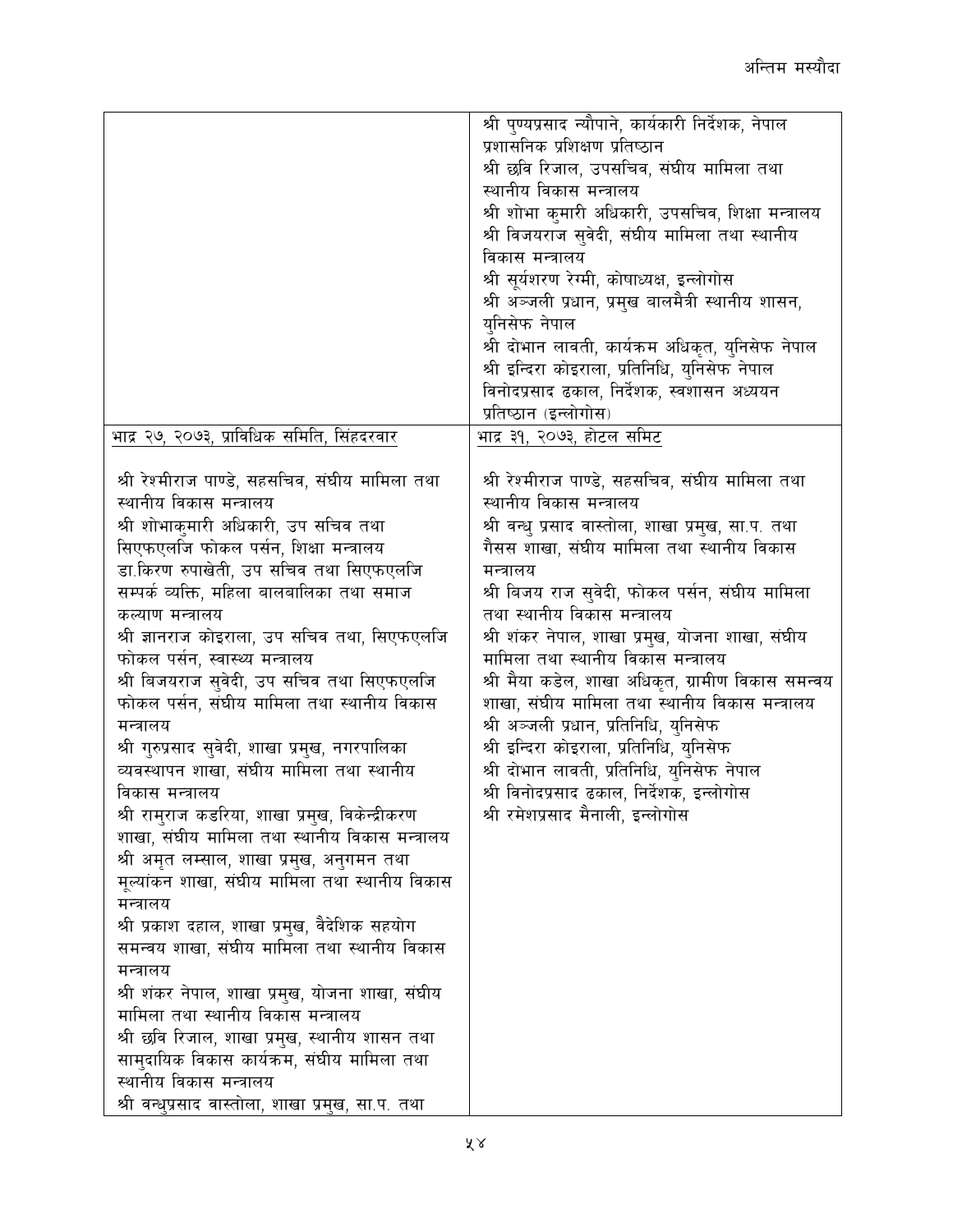| गैसस शाखा, संघीय मामिला तथा स्थानीय विकास           |                                                          |
|-----------------------------------------------------|----------------------------------------------------------|
| मन्त्रालय                                           |                                                          |
| श्री लीला अधिकारी, शाखा प्रमुख, लैंगिक समता तथा     |                                                          |
| समावेशी शाखा, संघीय मामिला तथा स्थानीय विकास        |                                                          |
| मन्त्रालय                                           |                                                          |
| श्री तिलक ब. खडका, शाखा अधिकृत, विकेन्द्रीकरण       |                                                          |
| शाखा, संघीय मामिला तथा स्थानीय विकास मन्त्रालय      |                                                          |
| श्री मैया कडेल, शाखा अधिकृत, ग्रामीण विकास          |                                                          |
| समन्वय शाखा, संघीय मामिला तथा स्थानीय विकास         |                                                          |
| मन्त्रालय                                           |                                                          |
| श्री नेत्रनारायण अर्याल, ग्रामीण विकास शाखा, संघीय  |                                                          |
| मामिला तथा स्थानीय विकास मन्त्रालय                  |                                                          |
| श्री दोभान लावती, प्रतिनिधि, युनिसेफ नेपाल          |                                                          |
| श्री विनोदप्रसाद ढकाल, निर्देशक, इन्लोगोस           |                                                          |
| असोज ११, २०७३, होटल समिट                            | आश्विन १२, २०७३, होटल समिट                               |
|                                                     |                                                          |
| श्री बिजयराज सुवेदी, संघीय मामिला तथा स्थानीय       | श्री बिजयराज सुवेदी, संघीय मामिला तथा स्थानीय            |
| विकास मन्त्रालय                                     | विकास मन्त्रालय                                          |
| श्री रामुराज कडरिया, संघीय मामिला तथा स्थानीय       | श्री मैया कंडेल, संघीय मामिला तथा स्थानीय विकास          |
| विकास मन्त्रालय                                     | मन्त्रालय                                                |
| श्री शोभा अधिकारी, शिक्षा मन्त्रालय                 | श्री चन्द्र बहादुर बस्नेत, बालमैत्री स्थानीय शासन        |
| श्री लीला अधिकारी, संघीय मामिला तथा स्थानीय         | सम्पर्क व्यक्ति, जिविस मोरङ्ग                            |
| विकास मन्त्रालय                                     | श्री लक्ष्मण आचार्य, बालमैत्री स्थानीय शासन सम्पर्क      |
| श्री मैया कंडेल, संघीय मामिला तथा स्थानीय विकास     | व्यक्ति, जिविस प्युठान                                   |
| मन्त्रालय                                           | श्री दुर्गालाल केसी, बालमैत्री स्थानीय शासन क्षेत्रीय    |
| श्री आत्माराम थापा, केन्द्रीय बालकल्याण समिति       | प्रशिक्षक, दाङ्ग                                         |
| श्री पुष्पराज पौडेल, खानेपानी तथा सरसफाई मन्त्रालय  | श्री रेशमप्रसाद शर्मा, बालमैत्री स्थानीय शासन सम्पर्क    |
| श्री उद्धवराज पौडेल, इनलोगस                         | व्यक्ति, सुनवल नगरपालिका                                 |
| श्री नेत्रनारायण अर्याल, संघीय मामिला तथा स्थानीय   | श्री विकिरण गौतम, बालमैत्री स्थानीय शासन क्षेत्रीय       |
| विकास मन्त्रालय                                     | प्रशिक्षक, दाङ्ग                                         |
| श्री ज्ञानराज कोइराला, स्वास्थ्य मन्त्रालय          | श्री विष्णुप्रसाद चौवे, बालमैत्री स्थानीय शासन क्षेत्रीय |
| श्री सूर्यप्रसाद आचार्य, इन्लोगोस                   | प्रशिक्षक, कपिलवस्तु                                     |
| श्री वंशिधर घिमिरे, इन्लोगोस                        | श्री दोभान लावती, युनिसेफ                                |
| श्री इन्दिरा कोइराला, युनिसेफ                       | श्री विनोदप्रसाद ढकाल, इन्लोगोस                          |
| श्री दोभान लावती, युनिसेफ                           | श्री नरविर देवान, इन्लोगस                                |
| श्री विनोदप्रसाद ढकाल, इन्लोगस                      |                                                          |
| श्री नरविर देवान, इन्लोगस                           |                                                          |
| कार्तिक ३०, २०७३, होटल समिट                         | मंसिर १, २०७३, होटल समिट                                 |
|                                                     |                                                          |
| श्री रेश्मीराज पाण्डे, सहसचिव, संघीय मामिला तथा     | श्री रेश्मीराज पाण्डे, सहसचिव, संघीय मामिला तथा          |
| स्थानीय विकास मन्त्रालय                             | स्थानीय विकास मन्त्रालय                                  |
| श्री उषा हमाल, उपसचिव, शिक्षा मन्त्रालय             | श्री उषा हमाल, उपसचिव, शिक्षा मन्त्रालय                  |
| श्री लीला अधिकारी, उपसचिव, संघीय मामिला तथा         | श्री लीला अधिकारी, उपसचिव, संघीय मामिला तथा              |
| स्थानीय विकास मन्त्रालय                             | स्थानीय विकास मन्त्रालय                                  |
| श्री वन्धुप्रसाद बास्तोला, संघीय मामिला तथा स्थानीय | श्री आत्माराम थापा, केन्द्रीय बालकल्याण समिति            |